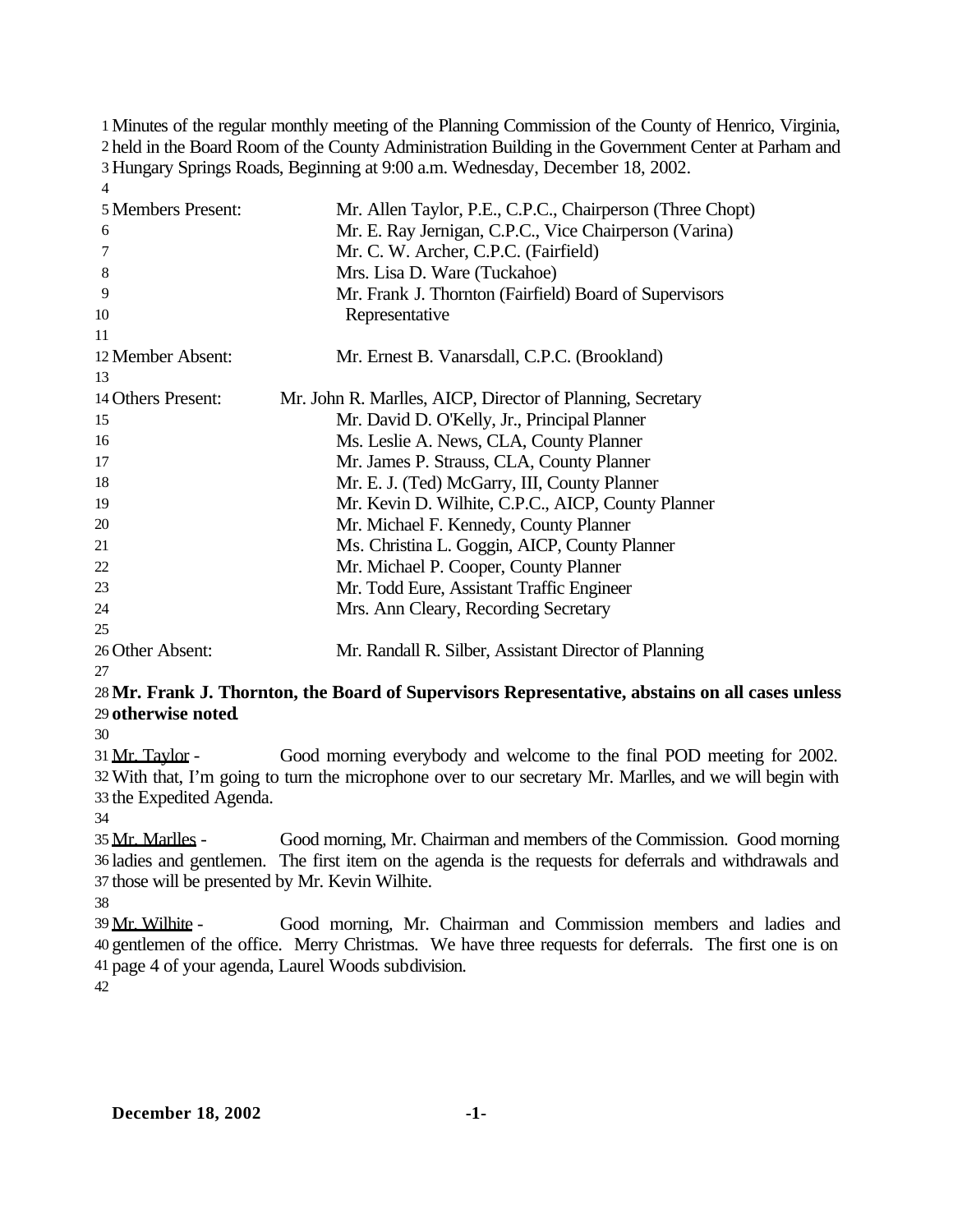# 42 **SUBDIVISION (Deferred from the November 20, 2002, Meeting)**

| Laurel Woods, Section B<br>(October 2002 Plan)                      | Youngblood, Tyler & Associates, P.C. for Edith E. Flora and<br>West End Developers, LLC: The 1.52-acre site is located on the<br>south side of Sunrise Road, approximately 500 feet west of Pump<br>Road at 11911 Sunrise Road on parcel 738-756-5709. The zoning<br>is R-3C, One-Family Residence District (Conditional). County water<br>and sewer. 3 Lots (Three Chopt)                                                                                                                                                 |
|---------------------------------------------------------------------|----------------------------------------------------------------------------------------------------------------------------------------------------------------------------------------------------------------------------------------------------------------------------------------------------------------------------------------------------------------------------------------------------------------------------------------------------------------------------------------------------------------------------|
| 44<br>45 Mr. Wilhite -                                              | The applicant is requesting deferral to February 26, 2003, meeting.                                                                                                                                                                                                                                                                                                                                                                                                                                                        |
| 46                                                                  |                                                                                                                                                                                                                                                                                                                                                                                                                                                                                                                            |
| 47 Mr. Taylor -<br>49 Laurel Woods.<br>50                           | Is there anyone in the audience in opposition to the deferral of subdivision<br>48 Laurel Woods, Section B? No opposition. I'll move deferral to February 26, 2003, for subdivision of                                                                                                                                                                                                                                                                                                                                     |
| 51 Mr. Jernigan -<br>52                                             | Second.                                                                                                                                                                                                                                                                                                                                                                                                                                                                                                                    |
| 53 Mr. Taylor -<br>55                                               | The motion was made by Mr. Taylor and seconded by Mr. Jernigan. All in<br>54 favor say ayeall opposed say nay. The motion carries.                                                                                                                                                                                                                                                                                                                                                                                         |
|                                                                     | 56 At the request of the applicant, the Planning Commission deferred subdivision Laurel Woods, Section B<br>57 (October 2002 Plan) to its February 26, 2003 meeting.                                                                                                                                                                                                                                                                                                                                                       |
| 58<br>59 PLAN OF DEVELOPMENT                                        |                                                                                                                                                                                                                                                                                                                                                                                                                                                                                                                            |
| 60                                                                  |                                                                                                                                                                                                                                                                                                                                                                                                                                                                                                                            |
| POD-84-02<br>Jiffy Lube $-$<br>9215 Quioccasin Road<br>61           | <b>Balzer &amp; Associates Inc. for Vircal Lubes: Request for approval</b><br>of a plan of development, as required by Chapter 24, Section 24-<br>106 of the Henrico County Code, to construct a one-story, 1,830<br>square foot auto service center. The 1.89-acre site is located at 9215<br>Quioccasin Road approximately 500 feet west of Inez Road on<br>parcel 750-745-1577. The zoning is B-1C, Business District<br>(Conditional) and B-2C, Business District (Conditional). County<br>water and sewer. (Tuckahoe) |
| 62 Mr. Taylor -<br>63 Jiffy Lube on Quioccasin Road? No opposition. | Is there anyone in the audience in opposition to the deferral of POD-84-02,                                                                                                                                                                                                                                                                                                                                                                                                                                                |
| 64<br>65 Mrs. Ware -<br>67                                          | Okay. Then I'll move POD-84-02, Jiffy Lube at 9215 Quioccasin Road be<br>66 deferred to the January 22 meeting at the applicant's request.                                                                                                                                                                                                                                                                                                                                                                                 |
| 68 Mr. Archer -<br>69                                               | Second.                                                                                                                                                                                                                                                                                                                                                                                                                                                                                                                    |
| 70 Mr. Taylor -                                                     | The motion was made by Mrs. Ware and seconded by Mr. Archer. All in<br>71 favor say ayeall opposed say nay. The motion carries.                                                                                                                                                                                                                                                                                                                                                                                            |
| 72<br><b>December 18, 2002</b>                                      | 73 At the request of the applicant, the Planning Commission deferred POD-84-02, Jiffy Lube – 9215<br>74 Quioccasin Road, to its January 22, 2003 meeting.<br>$-2-$                                                                                                                                                                                                                                                                                                                                                         |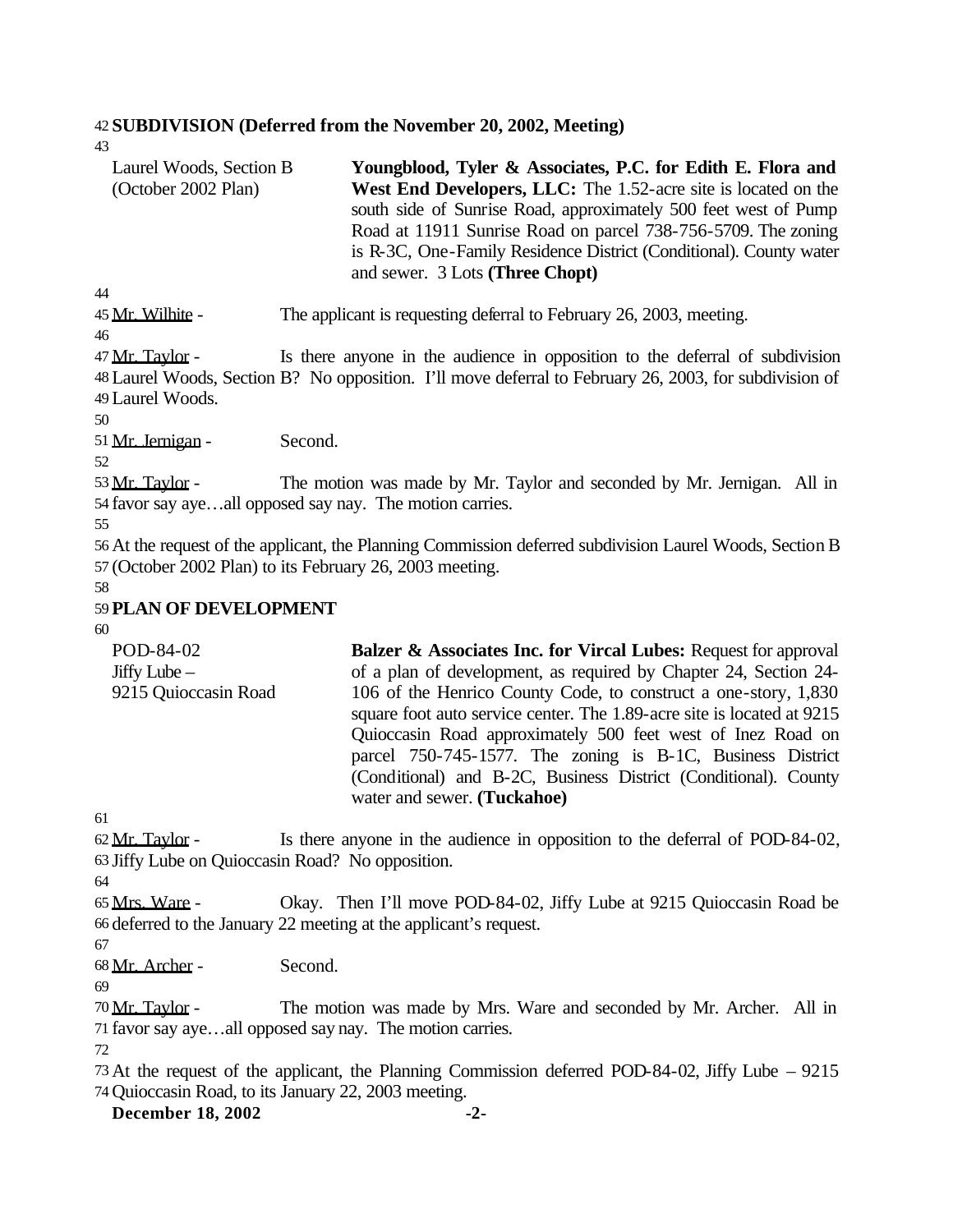## **SUBDIVISION (Deferred from the November 20, 2002, Meeting)**

| Newstead Landing                                                                                                | <b>Engineering Design Associates for Newstead Landing L.C.:</b>                                                                                                                                                                                                                                                    |
|-----------------------------------------------------------------------------------------------------------------|--------------------------------------------------------------------------------------------------------------------------------------------------------------------------------------------------------------------------------------------------------------------------------------------------------------------|
| (A Resubdivision of Newstead<br>Landing, Section A and a Portion of<br>Newstead Farms)<br>(September 2002 Plan) | The 52.7-acre site is located on the south line of Kingsland Road<br>140 feet east of Osborne Landing (private road) on parcels 808-<br>670-1962, 3363, 4865, 6169, 1028; 808-668-9806 and 809-668-<br>6715. The zoning is A-1, Agricultural District. Private central water<br>and central sewer system. (Varina) |
|                                                                                                                 | 12 Lots                                                                                                                                                                                                                                                                                                            |

79 Mr. Taylor - Is there anyone in the audience in opposition to the deferral of subdivision Newstead Landing (September 2002 Plan)? No opposition.

82 Mr. Jernigan - Mr. Chairman, I'll make a motion to defer subdivision Newstead Landing to March 26, 2003, by request of the applicant.

Mr. Taylor - Second.

87 Mr. Taylor - The motion was made by Mr. Jernigan and seconded by Mr. Taylor. All in favor say aye…all opposed say nay. The motion carries.

 At the request of the applicant, the Planning Commission deferred subdivision Newstead Landing (A Resubdivision of Newstead Landing, Section A and a portion of Newstead Farm) (September 2002 Plan) to its March 26, 2003 meeting.

 Mr. Marlles - Mr. Chairman, the next item on the agenda is the Expedited Agenda. Just for the information of the ladies and gentlemen in the audience, items on the Expedited Agenda are items which staff is recommending approval. The Planning Commissioner of the district has no opposition to the case and there is no known opposition. If there is opposition to a case, it could be taken off of the Expedited Agenda and reviewed in the regular rotation. Mr. Wilhite. 

 Mr. Wilhite - Thank you. There are 13 cases that appear on the Expedited Agenda. The first case is on page 7.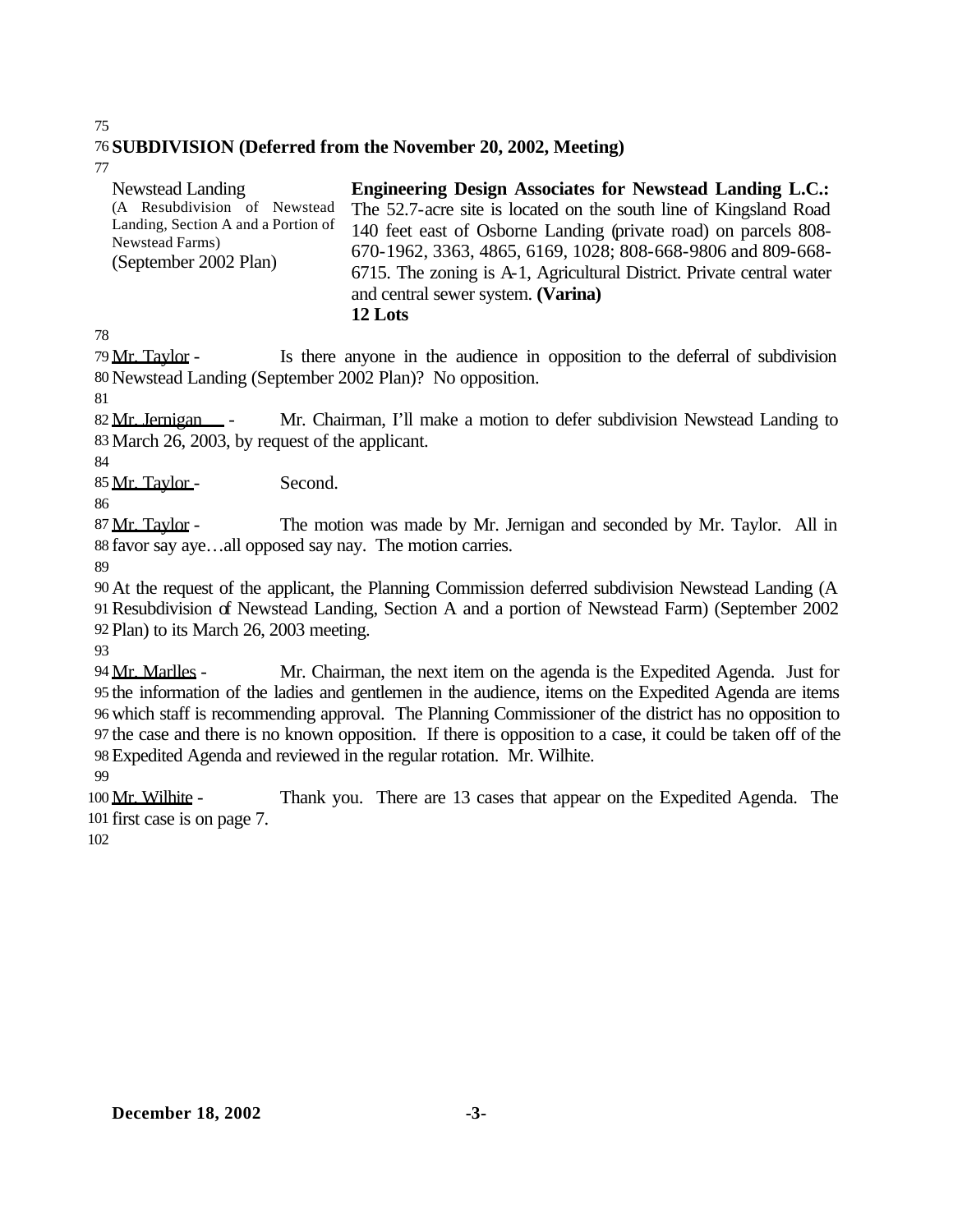#### **PLAN OF DEVELOPMENT**

| POD-85-02                    | Jordan Consulting Engineers, P.C. for Gator Investments,                   |
|------------------------------|----------------------------------------------------------------------------|
| The Shops at CrossRidge $-$  | <b>L.C.:</b> Request for approval of a plan of development, as required by |
| Parking Lot Expansion –      | Chapter 24, Section 24-106 of the Henrico County Code, to                  |
| Staples Mill Road (Route 33) | construct a parking lot expansion. The 2.21-acre site is located on        |
|                              | the southwest corner of Staples Mill Road (U.S. Route 33) and              |
|                              | Crossridge Glen Way on parcel $762-764-6451$ . The zoning is B-1,          |
|                              | <b>Business District. (Brookland)</b>                                      |

105 Mr. Taylor - Is there anyone in the audience in opposition to POD-85-02, The Shops at CrossRidge? No opposition.

 Mr. Archer - Mr. Chairman, I move to approve POD-85-02, The Shops at CrossRidge Parking Lot, subject to the annotations on the plan, the standard conditions for developments of this type and additional conditions Nos. 23 through 29.

112 Mr. Jernigan - Second.

114 Mr. Taylor - The motion was made by Mr. Archer and seconded by Mr. Jernigan. All in favor say aye…all opposed say nay. The motion carries.

 The Planning Commission approved POD-85-02, The Shops at CrossRidge – Parking Lot Expansion – Staples Mill Road (State Route 33) subject to the standard conditions attached to these minutes for developments of this type, the annotations on the plan and the following additional conditions:

 23. The easements for drainage and utilities as shown on approved plans shall be granted to the County in a form acceptable to the County Attorney prior to any occupancy permits being issued. The easement plats and any other required information shall be submitted to the County

Real Property Agent at least sixty (60) days prior to requesting occupancy permits.

- 24. The entrances and drainage facilities on Staples Mill Road (U.S. Route 33) shall be approved by the Virginia Department of Transportation and the County.
- 25. A notice of completion form, certifying that the requirements of the Virginia Department of Transportation entrances permit have been completed, shall be submitted to the Planning Office
- prior to any occupancy permits being issued.
- 26. Any necessary off-site drainage and/or water and sewer easements must be obtained in a form acceptable to the County Attorney prior to final approval of the construction plans.
- 27. Deviations from County standards for pavement, curb or curb and gutter design shall be approved by the County Engineer prior to final approval of the construction plans by the
- Department of Public Works.
- 28. Storm water retention, based on the 50-10 concept, shall be incorporated into the drainage plans.
- 29. Approval of the construction plans by the Department of Public Works does not establish the curb and gutter elevations along the Virginia Department of Transportation maintained right-of- way. The elevations will be set by the contractor and approved by the Virginia Department of Transportation.
- 

### **December 18, 2002 -4-**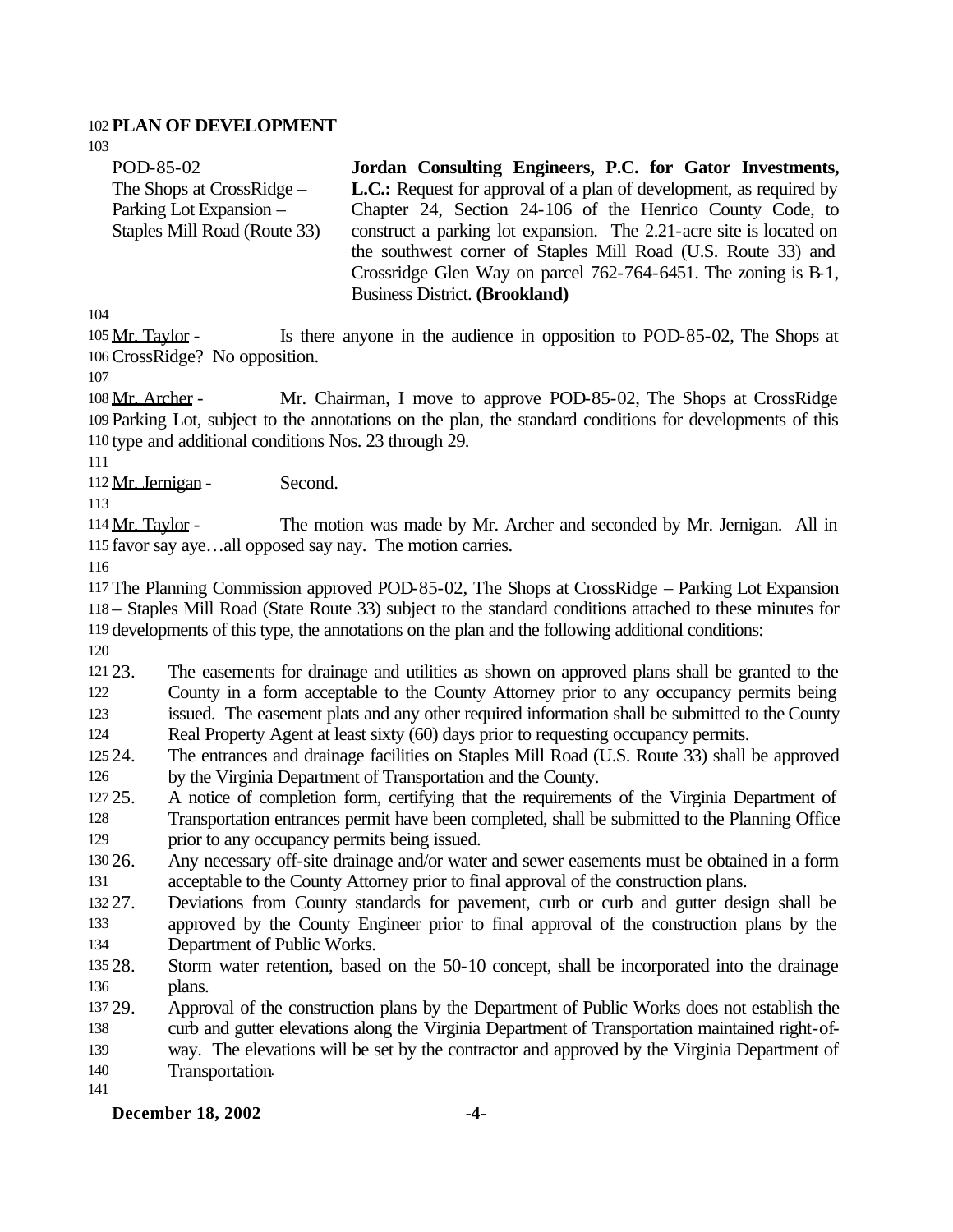#### **PLAN OF DEVELOPMENT**

POD-81-02 Westminister Canterbury Expansion – Westbrook Avenue **Austin Brockenborugh & Associates and THW Design for Westminster Canterbury Richmond:** Request for approval of a plan of development as required by Chapter 24, Section 24-106 of the Henrico County Code to construct a life care facility. The 38.71 acre site is located at 1500 and 1600 Westbrook Avenue on parcels 783-742-4699, 784-743-1124 and 6204. The zoning is R-6C, General Residence District (Conditional). City water and County sewer. **(Fairfield)**

 Mr. Taylor - Is there anyone in the audience in opposition to POD-81-02, Westminister Canterbury Expansion? No opposition.

 Mr. Archer - Mr. Chairman, I move to approve POD-81-02, Westminister Canterbury Expansion, subject to the annotations on the plan, the standard conditions for developments of this type and additional conditions Nos. 23 through 31.

152 Mr. Taylor - Second.

154 Mr. Taylor - The motion was made by Mr. Archer and seconded by Mr. Taylor. All in favor say aye…all opposed say nay. The motion carries.

 The Planning Commission approved POD-81-02, Westminister Canterbury Expansion – Westbrook Avenue, subject to the standard conditions attached to these minutes for developments of this type, the annotations on the plan and the following additional conditions:

 23. The easements for drainage and utilities as shown on approved plans shall be granted to the County in a form acceptable to the County Attorney prior to any occupancy permits being

issued. The easement plats and any other required information shall be submitted to the County

Real Property Agent at least sixty (60) days prior to requesting occupancy permits.

 24. The limits and elevations of the 100-year frequency flood shall be conspicuously noted on the plan "Limits of 100 Year Floodplain." In addition, the delineated 100-year floodplain must be labeled "Variable Width Drainage and Utility Easement." The easement shall be granted to the

County prior to the issuance of any occupancy permits.

- 25. The developer shall provide fire hydrants as required by the Department of Public Utilities and Division of Fire.
- 26. The proffers approved as a part of zoning case C-5C-02 and provisional use permit case P-3- 02 shall be incorporated in this approval.
- 27. Any necessary off-site drainage and/or water and sewer easements must be obtained in a form acceptable to the County Attorney prior to final approval of the construction plans.
- 28. Deviations from County standards for pavement, curb or curb and gutter design shall be approved by the County Engineer prior to final approval of the construction plans by the Department of Public Works.
- 29. Storm water retention, based on the 50-10 concept, shall be incorporated into the drainage plans.

### **December 18, 2002 -5-**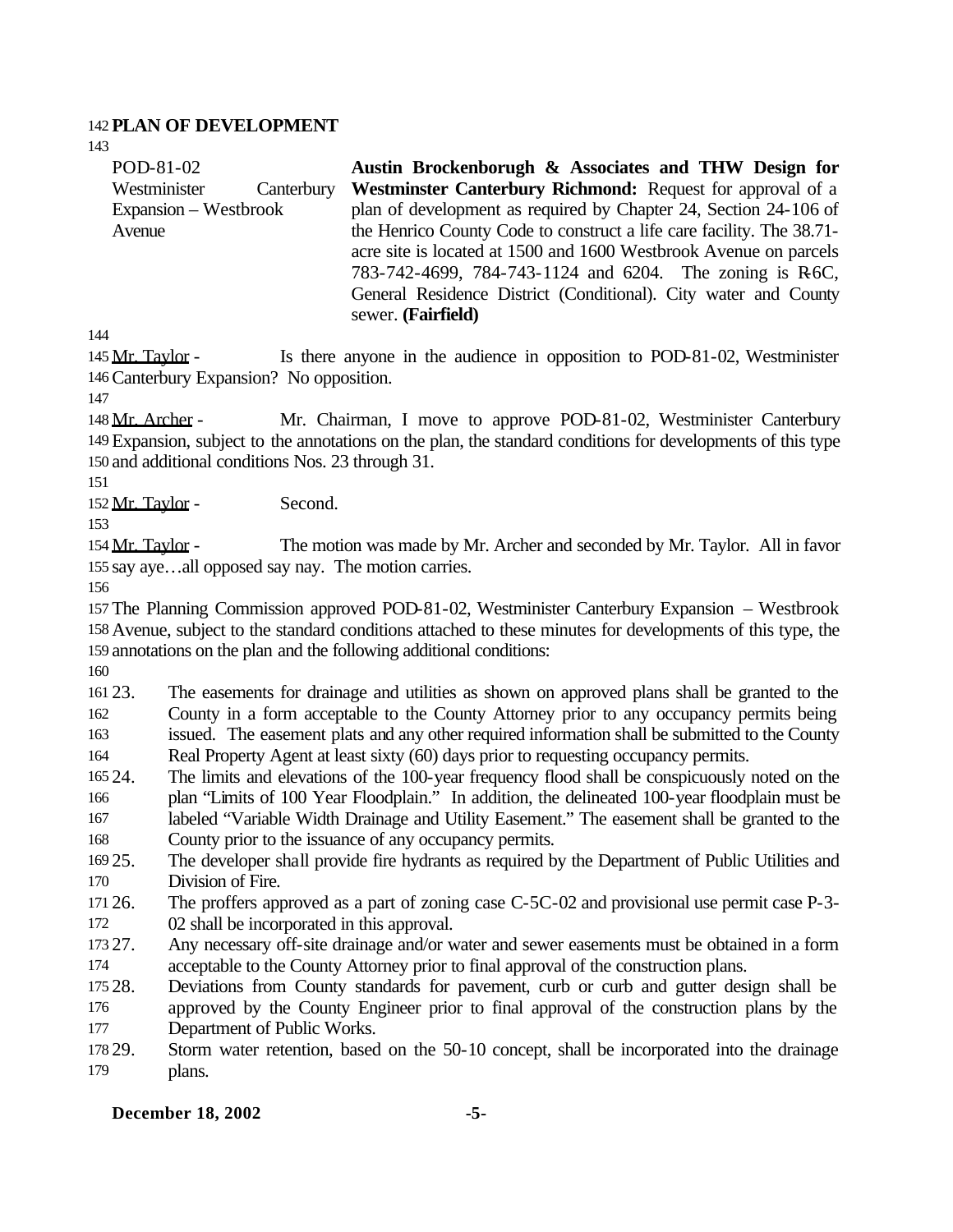30. Insurance Services Office (ISO) calculations must be included with the plans and contracts and must be approved by the Department of Public Utilities prior to the issuance of a building permit.

 31. The location of all existing and proposed utility and mechanical equipment (including HVAC units, electric meters, junction and accessory boxes, transformers, and generators) shall be identified on the landscape plans. All equipment shall be screened by such measures as determined appropriate by the Director of Planning or the Planning Commission at the time of plan approval**.**

189 Mr. Wilhite - On Page 2 of your addendum there is a revised recommendation for approval for POD-91-02.

#### **PLAN OF DEVELOPMENT**

| POD-91-02                  | Engineering Design Associates for JAS-LCS, LLC and                     |
|----------------------------|------------------------------------------------------------------------|
| <b>Showbest Fixture</b>    | <b>Showbest Fixture Corporation:</b> Request for approval of a plan of |
| Corporation Addition -     | development, as required by Chapter 24, Section 24-106 of the          |
| Sarellen Road and Klockner | Henrico County Code, to construct a one-story, 38,750 square foot      |
| Drive (POD-15-79 and       | warehouse addition to an existing manufacturing facility. The 5.67-    |
| POD-40-01 Revised)         | acre site is located on the northeast corner of Sarellen Road and      |
|                            | Klockner Drive on parcel 813-712-1636. The zoning is M-1, Light        |
|                            | Industrial District. County water and sewer. (Varina)                  |

195 Mr. Taylor - Is there anyone in the audience in opposition to POD-91-02, Showbest Fixture Corporation Addition? No opposition.

198 Mr. Jernigan - Mr. Chairman, I'll make a motion to approve POD-91-02, Showbest Fixtures, subject to the standard conditions for developments of this type, additional conditions Nos. 23 through 27 and on the addendum, endorsement by the Henrico County Planning Staff.

Mr. Archer - Second, Mr. Chairman.

204 Mr. Taylor - The motion was made by Mr. Jernigan and seconded by Mr. Archer. All in favor say aye…all opposed say nay. The motion carries.

 The Planning Commission approved POD-91-02, Showbest Fixture Corporation Addition – Sarellen Road and Klockner Drive (POD-15-79 and POD-40-01 Revised), subject to the standard conditions attached to these minutes for developments of this type, the annotations on the plan and the following additional conditions:

 23. The easements for drainage and utilities as shown on approved plans shall be granted to the County in a form acceptable to the County Attorney prior to any occupancy permits being issued. The easement plats and any other required information shall be submitted to the County

Real Property Agent at least sixty (60) days prior to requesting occupancy permits.

 24. The developer shall provide fire hydrants as required by the Department of Public Utilities and Division of Fire.

**December 18, 2002 -6-** 25. Deviations from County standards for pavement, curb or curb and gutter design shall be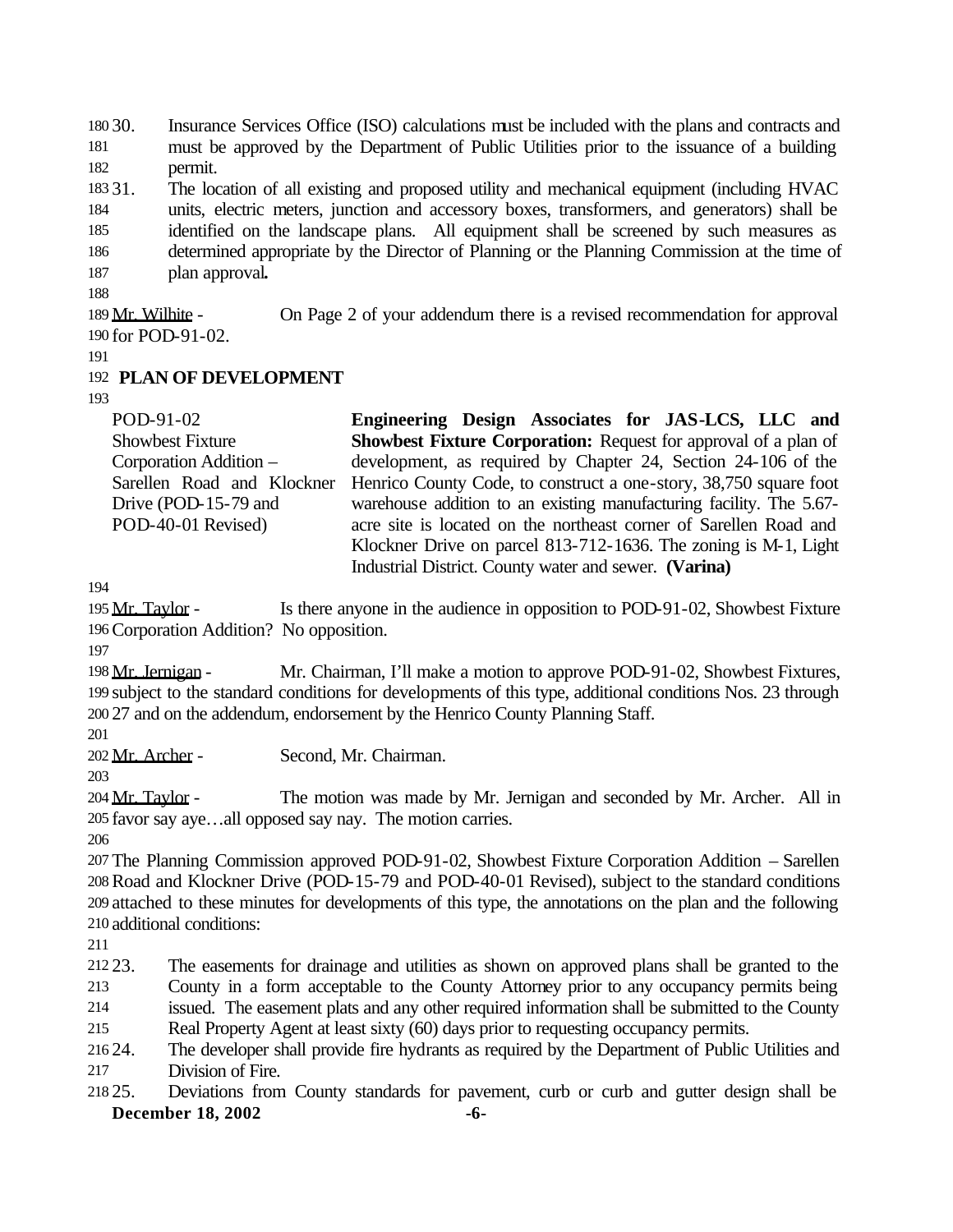approved by the County Engineer prior to final approval of the construction plans by the Department of Public Works.

- 26. Insurance Services Office (ISO) calculations must be included with the plans and contracts and must be approved by the Department of Public Utilities prior to the issuance of a building permit.
- 27. The location of all existing and proposed utility and mechanical equipment (including HVAC units, electric meters, junction and accessory boxes, transformers, and generators) shall be identified on the landscape plans. All equipment shall be screened by such measures as determined appropriate by the Director of Planning or the Planning Commission at the time of plan approval**.**
- 

# **PLAN OF DEVELOPMENT AND TRANSITIONAL BUFFER DEVIATION (Deferred from the November 20, 2002, Meeting)**

| POD-79-02            | C. E. Duncan & Associates, Inc. for Edwards Holding: Request            |
|----------------------|-------------------------------------------------------------------------|
| Roy's Auto Body Shop | for approval of a revised plan of development and transitional buffer   |
| (Rev. POD-92-95)     | deviation, as required by Chapter 24, Section $24-106$ , $24-106(3)$ a. |
|                      | and 24-106.2 of the Henrico County Code to construct a one-story,       |
|                      | 3,120 square foot addition to an existing auto body shop. The 1.21-     |
|                      | acre site is located on the northwest corner of the intersection of     |
|                      | Aberdeen Street and Blackstone at 1100 Blackstone Avenue on             |
|                      | parcel 784-758-6804. The zoning is M-1, Light Industrial District.      |
|                      | County water and sewer. (Fairfield)                                     |

234 Mr. Taylor - Is there anyone in the audience in opposition to POD-79-02, Roy's Auto Body Shop (POD-92-95 Revised)? No opposition.

237 Mr. Archer Mr. Chairman, I move approval on the Expedited Agenda, POD-79-02, Rov's Auto Body Shop, subject to the annotations, the standard conditions for developments of this type and the additional conditions Nos. 23 through 28.

Mr. Jernigan - Second.

242 Mr. Taylor - The motion was made by Mr. Archer and seconded by Mr. Jernigan. All in favor say aye…all opposed say nay. The motion carries.

 The Planning Commission approved POD-79-02, Roy's Auto Body Shop (POD-92-95 Revised), subject to the standard conditions attached to these minutes for developments of this type, the annotations on the plan and the following additional conditions:

 23. The developer shall provide fire hydrants as required by the Department of Public Utilities and Division of Fire.

 24. Any necessary off-site drainage and/or water and sewer easements must be obtained in a form acceptable to the County Attorney prior to final approval of the construction plans.

25. Deviations from County standards for pavement, curb or curb and gutter design shall be

 approved by the County Engineer prior to final approval of the construction plans by the Department of Public Works.

**December 18, 2002** -7. 26. Insurance Services Office (ISO) calculations must be included with the plans and contracts and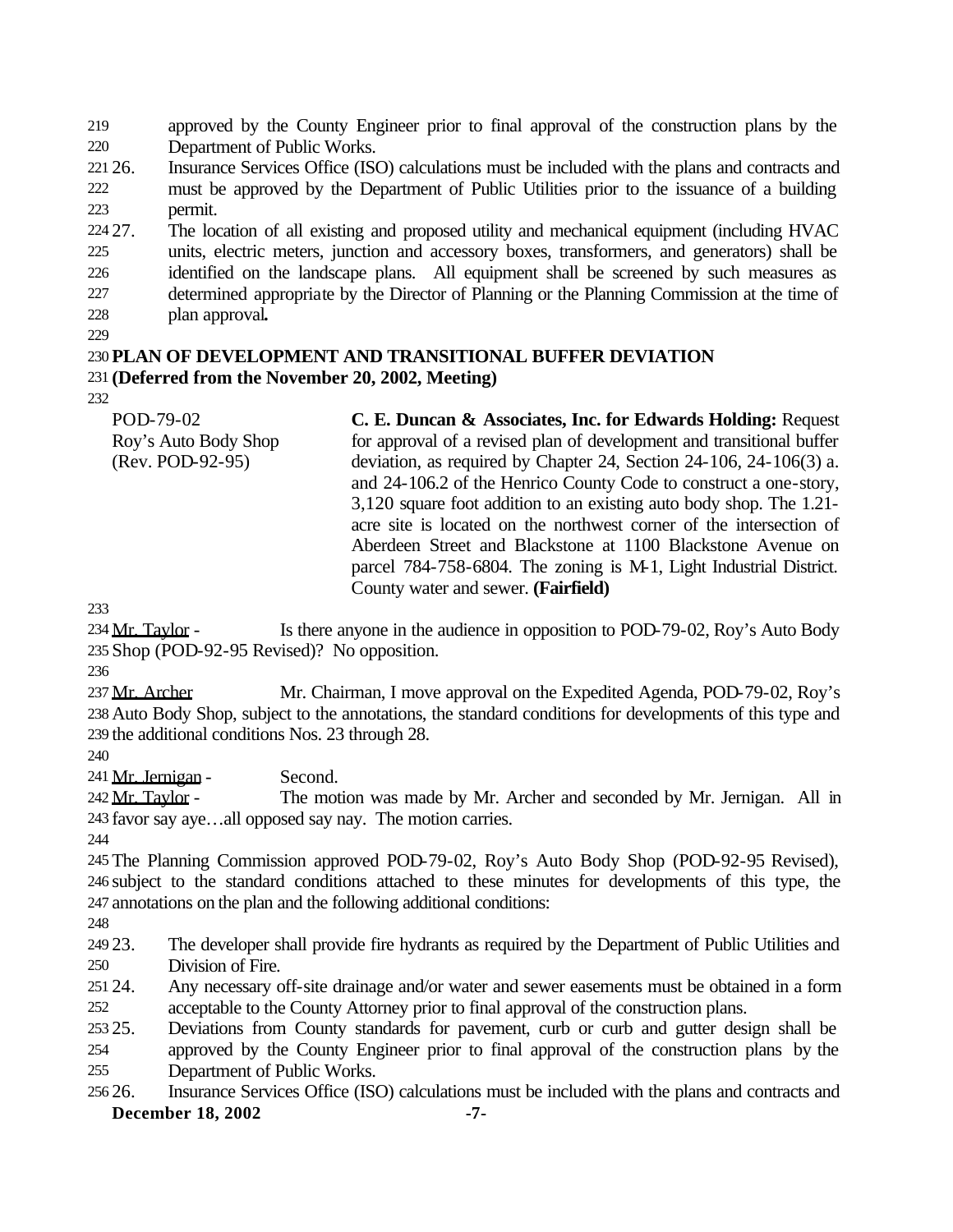must be approved by the Department of Public Utilities prior to the issuance of a building permit.

 27. Approval of the construction plans by the Department of Public Works does not establish the curb and gutter elevations along the Henrico County maintained right-of-way. The elevations will be set by Henrico County.

 28. The location of all existing and proposed utility and mechanical equipment (including HVAC units, electric meters, junction and accessory boxes, transformers, and generators) shall be identified on the landscape plans. All equipment shall be screened by such measures as determined appropriate by the Director of Planning or the Planning Commission at the time of plan approval**.**

## **PLAN OF DEVELOPMENT**

| Airport Self Storage –<br>520 W. Williamsburg Road<br>(Varina) | POD-90-02 | Engineering Design Associates for Julia F. Robins Family              |
|----------------------------------------------------------------|-----------|-----------------------------------------------------------------------|
|                                                                |           | Limited Partnership, L. Clarke Jones, Jr., Virginia Anne Jones        |
|                                                                |           | <b>Dobbins and Camco, LLC:</b> Request for approval of a plan of      |
|                                                                |           | development, as required by Chapter 24, Section 24-106 of the         |
|                                                                |           | Henrico County Code, to construct a self storage warehouse            |
|                                                                |           | complex consisting of a 73,500 square foot Phase 1, and an 18,000     |
|                                                                |           | square foot Phase 2. The 5.23-acre site is located at 520 W.          |
|                                                                |           | Williamsburg Road (U.S. Route 60) on part of parcel 823-716-          |
|                                                                |           | 7341. The zoning is M-1C, Light Industrial District (Conditional) and |
|                                                                |           | ASO, Airport Safety Overlay District. County water and sewer.         |
|                                                                |           |                                                                       |

271 Mr. Taylor - Is there anyone in the audience in opposition to POD-90-02, Airport Self Storage? No opposition. Mr. Jernigan.

274 Mr. Jernigan - Mr. Chairman, I make a motion to approve POD-90-02, Airport Self Storage, subject to the standard conditions for developments of this type and additional conditions No. 9 amended and Nos. 23 through 32.

Mr. Taylor - Second.

280 Mr. Taylor - The motion was made by Mr. Jernigan and seconded by Mr. Taylor. All in favor say aye…all opposed say nay. The motion carries.

 The Planning Commission approved POD-90-02, Airport Self Storage – 520 W. Williamsburg Road, subject to the standard conditions attached to these minutes for developments of this type, the annotations on the plan and the following additional conditions:

 9. **AMENDED** - A detailed landscaping plan shall be submitted to the Planning Office for review and Planning Commission approval prior to the issuance of any occupancy permits.

 23. The entrances and drainage facilities on U.S. Route 60 shall be approved by the Virginia Department of Transportation and the County.

 24. A notice of completion form, certifying that the requirements of the Virginia Department of Transportation entrances permit have been completed, shall be submitted to the Planning Office

### **December 18, 2002** -8-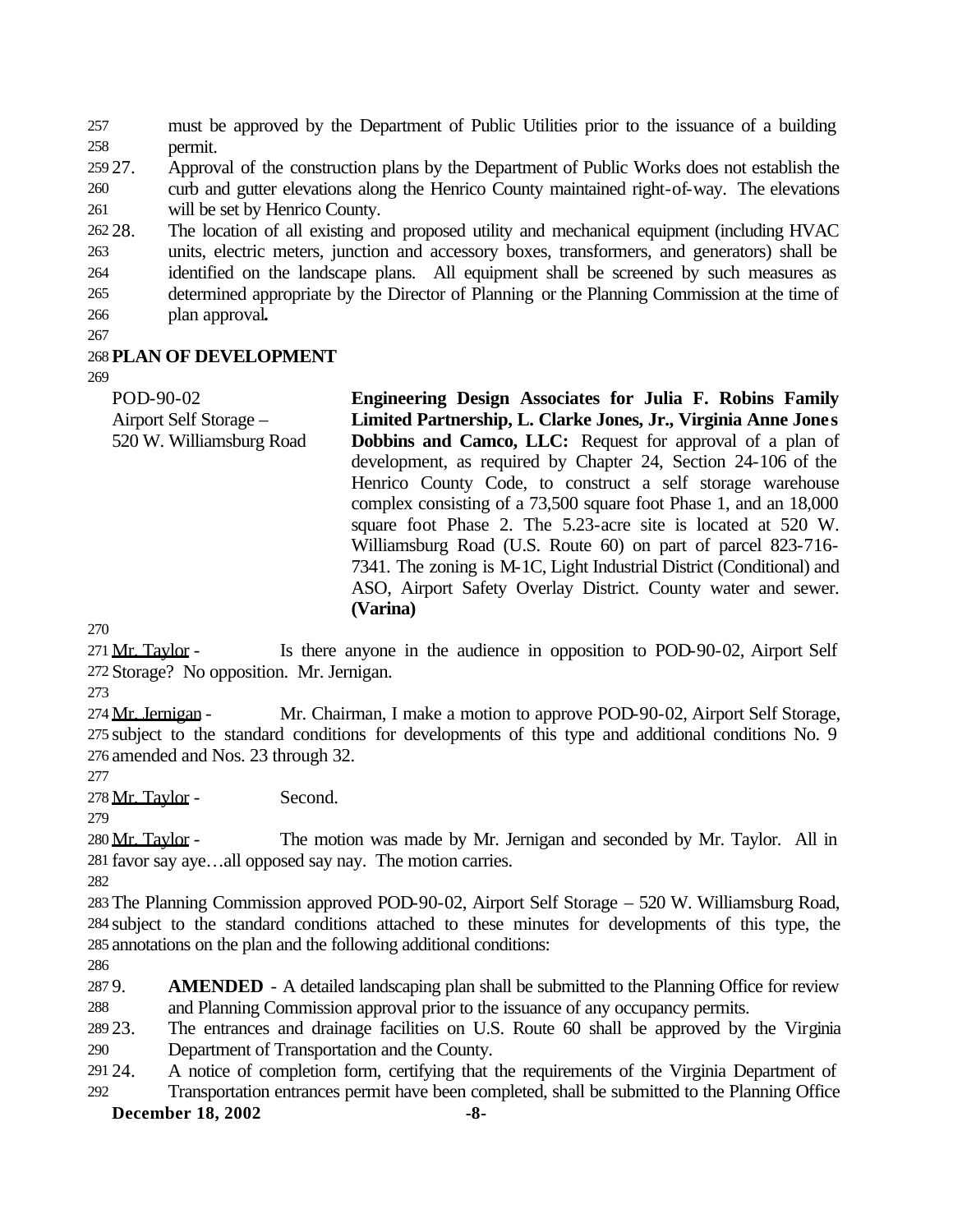- prior to any occupancy permits being issued.
- 25. The developer shall provide fire hydrants as required by the Department of Public Utilities and Division of Fire.
- 26. The proffers approved as a part of zoning case C-50C-02 shall be incorporated in this approval.
- 27. Any necessary off-site drainage and/or water and sewer easements must be obtained in a form acceptable to the County Attorney prior to final approval of the construction plans.
- 28. Deviations from County standards for pavement, curb or curb and gutter design shall be approved by the County Engineer prior to final approval of the construction plans by the Department of Public Works.
- 29. Insurance Services Office (ISO) calculations must be included with the plans and contracts and must be approved by the Department of Public Utilities prior to the issuance of a building permit.
- 30. Approval of the construction plans by the Department of Public Works does not establish the curb and gutter elevations along the Henrico County maintained right-of-way. The elevations will be set by Henrico County.
- 31. Approval of the construction plans by the Department of Public Works does not establish the curb and gutter elevations along the Virginia Department of Transportation maintained right-of- way. The elevations will be set by the contractor and approved by the Virginia Department of Transportation.
- 32. The location of all existing and proposed utility and mechanical equipment (including HVAC units, electric meters, junction and accessory boxes, transformers, and generators) shall be identified on the landscape plans. All equipment shall be screened by such measures as determined appropriate by the Director of Planning or the Planning Commission at the time of
- plan approval**.**

# **PLAN OF DEVELOPMENT**

| POD-83-02                 | Foster & Miller, P.C. for RMA/Hunton, L.C. and Builders                 |
|---------------------------|-------------------------------------------------------------------------|
| The Manor at Hunton Park, | <b>Resource &amp; Development Co., L.P.: Request for approval of a</b>  |
| Semidetached Dwellings on | plan of development as required by Chapter 24, Section 24-106 of        |
| <b>Zero Lot Lines</b>     | the Henrico County Code to construct 80 semidetached dwellings on       |
|                           | zero lot lines. The 20.971-acre site is located at the northwest corner |
|                           | of the intersection of Mill Road and Long Meadow Drive on parcels       |
|                           | 764-774-7892 and 766-774-0706. The zoning is R-5AC, General             |
|                           | Residence District (Conditional). County water and sewer.               |
|                           | (Brookland)                                                             |
| 320                       |                                                                         |

321 Mr. Wilhite - There is an added condition No. 4 listed on your addendum for this case.

323 Mr. Taylor - Is there anyone in the audience in opposition to POD-83-02, The Manor at Hunton Park? No opposition.

326 Mr. Archer - Okay, Mr. Chairman, I move approval on the Expedited Agenda of POD-83- 02, The Manor at Hunton Park, subject to the standard conditions for developments of this type, the additional conditions Nos. 23 through 33 and adding No. 34 on the addendum. 

Mr. Jernigan - Second.

**December 18, 2002** -9-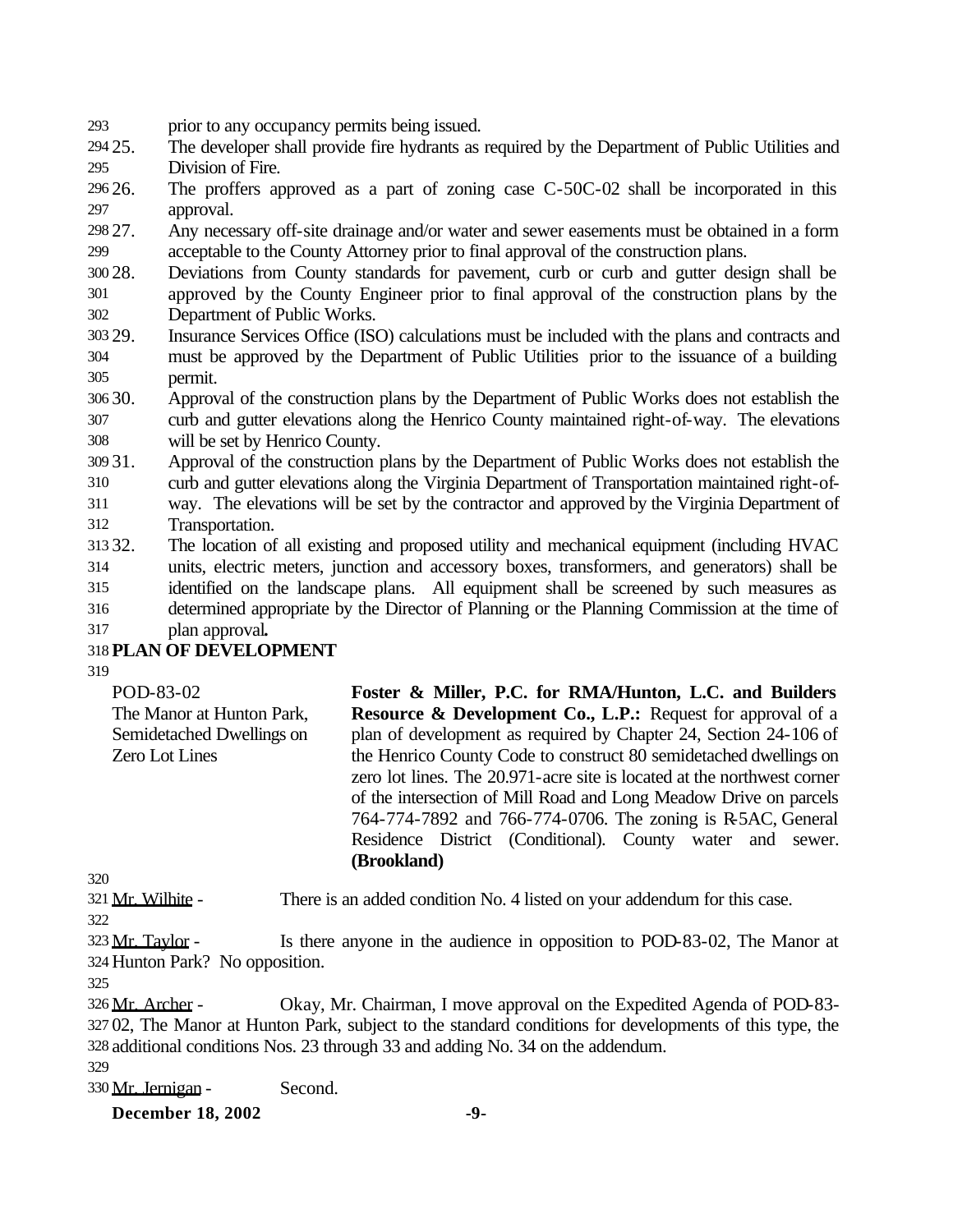332 Mr. Taylor - The motion was made by Mr. Archer and seconded by Mr. Jernigan. All in favor say aye…all opposed say nay. The motion carries.

 The Planning Commission approved POD-83-02, The Manor at Hunton Park, Semidetached Dwellings on Zero Lot Lines, subject to the standard conditions attached to these minutes for developments of this type, the annotations on the plan and the following additional conditions:

- 23. Roof edge ornamental features that extend over the zero lot line, and which are permitted by Section 24-95(i)(1), must be authorized in the covenants.
- 24. Eight-foot private easements for construction, drainage, and maintenance access for abutting lots shall be provided and shown on the POD plans.
- 25. Building permit application requests for individual dwellings shall each include two (2) copies of a layout plan sheet as approved with the plan of development. The developer may utilize alternate building types providing that each may be located within the building footprint shown on the approved plan. Any deviation in building footprint or infrastructure shall require submission and approval of an administrative site plan.\
- 26. The developer shall provide fire hydrants as required by the Department of Public Utilities and Division of Fire.
- 27. The proffers approved as a part of zoning case C-48C-01 shall be incorporated in this approval.
- 28. Any necessary off-site drainage and/or water and sewer easements must be obtained in a form acceptable to the County Attorney prior to final approval of the construction plans.
- 29. Deviations from County standards for pavement, curb or curb and gutter design shall be approved by the County Engineer prior to final approval of the construction plans by the Department of Public Works.
- 30. Insurance Services Office (ISO) calculations must be included with the plans and contracts and must be approved by the Department of Public Utilities prior to the issuance of a building permit.
- 31. Approval of the construction plans by the Department of Public Works does not establish the curb and gutter elevations along the Henrico County maintained right-of-way. The elevations will be set by Henrico County.
- 32. The pavement shall be of an SM-2A type and shall be constructed in accordance with County standard and specifications. The developer shall post a defect bond for all pavement with the Planning Office - the exact type, amount and implementation shall be determined by the Director of Planning, to protect the interest of the members of the Homeowners Association. The bond
- shall become effective as of the date that the Homeowners Association assumes responsibility for the common areas.
- 33. Provide confirmation of abandonment of VDOT frontage road F-299 prior to recordation of the plat.
- 34. Each building permit application shall include certification that Proffer No. 15 (sound suppression) will be provided.
- 

# **SUBDIVISION**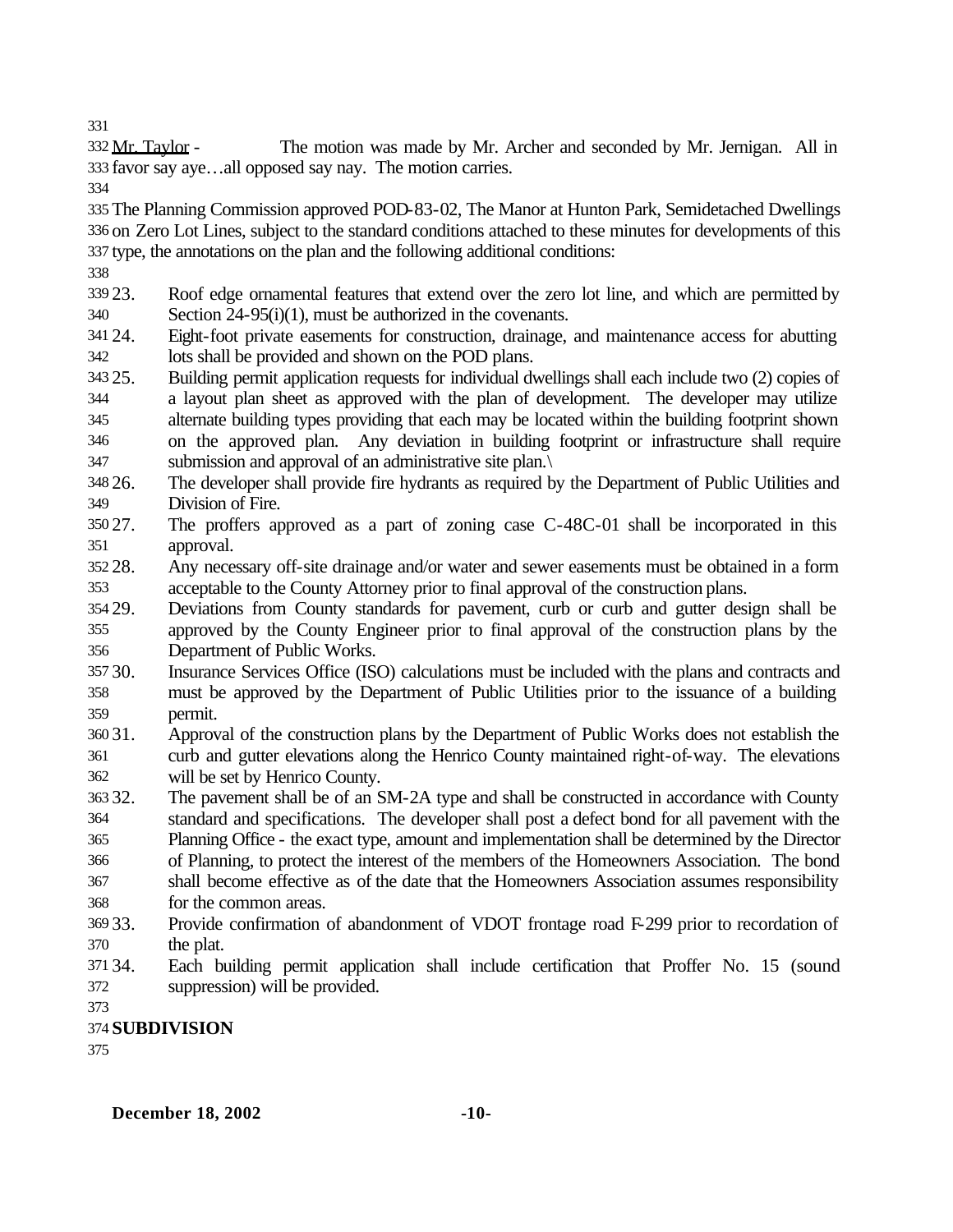Sadler Glen (November 2002 Plan) **Foster & Miller, P.C. for Joseph E. Liesfeld, Jr. and JRED, LLC:** The 2.723 **4.43**-acre site is located along the southern line of Interstate 295 on parcels 745-767-6902, 745-766-1855 and 3912. The zoning is R-3C, One-Family Residence District (Conditional). County water and sewer. **5 Lots (Three Chopt)**

- 377 Mr. Wilhite I would like to point out that on page 3 of your addendum there is a revised recommendation for approval plus added conditions Nos. 15 and 16. Also in your addendum packet there was a revised map and plan included.
- 

 Mr. Taylor - Is there anyone in the audience in opposition to Sadler Glen (November 2002 Plan)? No opposition. Therefore, I move approval of Sadler Glen subdivision, subject to the annotations on the plan, the standard conditions for subdivisions served by public utilities and additional conditions Nos. 12, 13, 14, 15 and 16, the comments in the addendum and the revised map.

Mr. Jernigan - Second.

 Mr. Taylor - The motion was made by Mr. Taylor and seconded by Mr. Jernigan. All in favor say aye…all opposed say nay. The motion carries.

 The Planning Commission granted conditional approval to subdivision Sadler Glen (November 2002 Plan) subject to the standard conditions attached to these minutes for subdivisions served by public utilities, the annotations on the plan and the following additional conditions:

 12. The detailed plant list and specifications for the landscaping to be provided within the 25-foot- wide planting strip easement along I-295 shall be submitted to the Planning Office for review and approval prior to recordation of the plat.

13. The proffers approved as part of zoning case C-4C-01 shall be incorporated in this approval.

 14. Prior to requesting the final approval, a draft of the covenants and deed restrictions for the maintenance of the common area by a homeowners association shall be submitted to the Planning Office for review. Such covenants and restrictions shall be in form and substance satisfactory to the County Attorney and shall be recorded prior to recordation of the subdivision

plat.

 15. The developer of this subdivision shall use his best effort in working with the developer of Sadler Glen, Section B, to address the future development of the reserved areas within the bounds of Sadler Glen, Section B prior to recordation of the subdivision plat. A portion of Lot 1 may need to be held in reserved to accommodate the future development.

 16. The subdivision plat for Sadler Glen, Section B, containing the dedication of Sadler Glen Lane to the bounds of this development, shall be recorded prior to the recordation of any lots within

- this portion of Sadler Glen.
- 

# **SUBDIVISION**

Herndon Townes, Section A (December 2002 Plan)

**Foster & Miller, P.C. for Robert G. & Brenda R. Herndon & Mountain – Woodman, LLC:** The 8.374 acre site is located on the northeast corner of Woodman and Mountain Road (2219 Mountain Road) on part of parcel 776-766-3112, 776-765-5797 and 5984. The zoning is RTHC, Residential Townhouse District (Conditional).

**December 18, 2002** -11-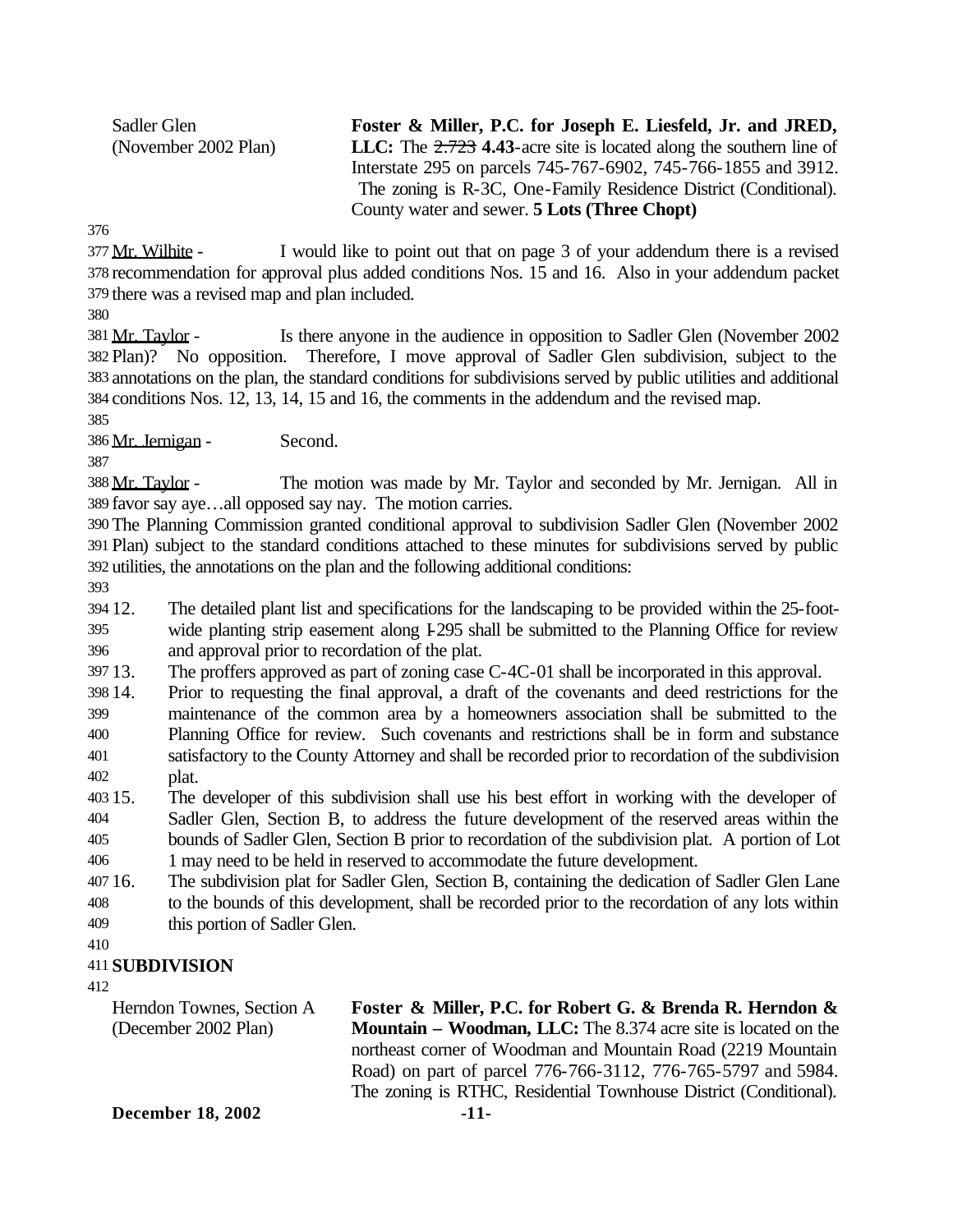### County water and sewer. **(Fairfield) 70 Lots**

414 Mr. Taylor - Is there anyone in the audience in opposition to Herndon Townes, Section A? No opposition.

417 Mr. Archer - Mr. Chairman, I move approval on the Expedited Agenda of Herndon Townes, Section A, subject to the annotations on the plan, the standard conditions for subdivisions served by public utilities and additional condition No. 13.

Mr. Taylor - Second.

423 Mr. Taylor - The motion was made by Mr. Archer and seconded by Mr. Taylor. All in favor say aye…all opposed say nay. The motion carries.

 The Planning Commission granted conditional approval to subdivision Herndon Townes, Section A (December 2002 Plan) subject to the standard conditions attached to these minutes for subdivisions served by public utilities, the annotations on the plan, and the following additional condition:

 13. The proffers approved as part of zoning case C-45C-02 shall be incorporated in this approval. 

# **PLAN OF DEVELOPMENT**

POD-89-02 Herndon Townes, Section A Mountain Road (POD-47-02 Revised) **Foster & Miller, P.C. for Robert G. & Brenda R. Herndon and Mountain – Woodman LLC:** Request for approval of a revised plan of development, as required by Chapter 24, Section 24-106 of the Henrico County Code, to construct 70 townhouse units. The 8.374-acre site is located on the northeast corner of Woodman and Mountain Roads at 2219 Mountain Road on part of parcels 776- 766-3112, 776-765-5797 and 5984. The zoning is RTHC, Residential Townhouse District (Conditional). County water and sewer. **(Fairfield)**

435 Mr. Taylor - Is there anyone in the audience in opposition to POD-89-02, Herndon Townes, Section A on Mountain Road? No opposition.

 Mr. Archer - Mr. Chairman, I move approval on the Expedited Agenda of POD-89-02, Herndon Townes, Section A, subject to the annotations on the plan, the standard conditions for developments of this type and additional conditions Nos. 9 and 11 amended and Nos. 23 through 38. 

Mr. Jernigan - Second.

444 Mr. Taylor - The motion was made by Mr. Archer and seconded by Mr. Jernigan. All in favor say aye…all opposed say nay. The motion carries.

 The Planning Commission approved POD-89-02, Herndon Townes, Section A – Mountain Road (POD-47-02 Revised) subject to the standard conditions attached to these minutes for developments of this type, the annotations on the plan, and the following additional conditions:

**December 18, 2002 -12-**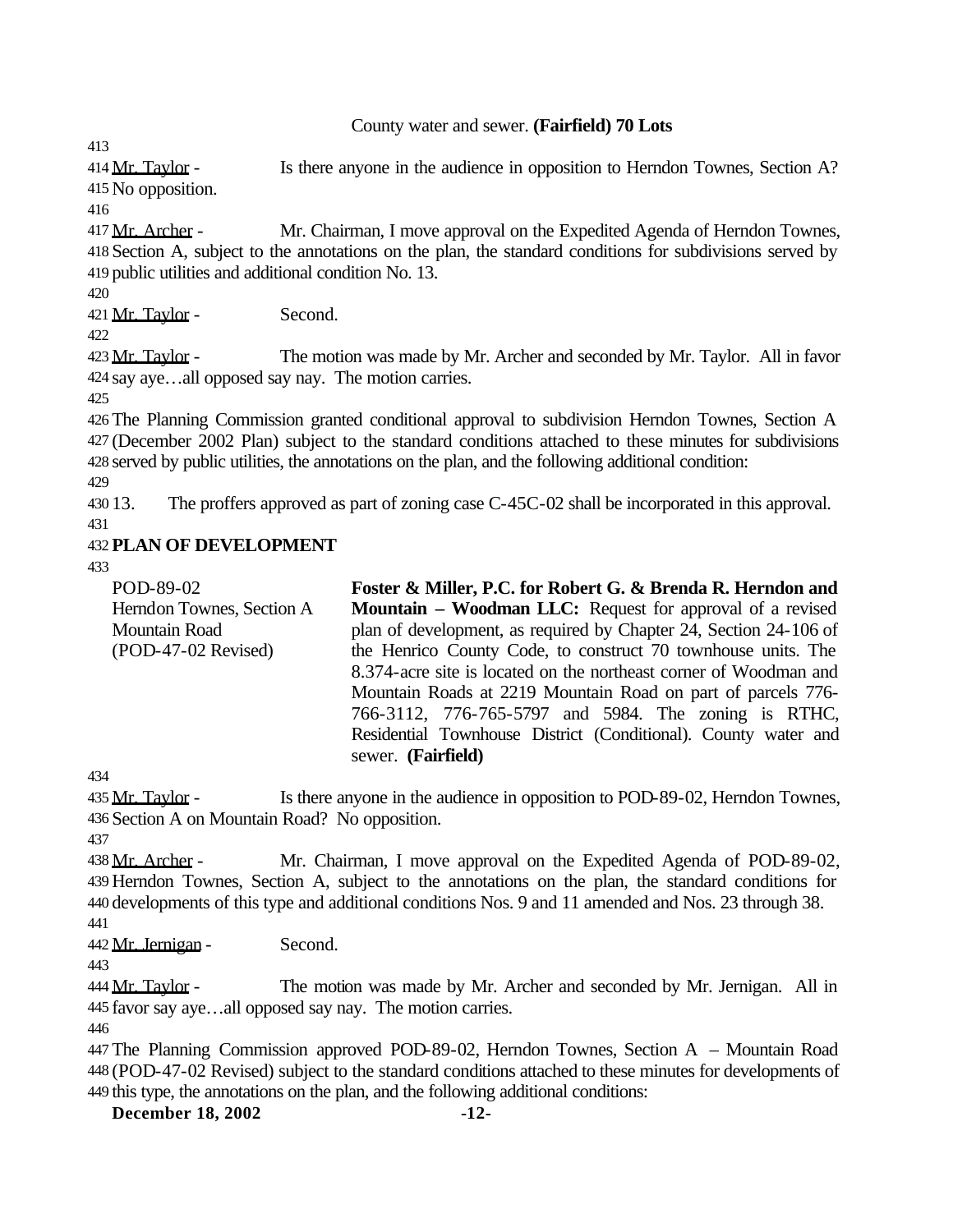- 9. **AMENDED** A detailed landscaping plan shall be submitted to the Planning Office for review and Planning Commission approval prior to the issuance of any occupancy permits.
- 11. **AMENDED** Prior to the installation of the site lighting equipment, a plan including depictions of light spread and intensity diagrams, and fixture and specifications and mounting height details shall be submitted for Planning Office review and Planning Commission approval.
- 23. The unit house numbers shall be visible from the parking areas and drives.
- 24. The names of streets, drives, courts and parking areas shall be approved by the Richmond Regional Planning District Commission and such names shall be included on the construction plans prior to their approval. The standard street name signs shall be ordered from the County and installed prior to any occupancy permit approval.
- 25. The subdivision plat for **Herndon Townes, Section A** shall be recorded before any **building permits** are issued.
- 26. The right-of-way for widening of Mountain Road as shown on approved plans shall be dedicated to the County prior to any occupancy permits being issued. The right-of-way dedication plat and any other required information shall be submitted to the County Real Property Agent at least sixty (60) days prior to requesting occupancy permits.
- 27. The easements for drainage and utilities as shown on approved plans shall be granted to the County in a form acceptable to the County Attorney prior to any occupancy permits being issued. The easement plats and any other required information shall be submitted to the County
- Real Property Agent at least sixty (60) days prior to requesting occupancy permits.
- 28. The limits and elevations of the 100-year frequency flood shall be conspicuously noted on the plan "Limits of 100 Year Floodplain." In addition, the delineated 100-year floodplain must be labeled "Variable Width Drainage and Utility Easement." The easement shall be granted to the County prior to the issuance of any occupancy permits.
- 29. The developer shall provide fire hydrants as required by the Department of Public Utilities and Division of Fire.
- 30. The proffers approved as a part of zoning case C-45C-02 shall be incorporated in this approval.
- 31. Any necessary off-site drainage and/or water and sewer easements must be obtained in a form acceptable to the County Attorney prior to final approval of the construction plans.
- 32. Deviations from County standards for pavement, curb or curb and gutter design shall be approved by the County Engineer prior to final approval of the construction plans by the Department of Public Works.
- 33. The pavement shall be of an SM-2A type and shall be constructed in accordance with County standard and specifications. The developer shall post a defect bond for all pavement with the Planning Office - the exact type, amount and implementation shall be determined by the Director of Planning, to protect the interest of the members of the Homeowners Association. The bond
- shall become effective as of the date that the Homeowners Association assumes responsibility for the common areas.
- 34. Storm water retention, based on the 50-10 concept, shall be incorporated into the drainage plans.
- 35. Insurance Services Office (ISO) calculations must be included with the plans and contracts and must be approved by the Department of Public Utilities prior to the issuance of a building permit.
- 36. Approval of the construction plans by the Department of Public Works does not establish the curb and gutter elevations along the Henrico County maintained right-of-way. The elevations

# **December 18, 2002 -13-**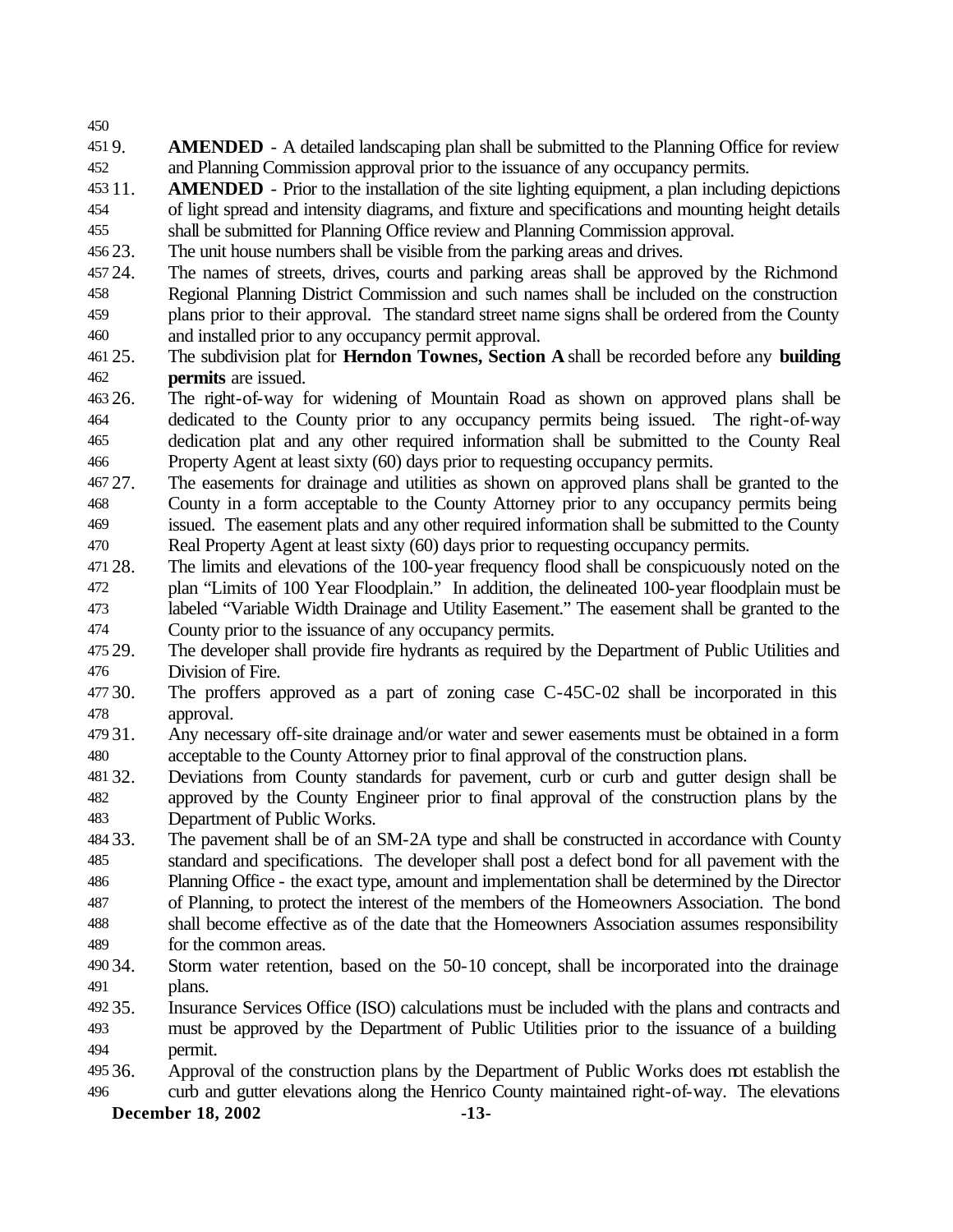will be set by Henrico County.

 37. The location of all existing and proposed utility and mechanical equipment (including HVAC units, electric meters, junction and accessory boxes, transformers, and generators) shall be identified on the landscape plans. All equipment shall be screened by such measures as determined appropriate by the Director of Planning or the Planning Commission at the time of plan approval**.**

38. Perimeter buffer landscaping shall satisfy the perimeter buffer standard contained in the Multi-

family Development Guidelines adopted by the Board of Supervisors on **November 28, 2000**,

at the time of landscape plan review.

## **PLAN OF DEVELOPMENT**

| POD-86-02               | Foster & Miller, P.C. for Morrell Family, LLC and Carmax:              |
|-------------------------|------------------------------------------------------------------------|
| Carmax – Richmond       | Request for approval of a plan of development, as required by          |
| Expansion – Sadler Road | Chapter 24, Section 24-106 of the Henrico County Code, to              |
|                         | construct a vehicle parking and storage lot and a 1,768 square foot    |
|                         | vehicle inspection building for auctions. The 3.8-acre site is located |
|                         | on the southeast corner of Sadler and Old Sadler Roads on part of      |
|                         | parcel 746-761-5525. The zoning is B-3C, Business District             |
|                         | (Conditional). (Three Chopt)                                           |

 Mr. Taylor - Is there anyone in the audience in opposition to POD-86-02, Carmax – Richmond Expansion on Sadler Road? No opposition. Therefore, I will recommend approval of POD-86-02, Carmax – Richmond Expansion, subject to the annotations on the plan, the standard conditions for developments of this type and additional conditions Nos. 9 and 11 amended and Nos. 23 through 33.

516 Mr. Jernigan - Second.

518 Mr. Taylor - The motion was made by Mr. Taylor and seconded by Mr. Jernigan. All in favor say aye…all opposed say nay. The motion carries.

 The Planning Commission approved POD-86-02, Carmax – Richmond Expansion – Sadler Road, subject to the standard conditions attached to these minutes for developments of this type, the annotations on the plan, and the following additional conditions:

 9. **AMENDED** - A detailed landscaping plan shall be submitted to the Planning Office for review and Planning Commission approval prior to the issuance of any occupancy permits.

 11. **AMENDED** - Prior to the installation of the site lighting equipment, a plan including depictions of light spread and intensity diagrams, and fixture and specifications and mounting height details shall be submitted for Planning Office review and Planning Commission approval.

23. The right-of-way for widening of Sadler Road and Old Sadler Road as shown on approved

plans shall be dedicated to the County prior to any occupancy permits being issued. The right-

of-way dedication plat and any other required information shall be submitted to the County Real

- Property Agent at least sixty (60) days prior to requesting occupancy permits.
- 24. The easements for drainage and utilities as shown on approved plans shall be granted to the County in a form acceptable to the County Attorney prior to any occupancy permits being

**December 18, 2002 -14-**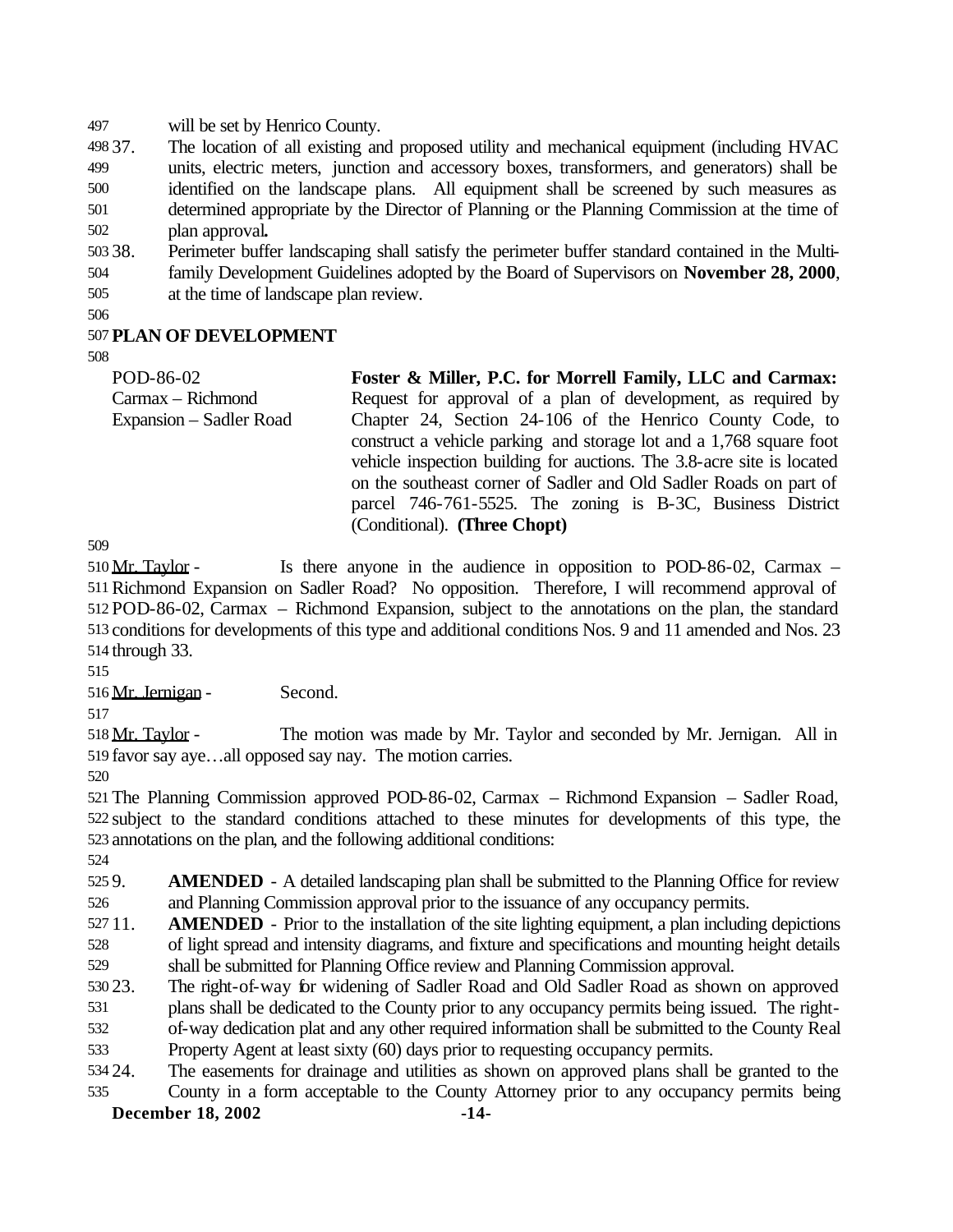issued. The easement plats and any other required information shall be submitted to the County

- Real Property Agent at least sixty (60) days prior to requesting occupancy permits.
- 25. The developer shall provide fire hydrants as required by the Department of Public Utilities and Division of Fire.
- 26. All repair work shall be conducted entirely within the enclosed building.
- 27. Outside storage shall not be permitted except for automobiles, vans, sport utility vehicles and trucks not exceeding an empty weight of 10,000 pounds, shall not be permitted.
- 28. The proffers approved as a part of zoning case C-56C-02 shall be incorporated in this approval.
- 29. Any necessary off-site drainage and/or water and sewer easements must be obtained in a form acceptable to the County Attorney prior to final approval of the construction plans.
- 30. Deviations from County standards for pavement, curb or curb and gutter design shall be approved by the County Engineer prior to final approval of the construction plans by the Department of Public Works.
- 31. Insurance Services Office (ISO) calculations must be included with the plans and contracts and must be approved by the Department of Public Utilities prior to the issuance of a building permit.
- 32. Approval of the construction plans by the Department of Public Works does not establish the curb and gutter elevations along the Henrico County maintained right-of-way. The elevations will be set by Henrico County.
- 33. The location of all existing and proposed utility and mechanical equipment (including HVAC units, electric meters, junction and accessory boxes, transformers, and generators) shall be identified on the landscape plans. All equipment shall be screened by such measures as determined appropriate by the Director of Planning or the Planning Commission at the time of
- plan approval**.**
- 

### **SUBDIVISION**

Pemberton Crossing, Section A (December 2002 Plan) Pemberton Road **Foster & Miller, P.C. for Gail M. and Llewellyn Held, Jr. and The Pemberton Group, LLC:** The 8.318 acre site is located on the east line of Pemberton Road approximately 300 feet south of its intersection with Mayland Drive on parcel 753-756-8642. The zoning is R-5AC, General Residence District (Conditional). County water and sewer. **(Three Chopt) 31 Lots**

565 Mr. Wilhite - There are three additional conditions listed for this subdivision in your addendum.

 Mr. Taylor - Is there anyone in the audience in opposition to subdivision Pemberton Crossing, Section A? No opposition. Therefore, I'll recommend approval of Pemberton Crossing, Section A, subject to the annotations on the plans and the standard conditions for subdivisions served by public utilities and the additional conditions Nos. 12, 13, and 14 on the addendum.

573 Mr. Jernigan - Second.

575 Mr. Taylor - The motion was made by Mr. Taylor and seconded by Mr. Jernigan. All in favor say aye…all opposed say nay. The motion carries.

**December 18, 2002 -15-**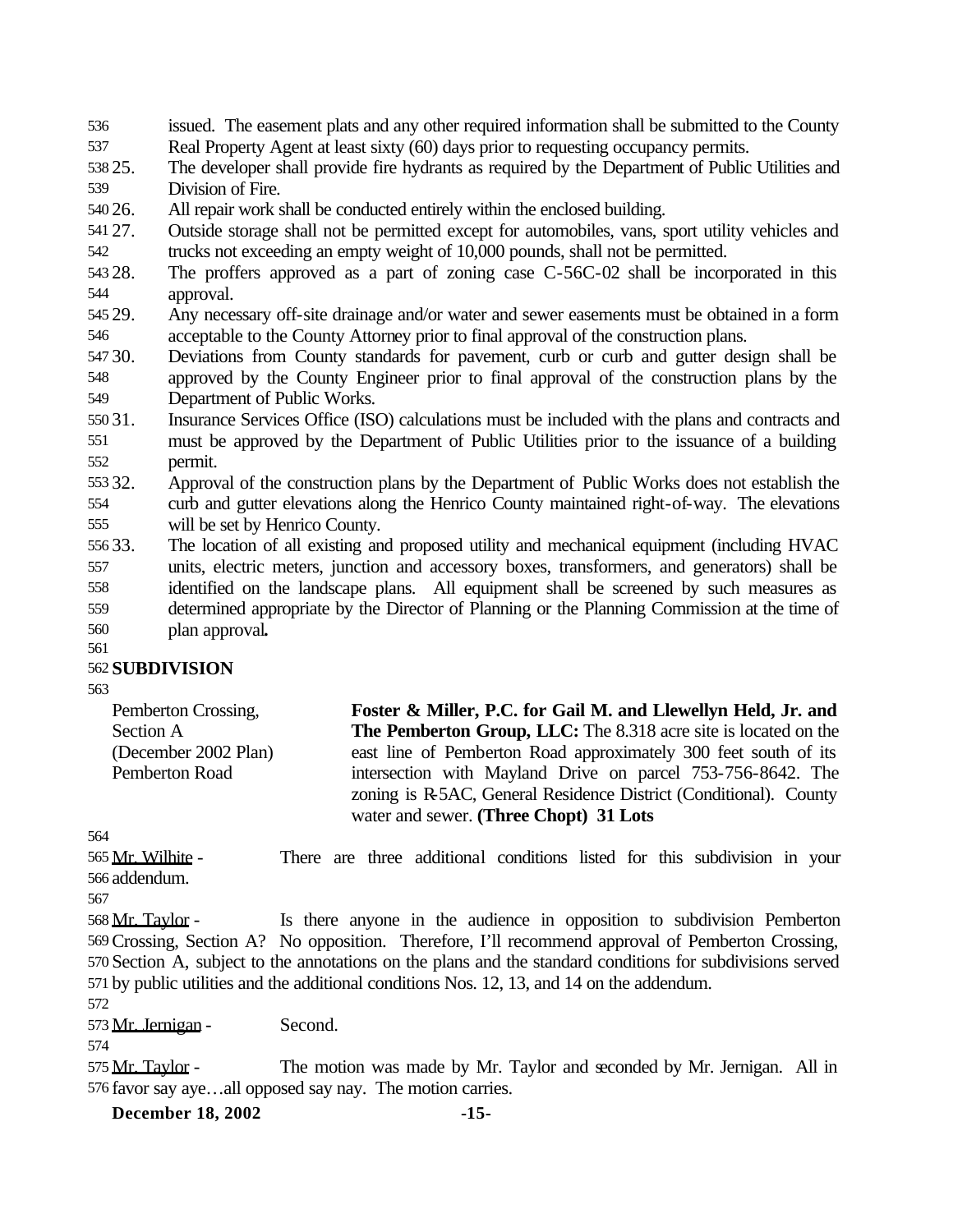The Planning Commission granted conditional approval to subdivision Pemberton Crossing, Section A (December 2002 Plan) on Pemberton Road, subject to the standard conditions attached to these minutes for subdivisions served by public utilities, the annotations on the plan and the following additional conditions:

12. Each lot shall contain at least 5,625 square feet, exclusive of the flood plain areas.

 13. Any necessary offsite drainage easements must be obtained prior to approval of the construction plan by the Department of Public Works.

 14. Prior to requesting the final approval, a draft of the covenants and deed restrictions for the maintenance of the common area by a homeowners association shall be submitted to the Planning Office for review. Such covenants and restrictions shall be in form and substance satisfactory to the County Attorney and shall be recorded prior to recordation of the subdivision plat.

# **PLAN OF DEVELOPMENT**

| Foster & Miller, P.C. for Gail M. and Llewellyn Held, Jr. and          |
|------------------------------------------------------------------------|
| The Pemberton Group, LLC: Request for approval of a plan of            |
| development as required by Chapter 24, Section 24-106 of the           |
| Henrico County Code to construct 31 single family residential zero lot |
| line homes. The 8.343-acre site is located on the east line of         |
| Pemberton Road (State Route 157), approximately 300 feet south of      |
| the intersection of Pemberton Road and Mayland Drive on parcel         |
| 753-756-8642. The zoning is R-5AC, General Family Residence            |
| District (Conditional). County water and sewer. (Three Chopt)          |
|                                                                        |

595 Mr. Wilhite - The staff is recommending the change to condition No. 9 to 9A to require the landscape plan to come back to Planning Commission approval and also additional conditions Nos. 23 through 38 have been added on your addendum.

 Mr. Taylor - Is there anyone in the audience in opposition to POD-92-02, Pemberton Crossing, Section A? No opposition. Therefore, I'll move approval of POD-92-02, Pemberton Crossing, Section A, subject to the annotations on the plan, the standard conditions for developments of this type, No. 9 amended and additional conditions Nos. 23 through 38.

Mr. Jernigan - Second.

 Mr. Taylor - The motion was made by Mr. Taylor and seconded by Mr. Jernigan. All in favor say aye…all opposed say nay. The motion carries.

 The Planning Commission approved POD-92-02, Pemberton Crossing, Section A – Pemberton Road, subject to the standard conditions attached to these minutes for developments of this type, the annotations on the plan, and the following additional conditions:

 9. **AMENDED** - A detailed landscaping plan shall be submitted to the Planning Office for review and Planning Commission approval prior to the issuance of any occupancy permits.

**December 18, 2002 -16-**23. The subdivision plat for Pemberton Crossing, Section A shall be recorded before any building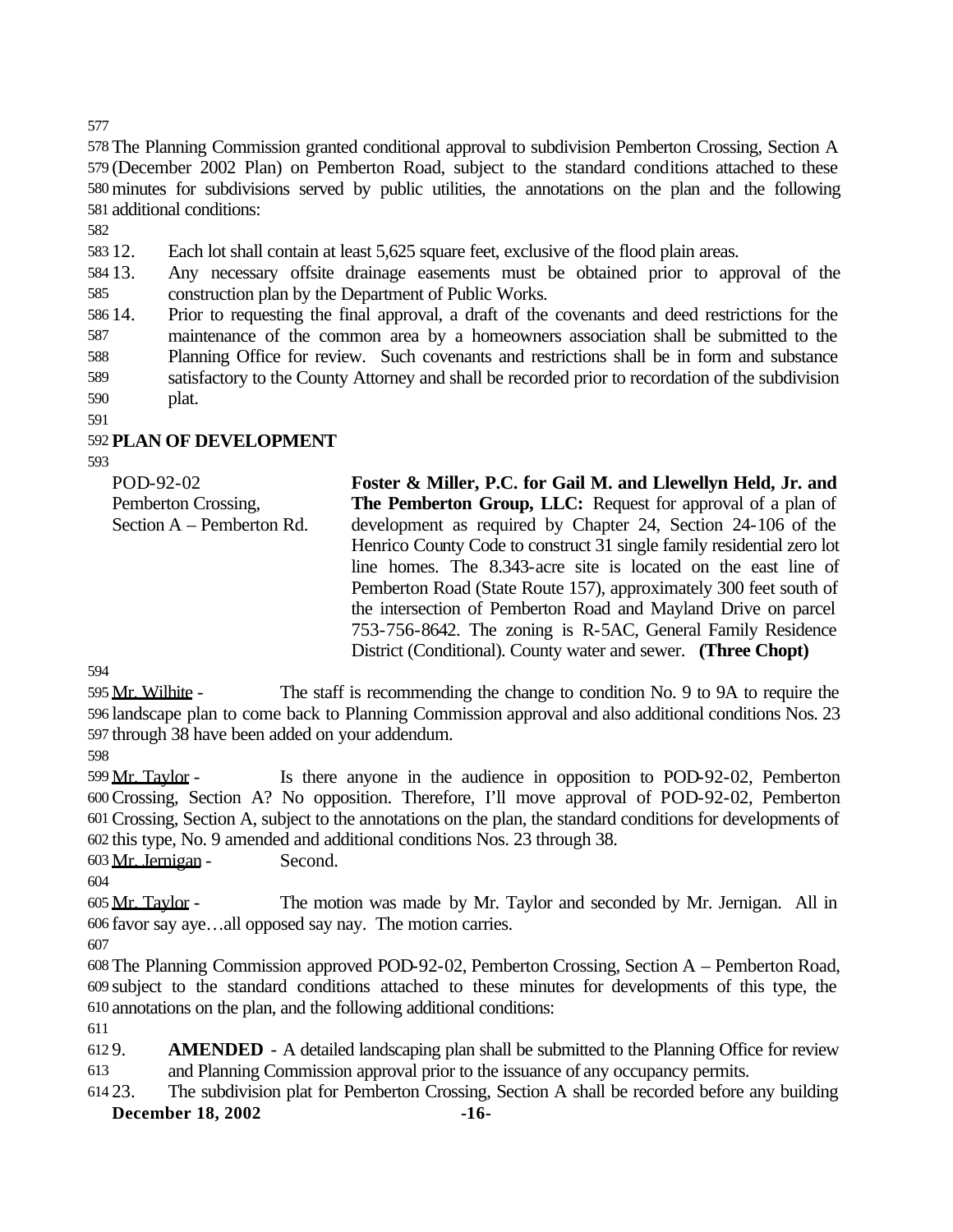permits are issued.

 24. The right-of-way for widening of Pemberton Road as shown on approved plans shall be dedicated to the County prior to any occupancy permits being issued. The right-of-way dedication plat and any other required information shall be submitted to the County Real Property Agent at least sixty (60) days prior to requesting occupancy permits.

 25. The easements for drainage and utilities as shown on approved plans shall be granted to the County in a form acceptable to the County Attorney prior to any occupancy permits being issued. The easement plats and any other required information shall be submitted to the County Real Property Agent at least sixty (60) days prior to requesting occupancy permits.

 26. The entrances and drainage facilities on Pemberton Road (State Route 157) shall be approved by the Virginia Department of Transportation and the County.

27. A notice of completion form, certifying that the requirements of the Virginia Department of

 Transportation entrances permit have been completed, shall be submitted to the Planning Office prior to any occupancy permits being issued.

 28. The developer shall provide fire hydrants as required by the Department of Public Utilities and Division of Fire.

29. The proffers approved as a part of zoning case C-8C-02 shall be incorporated in this approval.

 30. Any necessary off-site drainage and/or water and sewer easements must be obtained in a form acceptable to the County Attorney prior to final approval of the construction plans.

 31. Deviations from County standards for pavement, curb or curb and gutter design shall be approved by the County Engineer prior to final approval of the construction plans by the Department of Public Works.

 32. Insurance Services Office (ISO) calculations must be included with the plans and contracts and must be approved by the Department of Public Utilities prior to the issuance of a building permit.

 33. Approval of the construction plans by the Department of Public Works does not establish the curb and gutter elevations along the Virginia Department of Transportation maintained right-of- way. The elevations will be set by the contractor and approved by the Virginia Department of Transportation.

- 34. The pavement shall be of an SM-2A type and shall be constructed in accordance with County standard and specifications. The developer shall post a defect bond for all pavement with the Planning Office - the exact type, amount and implementation shall be determined by the Director of Planning, to protect the interest of the members of the Homeowners Association. The bond shall become effective as of the date that the Homeowners Association assumes responsibility
- for the common areas.

 35. Roof edge ornamental features that extend over the zero lot line, and which are permitted by Section 24-95(i)(1), must be authorized in the covenants.

 36. Eight-foot easements for construction, drainage, and maintenance access for abutting lots shall be provided and shown on the POD plans.

 37. Building permit request for individual dwellings shall each include two (2) copies of a layout plan sheet as approved with the plan of development. The developer may utilize alternate building types providing that each may be located within the building footprint shown on the approved

plan. Any deviation in building footprint or infrastructure shall require submission and approval

of an administrative site plan

38. Architectural plans for this development must meet the standards of the April 24, 1995,

Planning memo of Zero Lot Line Development Standards. The standard memo addresses the

building relationship to the zero lot line and include: minimum percentage of wall on the zero lot

**December 18, 2002 -17-**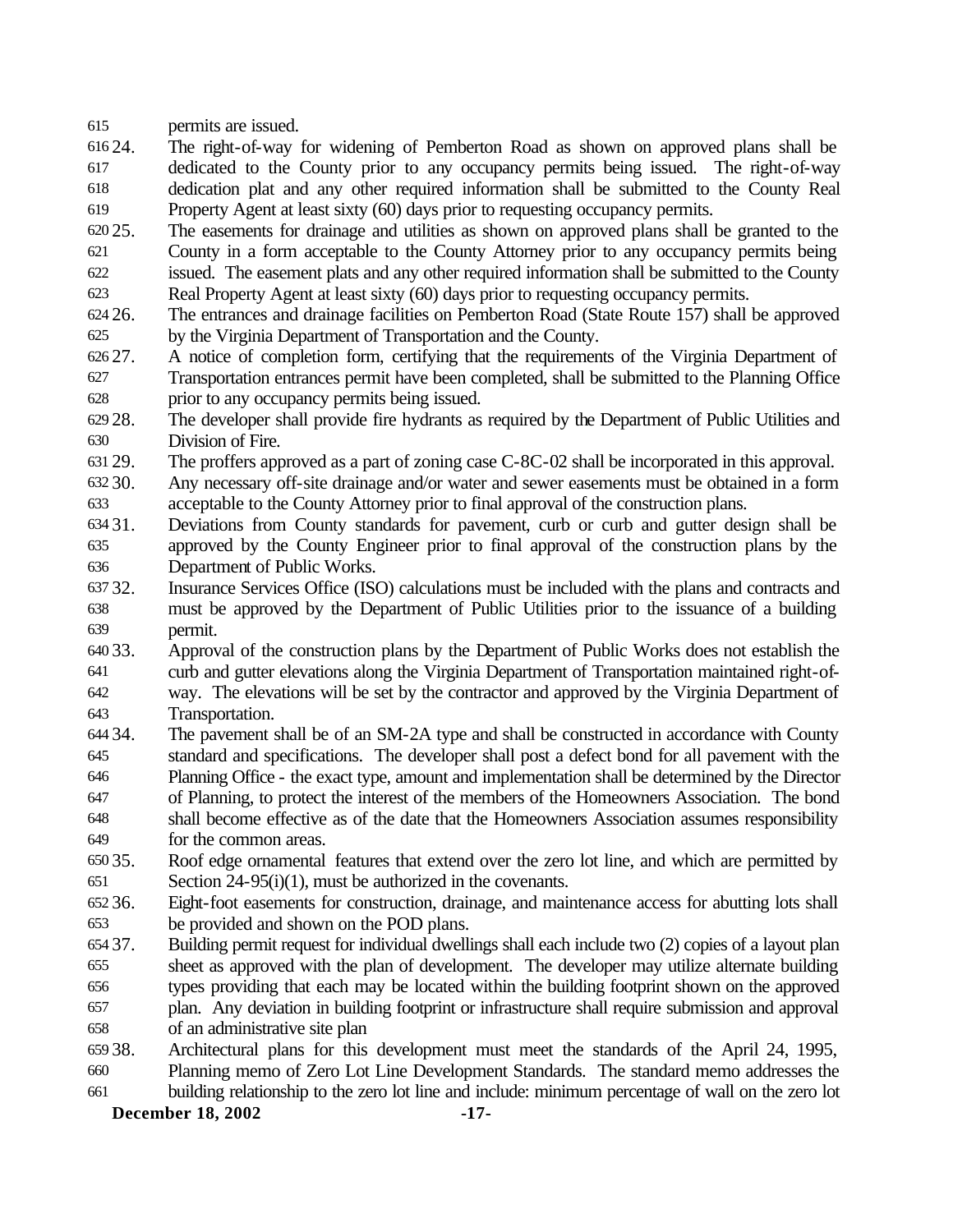662 line, number, size and location of window and door openings in first and second floors and 663 height and setbacks for fences abutting decks.

664

#### 665 **PLAN OF DEVELOPMENT**

666

| POD-87-02                  | E. D. Lewis & Associates, for Northgate Associates, LLC and           |
|----------------------------|-----------------------------------------------------------------------|
| The Shoppes @ Staples Mill | <b>Gugini LLC:</b> Request for approval of a plan of development, as  |
| <b>Staple Mill Road</b>    | required by Chapter 24, Section 24-106 of the Henrico County          |
| (U.S. Route 33)            | Code, to construct a one-story, 24,592 square foot neighborhood       |
|                            | shopping center. The 3.181-acre site is located on the west side of   |
|                            | Staples Mill Road (U.S. Route 33) at the intersection of Staples Mill |
|                            | Road (U.S. Route 33) and Hermitage Road on parcel 771-752-            |
|                            | 0193. The zoning is B-2C, Business District (Conditional). County     |
|                            | water and sewer. (Brookland)                                          |

667

 Mr. Taylor - Is there anyone in the audience in opposition to POD-87-02, The Shoppes @ Staples Mill on Staple Mill Road? There is opposition, therefore we will take POD-87-02 off of the Expedited Agenda and we will hear from the opposition when we get to that project on the regular agenda. All right. Mr. Secretary.

#### 672

## 673**THIS CASE WAS REMOVED FROM THE EXPEDITED AGENDA AND MOVED TO**  674**THE REGULAR AGENDA DUE TO OPPOSITION. THIS CASE CONTINUES ON PAGE**  675 **25 OF THESE MINUTES.**

676

677 Mr. Marlles - Mr. Chairman, our first case on the regular agenda starts on page 2. POD-93- 678 02, The Villas @ Oakland Chase Midview Road.

### 679 **PLAN OF DEVELOPMENT, LIGHTING PLAN & SPECIAL EXCEPTION**

680

| POD-93-02                  | <b>TIMMONS for Oakland Chase Associates, LLC: Request for</b>         |
|----------------------------|-----------------------------------------------------------------------|
| The Villas @ Oakland Chase | approval of a plan of development, lighting plan and a special        |
| Midview Road               | exception for three-story and four story buildings, as required by    |
|                            | Chapter 24, Sections 24-106, 24-2 and 24-94 of the Henrico            |
|                            | County Code, to construct 16, three-story apartment buildings and     |
|                            | 10, four-story apartment buildings, totaling 332 units. The 25.8-acre |
|                            | site is located on the west line of Midview Road, approximately 700   |
|                            | feet south of its intersection with Darbytown Road on parcel 807-     |
|                            | 705-5743 and part of 806-704-4472. The zoning is R-5C, General        |
|                            | Residence District. County water and sewer. (Varina)                  |

681

682 Mr. Taylor - Is there anybody in the audience opposed to POD-93-02, The Villas @ 683 Oakland Chase? No opposition. Mrs. News.

684

 Ms. News - Good morning, Mr. Chairman and members of the Commission. Revised annotated plans and additional conditions for this project have been included in your addendum. All of staff's comments have been addressed and staff can recommend approval. I would like to highlight the key revisions. This site is being developed in accordance with the proffered layout and conditions of zoning case C-64C-02 formerly known as Dakota Estates. Many of the original annotations on the

**December 18, 2002 -18-**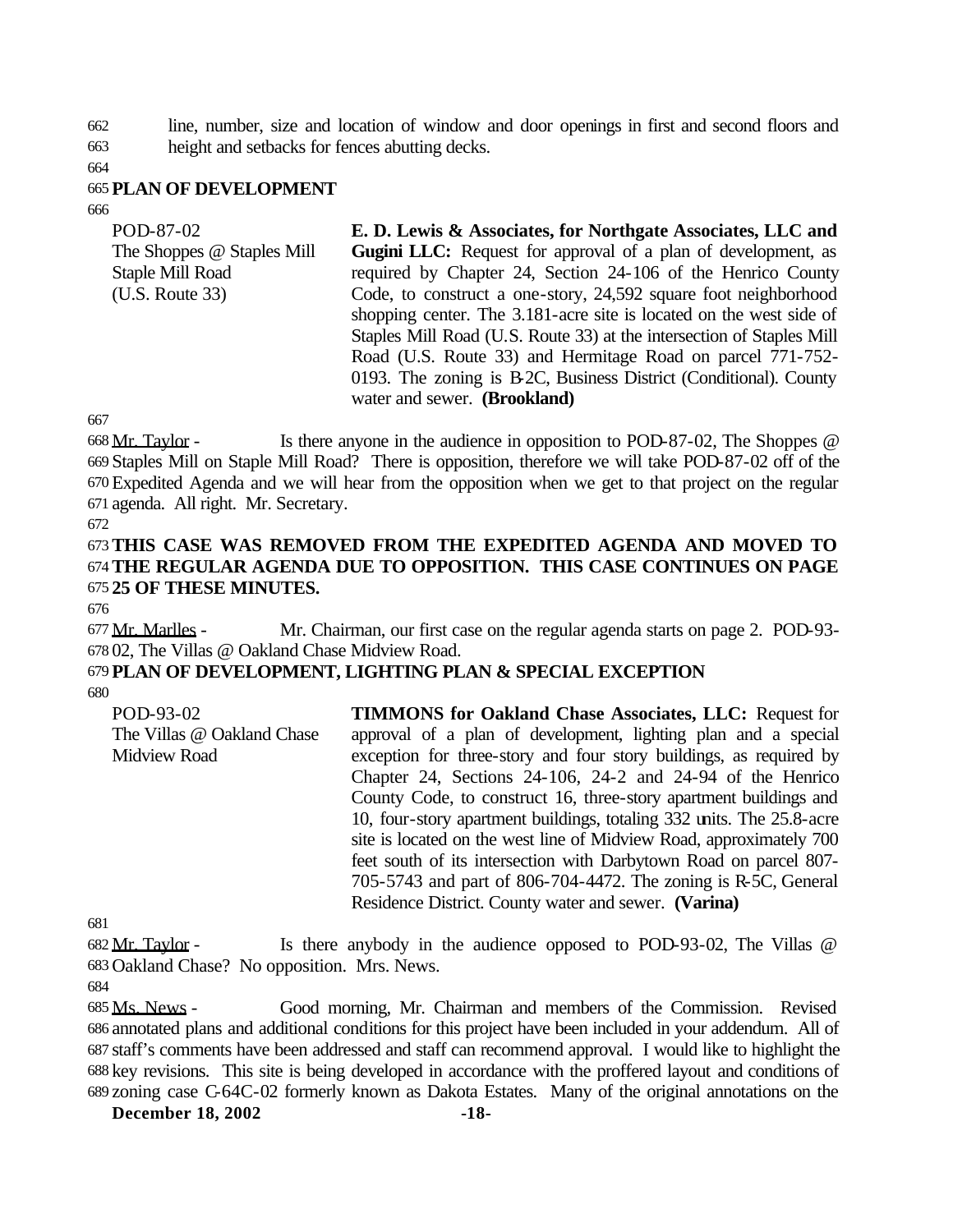staff plan were made to bring the plan into conformance with the proffers of this case. The approval requires approval of a special exception to allow construction of three and four story buildings. The four story buildings are actually three stories in front and an additional story is provided at the rear in cases where the grade drops substantially. This occurs toward the back portion of the site and around the BMP or the wet pond.

 The buildings conform to the proffered elevations for the zoning case. The buildings appear to meet the 35-foot height requirement, but the applicant has asked that the special exception be approved for stories as well as height in the event that the actual height slightly exceeds 35 feet when the details are finalized. The elevation shows brick for the first story of all buildings as well as on the basement stories. Additionally, certain prominent façades, and the entire clubhouse facility will be all brick per the proffered conditions. The clubhouse floor plan will be reversed to orient the maintenance doors away from Midview Road and internal to the site. All other architectural requirements have been met. To satisfy the requirements of Building Inspections and the Division of Fire, and to address fire flow requirements, all of the buildings will have complete sprinkler systems.

 The applicant has made several minor revisions to the layout at the request of staff including sidewalk connections, additional screening areas around the dumpsters and provision of a six-foot, vinyl clad, chain link fence along the northern property line, at the request of the Division of Police. A six-foot, wooden, screen fence with brick columns is to be provided along the southern property line in accordance with the proffers. Additionally, the applicant has been working with the staff to revise the design of the BMP and create an attractive water feature with a fountain, mulch trails and extensive landscaping. Many of the details for the design of this area will be resolved with the landscape plan submission. Details for the two passive recreation areas, currently shown as concrete pads, will also be addressed with the landscape plan. Number 9 amended has been recommended to allow the Commission to review the final plan.

 The lighting plan has been removed from the request for approval to allow the applicant additional time to address staff's comments on the lighting plans. The applicant has indicated intent to comply with the staff's recommendations including recommendations from the Division of the Police. With that said, and with the Planning Commission's approval of the special exception for height and additional stories, staff can recommend approval of the revised plans subject to the conditions in the agenda and the additional conditions in the addendum. I'll be happy to answer any questions and the applicant's representatives are also present.

725 Mr. Taylor - Are there any questions for Ms. News?

727 Mr. Jernigan - I don't have any questions. Ms. News, as usual, has cleared up everything before the meeting. We did have a couple of questions for the concrete pads for the recreation area and the BMP design and she has gotten that straight since yesterday. So, I so want to say, Leslie, you did an excellent job on this. This has been a long case and it was a lot of detail and took a lot of work. And also, young man I don't know your name, with TIMMONS, but I would like to say that you did an excellent job too.

Ms. News - His name is Scott Collins, for the record.

**December 18, 2002** -19-736 Mr. Jernigan - Scott Collins. All right we have to make a special exception for the three and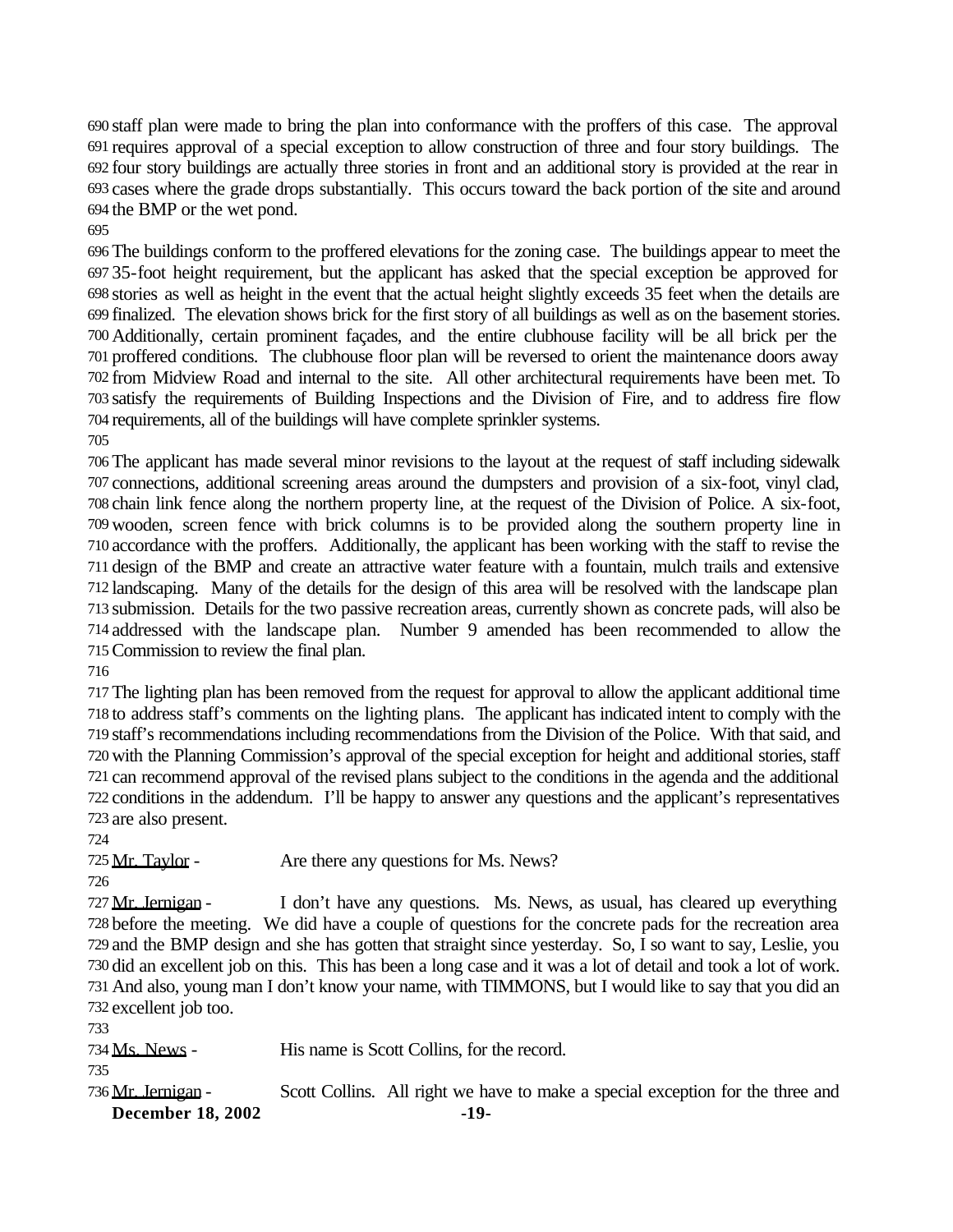four stories as the first motion. So, with that Mr. Chairman, I will move for a special exception for three and four story buildings on POD-93-02, The Villas @ Oakland Chase.

Mr. Archer - Second, Mr. Chairman.

742 Mr. Taylor - The motion was made by Mr. Jernigan and seconded by Mr. Archer. All in favor say aye…all opposed say nay. The motion carries.

 The Planning Commission approved the special exception for three and four stories buildings for POD-93-02, The Villas @ Oakland Chase on Midview Road.

 Mr. Jernigan - And, Mr. Chairman, I would like to make a motion to approve POD-93-02, The Villas @ Oakland Chase, subject to the standard conditions for developments of this type and the following additional conditions Nos. 23 through 34 and on the addendum No. 9 amended and Nos. 35, 36 and 37.

Mrs. Ware - And 11B.

 Mr. Jernigan - Eleven B was deleted and that is the recommendation from the staff on the addendum.

758 Mrs. Ware - Okay.

 Mr. Taylor - I'll second that motion. The motion was made by Mr. Jernigan and seconded by Mr. Taylor. All in favor say aye…all opposed say nay. The motion carries.

 The Planning Commission approved POD-93-02, The Villas @ Oakland Chase on Midview Road, subject to the standard conditions attached to these minutes for developments of this type, the annotations on the plan, and the following additional conditions:

 9. **AMENDED** - A detailed landscaping plan shall be submitted to the Planning Office for review and Planning Commission approval prior to the issuance of any occupancy permits.

 23. The right-of-way for widening of Midview Road as shown on approved plans shall be dedicated to the County prior to any occupancy permits being issued. The right-of-way dedication plat and any other required information shall be submitted to the County Real Property Agent at least sixty (60) days prior to requesting occupancy permits.

 24. The easements for drainage and utilities as shown on approved plans shall be granted to the County in a form acceptable to the County Attorney prior to any occupancy permits being issued. The easement plats and any other required information shall be submitted to the County

Real Property Agent at least sixty (60) days prior to requesting occupancy permits.

 25. The limits and elevations of the 100-year frequency flood shall be conspicuously noted on the plan "Limits of 100 Year Floodplain." In addition, the delineated 100-year floodplain must be labeled "Variable Width Drainage and Utility Easement." The easement shall be granted to the County prior to the issuance of any occupancy permits.

 26. The developer shall provide fire hydrants as required by the Department of Public Utilities and Division of Fire.

# **December 18, 2002** -20-27. The proffers approved as a part of zoning case C-64C-02 shall be incorporated in this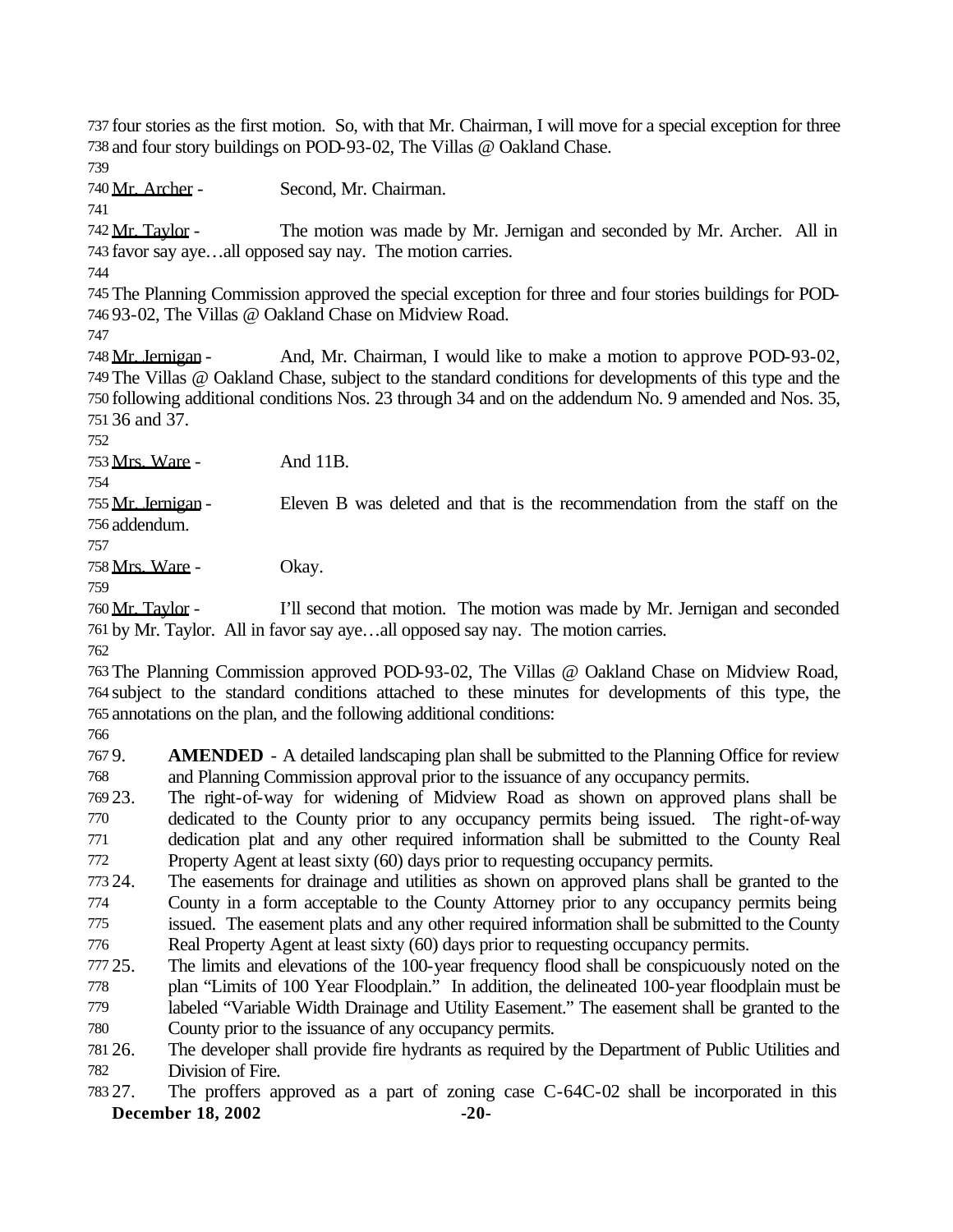approval.

- 28. Any necessary off-site drainage and/or water and sewer easements must be obtained in a form acceptable to the County Attorney prior to final approval of the construction plans.
- 29. Deviations from County standards for pavement, curb or curb and gutter design shall be approved by the County Engineer prior to final approval of the construction plans by the Department of Public Works.
- 30. Insurance Services Office (ISO) calculations must be included with the plans and contracts and must be approved by the Department of Public Utilities prior to the issuance of a building permit.
- 31. Approval of the construction plans by the Department of Public Works does not establish the curb and gutter elevations along the Henrico County maintained right-of-way. The elevations will be set by Henrico County.
- 32. The owners shall not begin clearing of the site until the following conditions have been met:
- (a) The site engineer shall conspicuously illustrate on the plan of development or subdivision construction plan and the Erosion and Sediment Control Plan, the limits of the areas to be cleared and the methods of protecting the required buffer areas. The location of utility lines, drainage structures and easements shall be shown.
- (b) After the Erosion and Sediment Control Plan has been approved but prior to any clearing or grading operations of the site, the owner shall have the limits of clearing delineated with approved methods such as flagging, silt fencing or temporary fencing.
- (c) The site engineer shall certify in writing to the owner that the limits of clearing have been staked in accordance with the approved plans. A copy of this letter shall be sent to the Planning Office and the Department of Public Works.

 (d) The owner shall be responsible for the protection of the buffer areas and for replanting and/or supplemental planting and other necessary improvements to the buffer as may be appropriate or required to correct problems. The details shall be included on the landscape plans for approval.

- 33. The location of all existing and proposed utility and mechanical equipment (including HVAC units, electric meters, junction and accessory boxes, transformers, and generators) shall be identified on the landscape plans. All equipment shall be screened by such measures as determined appropriate by the Director of Planning or the Planning Commission at the time of plan approval**.**
- 34. Trash pickup, parking lot cleaning and leaf blowing on the property shall be limited to the hours of 7:00 a.m. to 8:00 p.m., Monday through Saturday.
- 35. The unit house numbers shall be visible from the parking areas and drives.
- 36. The names of streets, drives, courts and parking areas shall be approved by the Richmond Regional Planning District and such names shall be included on the construction plans prior to their approval. The standard street name signs shall be ordered from the County and installed prior to any occupancy permit approval.
- 37. Details for the gate and locking device at the emergency access road shall be approved by the County Fire Marshall. The owner or owner's contractor shall contact the County Fire Marshall prior to completion of the fence installation to test and inspect the operation of the gates.
- Evidence of the Fire Marshall's approval shall be provided to the Planning Office by the owner
- prior to issuance of occupancy permits.
- 
- 

**December 18, 2002** -21-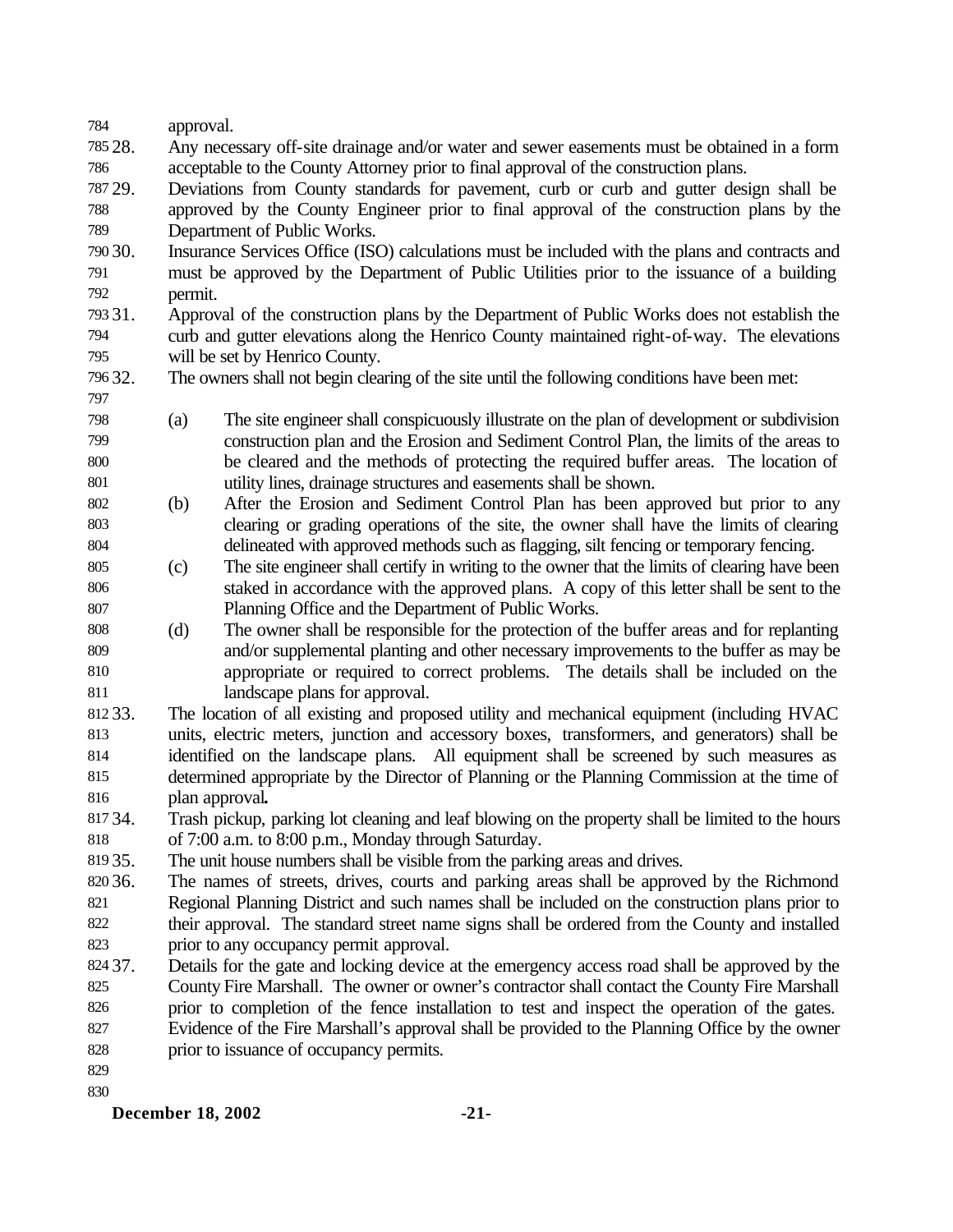Sadler Place (November 2002 Plan) **Foster & Miller, P.C. for Joseph E. Liesfeld, Jr. and JRED, LLC:** The 14.74 **26.24**-acre site is located along the south line of Interstate 295 and at the northern terminus of Sadler Grove Road on part of parcels 745-766-3912 and 1855 and part of parcel 745- 767-6902. The zoning is R-3C, One-Family Residence District (Conditional), C-1, Conservation District and A-1, Agricultural District. County water and sewer. **32 Lots (Three Chopt)**

833 Mr. Taylor - Is there anyone in the audience in opposition to subdivision Sadler Place? No opposition. Mr. Wilhite.

836 Mr. Wilhite - This item is also addressed on page 3 of your addendum. There is a revised map and plan included in your packet as well as a change in the caption. The revised plan includes now all the land located from the creek to the boundary of the adjacent, existing, McDonald's Small Farm subdivision. There was an increase in acreage from 14.74 acres to 26.24 acres. This land will be held in reserve at this point. Also, the revised plan refers to a request for a transitional buffer deviation. Adjacent to the existing C-1 floodplain, there is a transitional buffer 35 required by Code. The applicant is requesting that this buffer be eliminated and in its place has proposed conditions to be placed in the restrictive covenants dealing with the removal of trees and the placement of accessory structures in this area. A copy of that request is in your addendum package as well and staff can support it.

 Also, on page 3 of your addendum there is a revised recommendation for approval based on the revised plan with the annotations on it and the conditions listed. I'll be happy to answer any questions you may have.

 851 Mr. Taylor - Are there any questions for Mr. Wilhite? Mr. Marlles - Mr. Wilhite, will the Commission have to take a separate motion on that buffer deviation request? Mr. Wilhite - Yes, sir. 858 Mr. Taylor - The first motion I will make is to approve the deviation on the transitional buffer for Sadler Place. Mr. Jernigan - Second. 863 Mr. Taylor - The motion was made by Mr. Taylor and seconded Mr. Jernigan. All in favor

 say aye…all opposed say nay. The motion carries. 

 The Planning Commission approved the request for the transitional buffer deviation for subdivision Sadler Place (November 2002 Plan).

868 Mr. Taylor - Now for the basic approval of the case. I recommend approval subject to the annotations to the plan, the standard conditions for subdivisions served by public utilities, and additional

**December 18, 2002 -22-**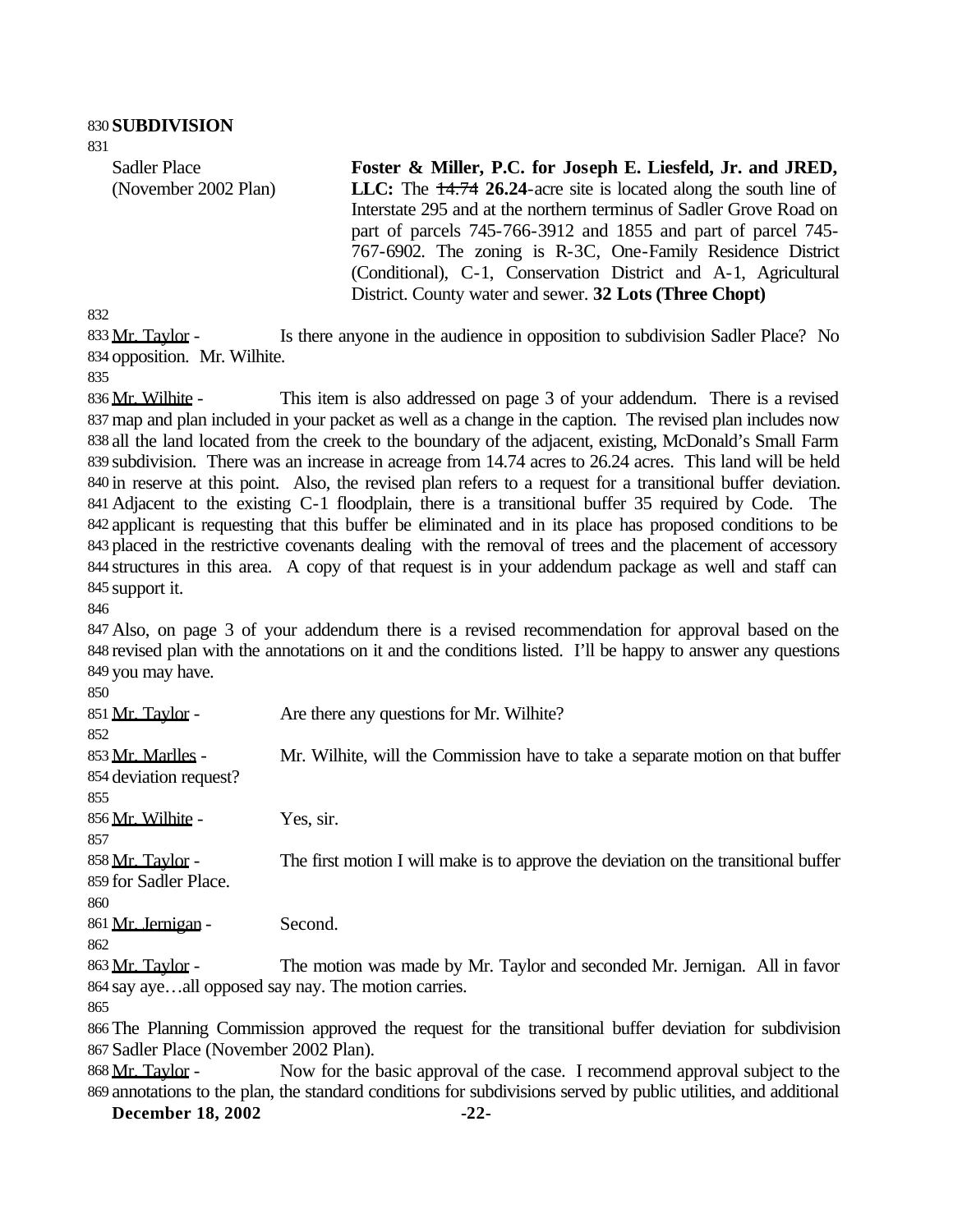conditions Nos. 12 through 16.

Mr. Jernigan - Second.

874 Mr. Taylor - The motion was made by Mr. Taylor and seconded Mr. Jernigan. All in favor say aye…all opposed say nay. The motion carries.

 The Planning Commission granted conditional approval to subdivision Sadler Place (November 2002 Plan) subject to the standard conditions attached to these minutes for subdivisions served by public utilities, and the following additional conditions:

- 
- 12. Prior to requesting final approval, the engineer shall furnish the Planning Staff a plan showing a dwelling situated on Lot 19, Block A, to determine if the lot design is adequate to meet the requirements of Chapter 24, of the Henrico County Code.
- 13. The limits and elevation of the 100-year frequency flood shall be conspicuously noted on the plat and construction plans and labeled "Limits of 100 year floodplain." Dedicate floodplain as a "Variable Width Drainage & Utilities Easement."
- 14. A County standard sidewalk shall be constructed along the north and south sides of Sadler Grove Road.
- 15. The proffers approved as part of zoning case C-4C-01 shall be incorporated in this approval.
- 16. Prior to requesting the final approval, a draft of the covenants and deed restrictions for the maintenance of the common area by a homeowners association shall be submitted to the Planning Office for review. Such covenants and restrictions shall be in form and substance satisfactory to the County Attorney and shall be recorded prior to recordation of the subdivision
- plat.
- 

# **REMOVED FROM THE EXPEDITED AGENDA - CONTINUED FROM PAGE 19**

# **PLAN OF DEVELOPMENT**

POD-87-02 The Shoppes @ Staples Mill Staple Mill Road (U.S. Route 33) **E. D. Lewis & Associates, for Northgate Associates, LLC and Gugini LLC:** Request for approval of a plan of development, as required by Chapter 24, Section 24-106 of the Henrico County Code, to construct a one-story, 24,592 square foot neighborhood shopping center. The 3.181-acre site is located on the west side of Staples Mill Road (U.S. Route 33) at the intersection of Staples Mill Road (U.S. Route 33) and Hermitage Road on parcel 771-752- 0193. The zoning is B-2C, Business District (Conditional). County water and sewer. **(Brookland)**

 

902 Mr. Taylor - There is opposition to this case. In a few minutes you will have the opportunity to present your opposition. And will you have one, two or three spokespersons?

Lady in Aud. - Can all four come up?

**December 18, 2002** -23-907 Mr. Taylor - No. We only allow one spokesman for the group and you have ten minutes.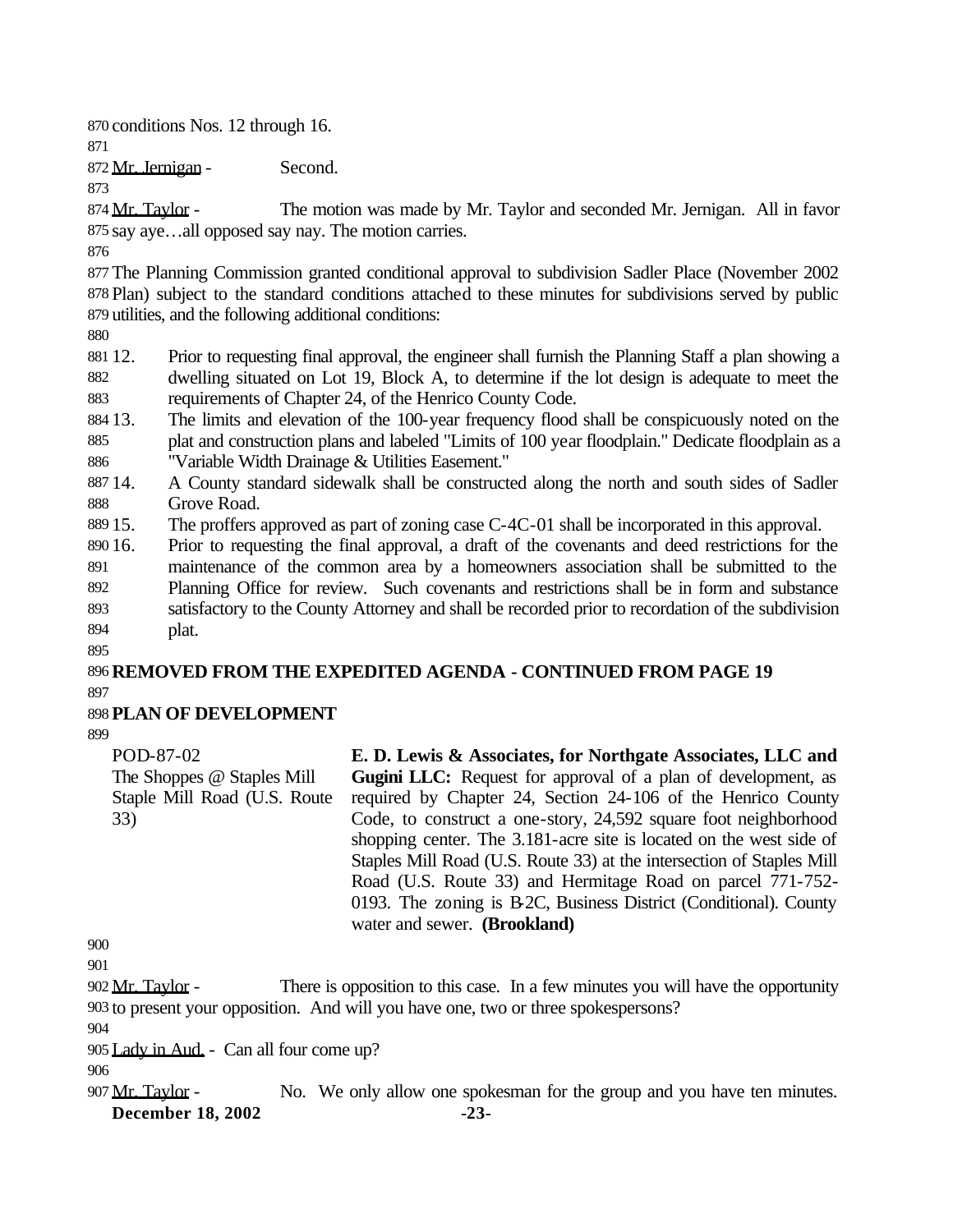What we can allow, with the one speaker, anything left over from the original ten minutes if one of you ladies doesn't think the speaker adequately covered it or you would wish to say something you will be free to do that with the remaining time.

Lady in Aud. - We are not so much opposed of it, we just want to know more details.

914 Mr. Taylor - Okay. Go ahead, Mr. Cooper.

 Mr. Cooper - Good morning, members of the Commission. As the secretary had mentioned this plan of development is for a neighborhood shopping center located near the intersection of Staples Mill Road and Hermitage Road. This parcel was conditionally rezoned in August of this year and with the conditions of the rezoning, the applicant has provided a required 30-foot buffer and a six-foot fence along the western property line to screen the shopping center from the adjacent neighborhood. The applicant has also worked diligently with staff to address all other staff recommendations and concerns

and at this time staff can recommend approval of this plan.

924 Mr. Taylor - Are there any questions for Mr. Cooper from Commission members? 926 Mr. Jernigan - Mike, did you get any calls on this? 928 Mr. Cooper - No, sir. Actually, I was not aware of any opposition prior to today. 930 Mr. Taylor - And as the lady said it's not strictly opposition. They just have some questions. So, I think we will go ahead and clarify their points. Thank you, Mike. Ma'am, if you would please come up to the podium and identify yourself for the record. Mr. Archer - Mr. Chairman, perhaps we should hear from the applicant first. 936 Mr. Taylor - Oh, I'm sorry. Ma'am, let us hear from the applicant first. That was my error. 938 Mr. Lewis - My name is Monty Lewis and I'm with E. D. Lewis & Associates representing the applicant on this manner. 941 Mr. Archer - Mr. Lewis, do you think you need any rebuttal time? Mr. Lewis - I might. 945 Mr. Taylor - Mr. Lewis, we have some time this morning, it's only 9:33 a.m. We can go to noon, if you must. 948 Mr. Lewis - As you may recall this was recently rezoned in August. The site plan that's coming up on the screen is the plan that was presented during the rezoning. We have followed that plan

 fairly close to the existing layout that you see before you. The only difference is in the back they are showing 19 parking spaces. We have reduced that down to about four. The size of the building was proffered 30,000 square feet, maximum. We have got that down to 23,792 square feet. The building has shifted. The left-hand side has shifted toward the right-hand side due to – we have a floodplain over there. We are required 96 parking spaces and we are providing 117. We have met all of the

**December 18, 2002 -24-**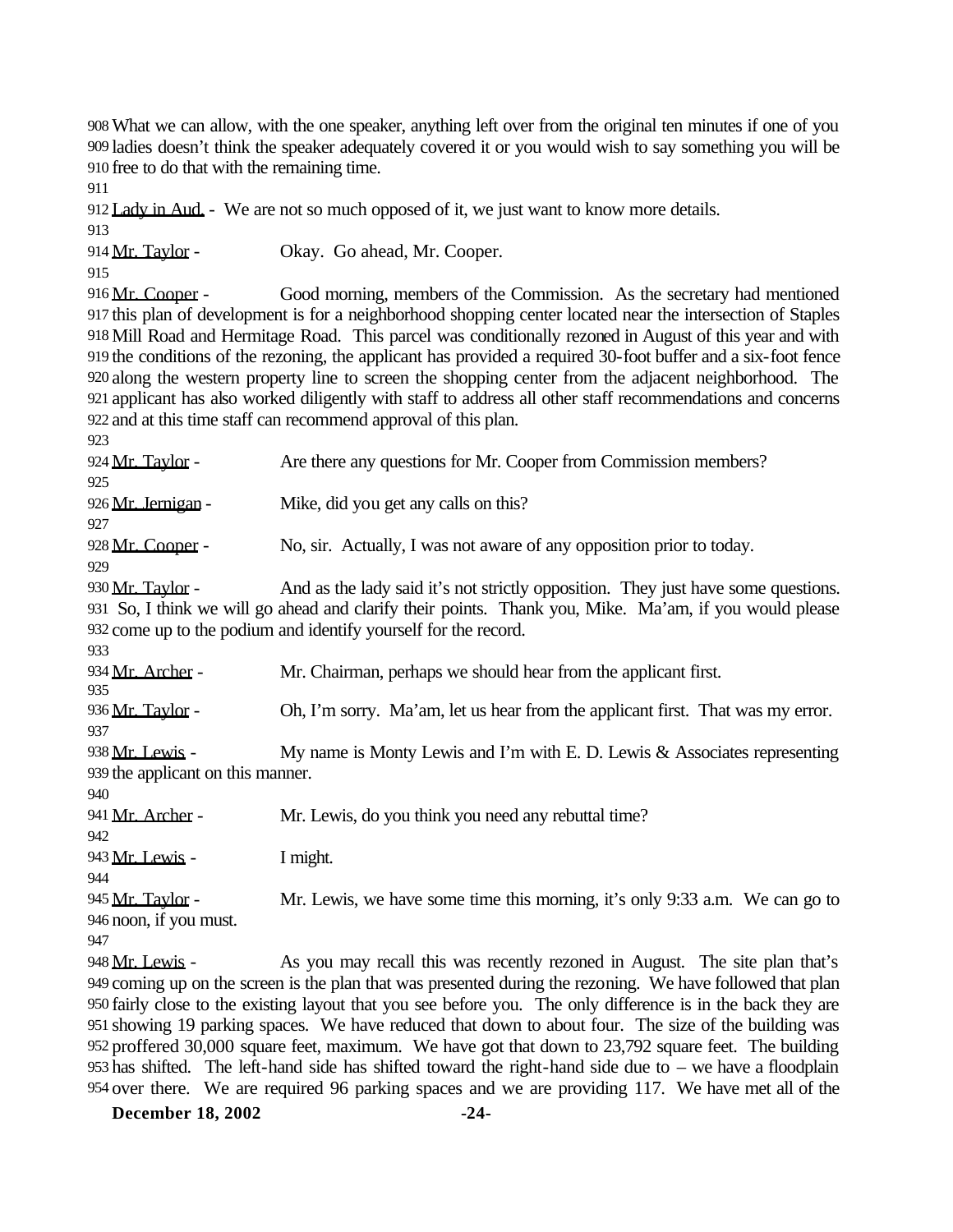setback requirements for the building from the zoning case. We do have a 30-foot buffer in the back that we have provided. We have kept the BMP out of that, if you see it, look on your site plan. The original BMP that's shown on the zoning case shows a BMP basin. Our BMP is all underground. The basin in the back, that you see, is for retention only, and that just supplement the underground retention that we have in the pipes. So, that's the basin that will fill up and will discharge in one day and be dry. 

 The zoning condition requires that we have six-foot-high solid vinyl fence which we have shown on our plans. We had to present a schematic landscape plan which the ladies probably have a question about as part of our POD, but the full landscape plan will be coming to the staff or to the Commission, if you would like to see that since it is to a residential area. We have no problem coming back to the Commission for that. We did have to grade in one area. If you would look at your plan, it's on the right-hand side, top right, which the zoning condition does allow to grade into that area, that's because of the topo of the site. At that point, the building is about nine feet below grade that's why we have grading in that area. That's going to be supplemented with landscaping with staff's approval and the Planning Commission's approval.

 The dumpsters are still in the back but we have located them more to a central location for the entire building, it's almost centered up with the building. The portion on the right is going to be Roma's Restaurant (referring to rendering on the screen). Tony Gionbarko is the developer and that is going to be his restaurant. At this point I don't know what tenants he have lined up for the rest of the units. With that, I'll be glad to answer any question. I would like to add, on Friday I went though the neighborhood trying to distribute my plan because I knew that the County would be notifying the people but they wouldn't be getting a plan to look at so I sent them a copy of my site plan plus the size of the building so that they could see what that would like. They only have the front elevation, and the back elevation is the same material same color. By the zoning conditions, we have to screen the HVAC units on top of the building. And with that I'm open for any questions you may have. 

982 Mr. Marlles - Mr. Lewis, how close is the rear of the building to the rear property line at the closest point?

985 Mr. Lewis - I believe it's 60 feet. Yes, sir, it's just a tad over 60 feet, actually 61 feet, and the closest point is on the right-hand side of your plan and that's next to the Crowder's property. As we get down to the Yates' property we are farther away, I would say we are probably in the neighborhood of maybe 70, no, excuse me I'm sorry, probably about 130 feet away because it is not parallel with the back line, it's more parallel with Staples Mill Road. 

991 Mr. Marlles - Are there any restrictions on the hours that the dumpsters can be emptied?

993 Mr. Lewis - Yes, sir. The zoning conditions restricts them to Monday through Friday, seven to eight, I believe, and then Saturday, eight to eight. Let me check that. It's 7:00 a.m. to 9 p.m. Monday thru Friday and 8:00 a.m. to 9:00 p.m. on Saturday.

| ۰.<br>۰.<br>٦        |  |
|----------------------|--|
| ۰.<br>۰,<br>۰.<br>., |  |

| <b>December 18, 2002</b> | $-25-$                                                                        |
|--------------------------|-------------------------------------------------------------------------------|
| 1001 Mr. Cooper -        | It's 7:00 a.m. to 8:00 p.m., Monday thru Friday and 9:00 a.m. to 8:00 p.m. on |
| 1000                     |                                                                               |
| 999 <u>Mr. Lewis</u> -   | I'm sorry, seven to eight, Monday thru Friday.                                |
| 998                      |                                                                               |
| 997 Mr. Cooper -         | That's seven to eight, Monday thru Friday.                                    |
|                          |                                                                               |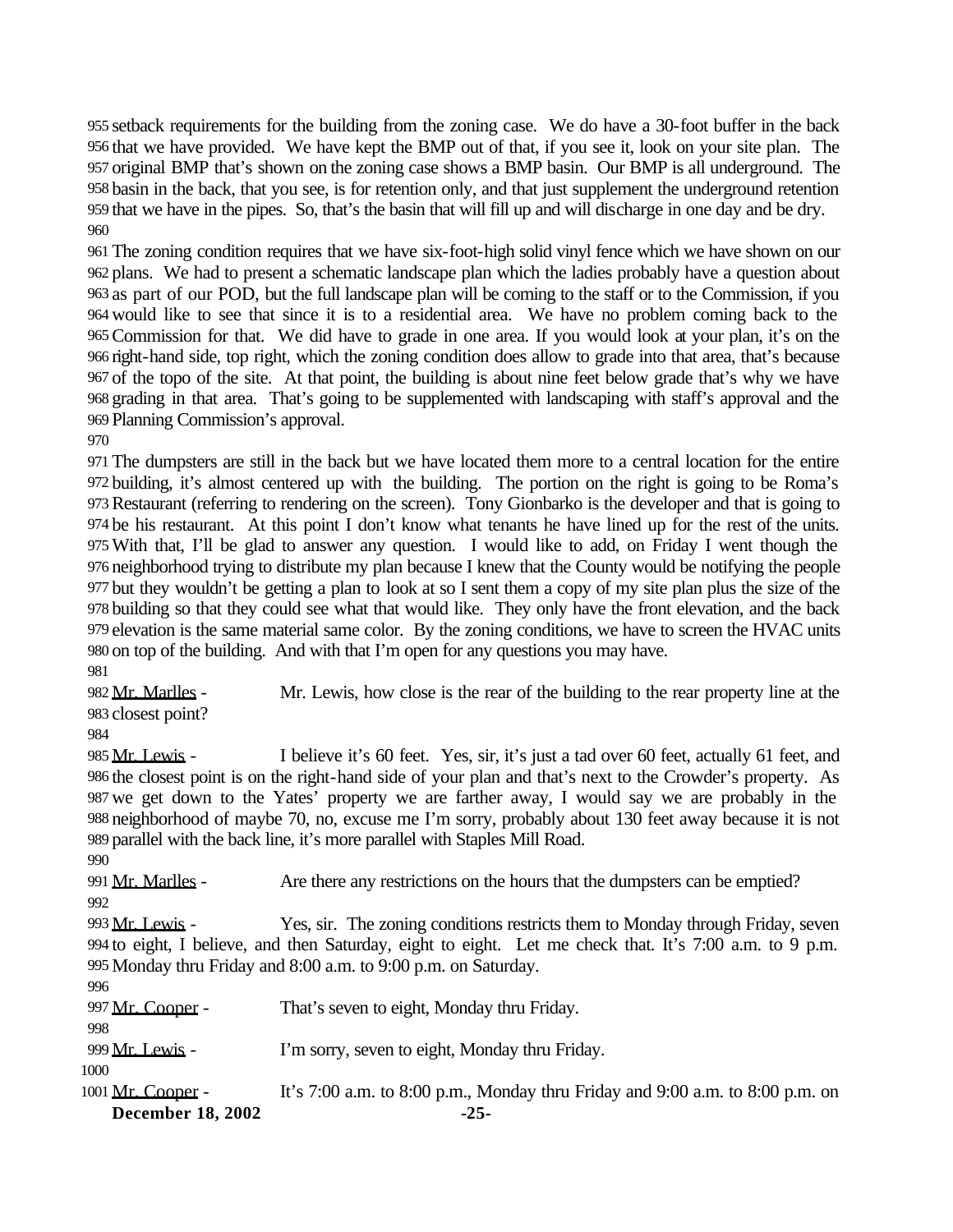**December 18, 2002** -26- Saturday. Mr. Lewis - That was, again, a condition they agreed to during zoning. It's not a part of the POD process but I think, if I am correct, you can put that as an additional condition on the time of pick up. 1008 Mr. Archer - I don't think it is necessary with it being in the zoning conditions. 1010 Mrs. Ware - The image that we are being shown now is different from what we have been given. Mr. Lewis - Yes, ma'am. This is the layout that was presented with the zoning case. My layout is less building and we have fewer parking spaces in the rear of the building and we don't have an above ground BMP we have an above ground retention basin. 1017 Mrs. Ware - This that we have (referring to sheet) is the more recent one. Mr. Lewis - Yes, ma'am. Mrs. Ware - What are the two black colored in rectangular drawings at the back of the property? What do they represent? 1024 Mr. Lewis - They are dumpster pads. 1026 Mrs. Ware - Those are the dumpster pads. So, the dumpster pads with the rezoning case were away from the neighbors on the side? 1029 Mr. Lewis - It was closer to the neighbor who is on the right-hand side, the Crowder property and now it's behind the Gibson's property. The enclosures do meet the zoning requirements which had to be a block in brick enclosure with the wooden gates on the front with the heavy hinges. 1033 Mrs. Ware - And then beyond that you have the 30- foot buffer. Mr. Lewis - Yes, ma'am. 1037 Mr. Marlles - Mr. Lewis, could you point out where the fence will be located. I think that will be helpful for the audience. 1040 Mr. Lewis - The fence is right at the back property line. It's going to be approximately two or three feet off of the property line. And it runs one end of the property all the way down to the floodplain. 1044 Mr. Taylor - The note on the plan, Mr. Lewis, shows it's a six-foot-high white vinyl fence. Is that an opaque type fence or is that just split rail or rail? Mr. Lewis - No you can't see through it, it's solid. That's what was proffered in the zoning case.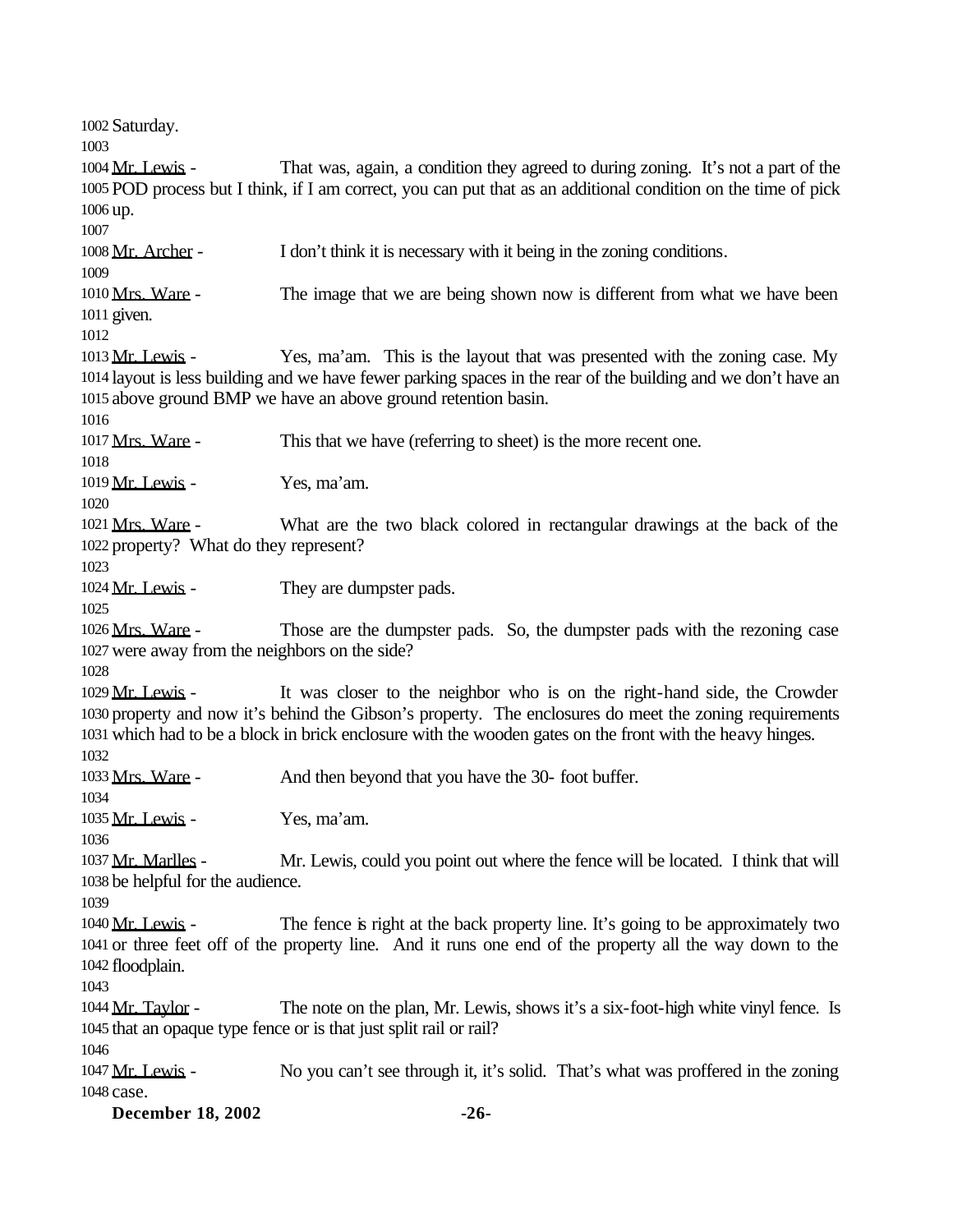1050 Mr. Taylor - I think we saw the elevation of that when it was first proffered. 1052 Mr. Lewis - I gave Michael a small  $8\frac{1}{2} \times 11$  detail of what that might look like and that is going to be before you with the landscape plan also with the exact details. 1055 Mrs. Ware - Is that on the level with the building, the land, the topography, is it straight back there. Does it goes down or up? Mr. Lewis - On the right-hand side of the building it's nine feet below the existing grade. As it works to the left it comes out to the existing grade because the land slopes from right to left. So, on the right-hand side you will have a six-foot-high fence, nine feet down to the building and then the building. Mrs. Ware - Okay. So, the dumpster pads are going to be below the level of the fence side? 1065 Mr. Lewis - At that point, the dumpster pad is only about one foot below the grade of the adjacent property. Mr. Taylor - Mr. Lewis, on the plan, right adjacent to that dumpster pad, to follow along with Mrs. Ware's comments. There looks to be a large existing tree and three trees that are adjacent to it. Is that true? 1072 Mr. Lewis - That is a proposed tree. And keep in mind, that schematic landscape plan and the detailed landscape plan will come back. Mr. Taylor - But that will affectively shield the dumpster from the Gibson's property. 1077 Mr. Lewis - Yes, sir. That was the idea behind having those around it. 1079 Mr. Taylor - When the landscape plan comes back are you going to intensify the plantings along that back fence? Mr. Lewis - Yes, sir. Right now a lot of that area in the back 30 feet even the place where we are not clearing it, is a lot of shrub material that is not good material that would help block this view. So, there might be some additional plantings behind like the Yates and the Gibson residence that need to be put in. Once the staff goes out there and see what's in that buffer that is left we have to supplement that with landscaping. 1088 Mr. Taylor - In there, what you describe as shrubs, are there any trees of sufficient caliber that they may warrant keeping? 1091 Mr. Lewis - There might be. We haven't gone out there and located all of the tree in there but just visually what I can see back there, there are a couple of nice trees I'll say that are eight inch in diameter. 1095 Lady from Aud. - There's one in our back yard. There are several old trees.

**December 18, 2002 -27-**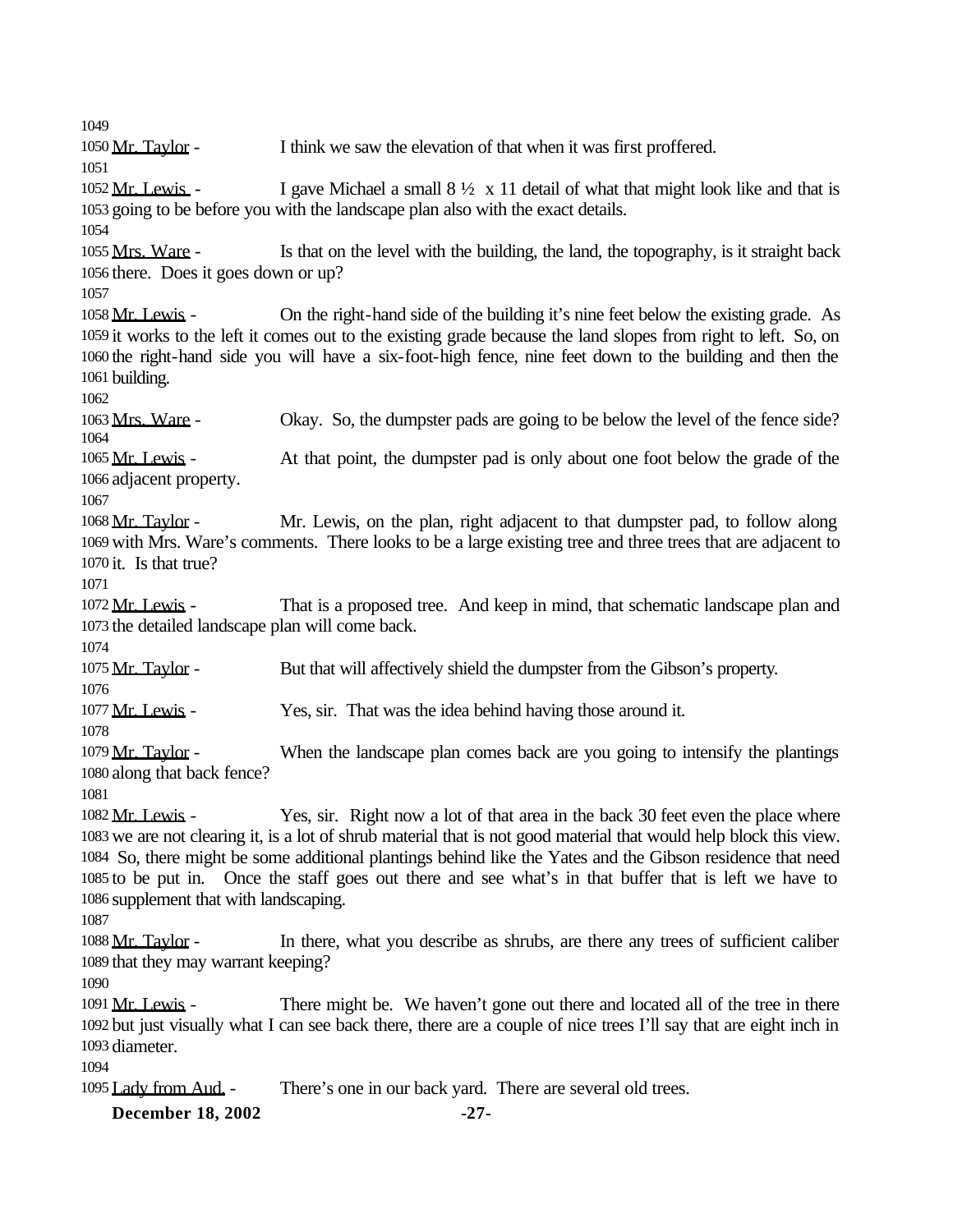1097 Mr. Lewis - There is one old tree that you will see on the site plan that is approximately 100 feet from the back property line that is in the parking lot.

1100 Mr. Taylor - Excuse me. What I would like to do, for the record because what happens when the audience speaks our microphones may not pick up the questions. It will only pick up the answers that Mr. Lewis is giving but not the questions. So, I would like for you to reserve those questions until it is your turn and then we can get the dialog on the record. But at this point we are only getting one side of it.

 Mr. Lewis - That orange dot shows that large tree (referring to rendering). We did pick that up in our survey.

1109 Mr. Taylor - But what I wanted to point out, this will still come back to staff for landscaping, so we will have another opportunity at landscaping. Mr. Vanarsdall was very conscience of the tree buffer between this particular development and the neighbors. So, I think that's something we would want to work out when we get to that point.

1114 Mr. Lewis - The large existing tree where the orange dot is showing up, that unfortunately is in our parking lot and will be removed. That's not in the buffer.

1117 Mr. Taylor - Mr. Lewis, in that regard, when we come back to the landscaping phase, and noted that Mr. Vanarsdall is not here, would you expect to meet with the adjacent neighbors to go over the landscaping plan so that they will know what they have got and have an opportunity to what type of trees they may want and which ones they would like to save and then work around whatever is there as tree save and then supplement that as necessary to provide a good screen for them.

1123 Mr. Lewis - Right. The whole buffer is for them it's not for us.

1125 Mr. Taylor - I think that the white fence that we have seen samples of, is quite a good product and I think that will shield them significantly. But having a nice green buffer in there will do many good things to reducing the noise the comes from the shopping center over a period of time.

1129 Mr. Archer - I do have one more question before you sit down. You did indicate it before, but would you repeat, again, the materials for the dumpster pads.

1132 Mr. Lewis - Brick on the outside to match the building and then on the interior of it where the actual can sets is a block.

Mr. Archer - But the exterior of it will be brick.

Mr. Lewis - Yes, sir.

1139 Mr. Archer - Thank you.

1141 Mr. Taylor - Thank you, Mr. Lewis. And if you would, please stand by sir because we might need you for comments after the opposition speaks. And now to the opposition. Please ma'am

**December 18, 2002 -28-**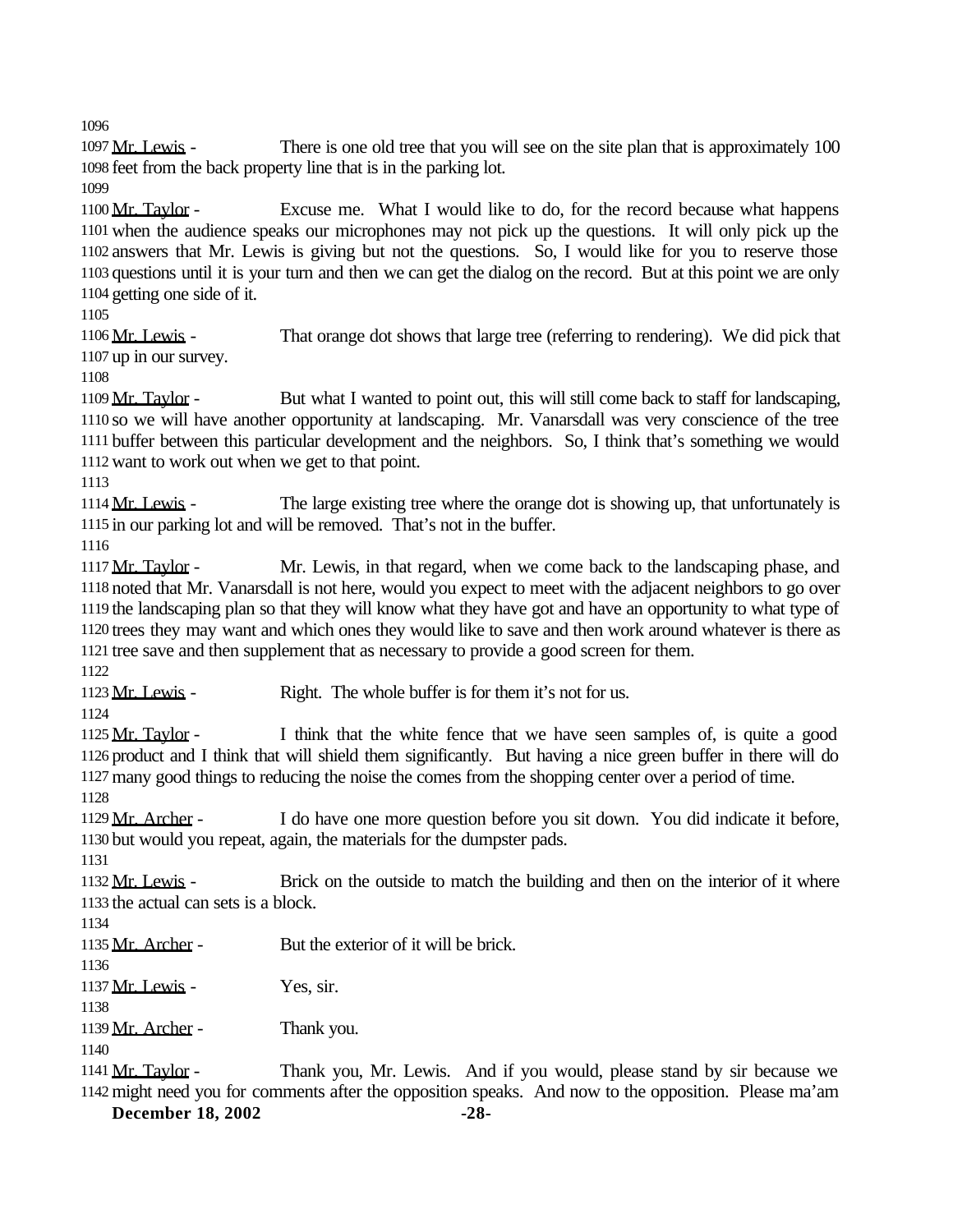would you come up and identify yourself for the record. We will enjoy hearing your comments. 

 Ms. Crowder - Good morning, Mr. Chairman, ma'am, and gentlemen. My name is Catherine Crowder and I am the owner of the closest home to the proposed plan of Roma's Restaurant and it's a fine restaurant, I must say. I have eaten there many times and enjoyed it. You covered many of our questions our main concerns are that the dumpsters are as far from the closest home which is mine and the Gibson's. I don't know if the middle is something that would please us. We would like to have that moved as far away as possible. If you have ever been out there, our homes have basements and they really set up high so our homes are going to be looking down into the restaurant because the do sit up so high from the foundation. We have steps that actually go up to our first level and so even the buffer fence would not exclude the view of the dumpster and the restaurant and the cars in the parking and that is something I would like very much to consider when putting in the greenery and the trees would be very, very, key to us and I really appreciate you all taking so much interest in the greenery being behind the buffer zone. That is very, very, important to us. We have enjoyed many, many, years of the lot behind us and our boys have had many good times out there riding their bikes and playing cowboys and Indians and we know we can't keep this lot for ourselves forever and we don't mean to be greedy we just want to make sure that the integrity of the property is upheld and that the value of our properties don't go down because of unappealness that's behind our homes. Myself as a realtor I know how important that is. Once again, we would like to know what these tarps on poles are proposed. That wasn't mentioned and I'm curious what that is and nothing was mentioned about the outside dining and I would like to know what that is about.

1165 Mr. Taylor - What was the one before the outside dining, the poles?

1167 Mrs. Crowder - It's says tarps on poles and there are many circles all around and the print that I have and I don't know…. Do you see the circles (referring to rendering)? And my print says tarps on poles but I don't know if that is all these around here.

1171 Mr. Lewis - It's a little kids fort. They put some poles up and a blue tarp over it. It's not a nice fort but it's off my plan.

1174 Mrs. Crowder - Well, you are welcomed to it. My boys enjoyed many good days out there. Watch for spider though. What are the round circles?

1177 Mr. Lewis - The round circles indicate deciduous larger tree the others are the evergreen trees. They like to get a mix in there so that during the winter all of the leaves don't come off and see right through the screen.

1181 Mr. Archer - Mr. Lewis, you mentioned when you did your presentation that the dumpster pad had been relocated, could you show Mrs. Crowder where it was relocated from and what benefit was derived from moving it.

1185 Mr. Lewis - The dumpster pad was over here on the right-hand side (referring to rendering on the screen). Do you close to where my red dot is showing up. We have to put a fire hydrant over there for fire protection. They require certain hose-lay lengths to all parts of the building. So, I moved the dumpster down toward the middle of the building which is over here. My only choice is… I can move it a little bit farther down where my parking spaces are and switch it over with those parking

**December 18, 2002** -29-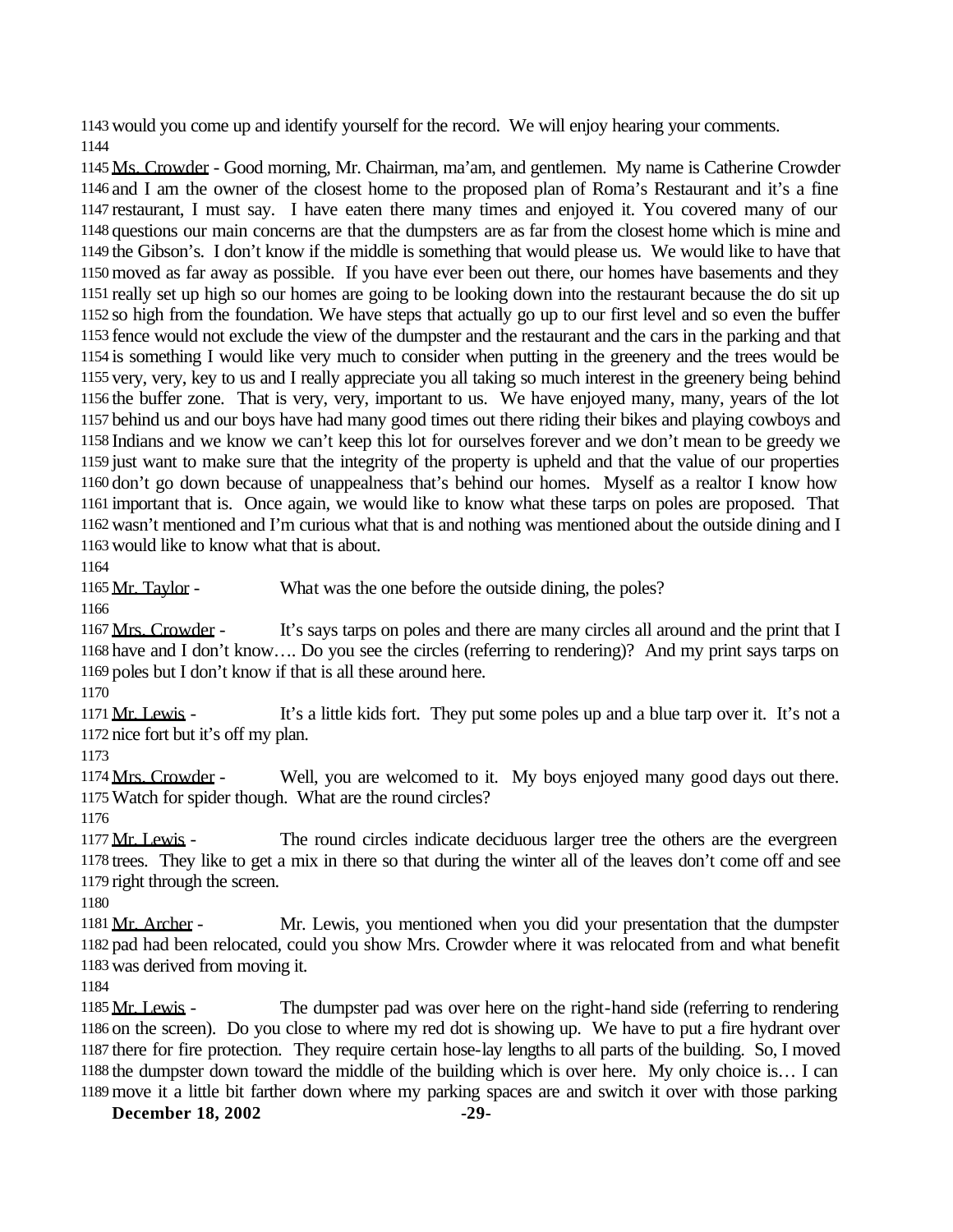spaces but it wouldn't get it much farther away from the property line. Over here I have the open basins and I really can't put them there and I can't put them on this side because that's where the floodplain is.

1194 Mr. Archer - Okay. When you say the parking, are you saying the parking that is adjacent to the dumpster as they are shown now? You can trade that, is that what you are saying?

1197 Mr. Lewis - Yes, sir. Those can be flip flopped. The only reason I have the dumpsters on the right-hand portion of that is just to center that with the building because those two dumpsters are going to be shared by all tenants.

1200 Mr. Archer - But it doesn't look like that would improve it any though.

1202 Mr. Lewis - It may gain you another five feet farther away from the residents.

1204 Mr. Archer - Mrs. Crowder, would that be preferable to where it is now or do you see any advantage of moving it that short distance? It seems like they are turned on an angle, if I am looking at that correctly, so the trucks can come in from an angle and the gates won't be looking directly into the back property line.

 Mr. Lewis - Yes, sir. It's mainly for truck access so that they can pull in and out at that degree of angle and back out so you don't have a whole lot of truck movement trying to get around so they can line up and pick up those dumpster. She did have another question. This area right here (referring to rendering) that shows outside dining, in order to get that we have to come back before the BZA for a conditional use permit. So that is something that you are not approving today. It has to be approved by the BZA before it is allowed.

1216 Lady in Aud. - Can we oppose that?

1218 Mr. Lewis - The BZA is another public hearing that you can attend.

1220 Mr. Jernigan - It's a lot similar to this just different people.

1222 Mr. Archer - And it has to be requested and approved. That's not a part of this plan.

1224 Mr. Marlles - Mr. Lewis, I think you have already indicated this, but as a part of your landscaping plan you are going to make a special effort to make sure that that dumpster is screened from the rear property as well.

1228 Mr. Lewis - Yes, sir. Right now there is an existing power line that goes back there that's going to have to be relocated by Virginia Power. We don't know where they are going to put that but we know it's not going through there so we can plant in that easement after it is removed.

**December 18, 2002** -30-1232 Mr. Archer - And that will screen the dumpster from most all of the property that it can, right?  $1234 \, Mr. Lewis -$  Yes, sir. 1236 Mr. Archer - How many trees would you use, Monte?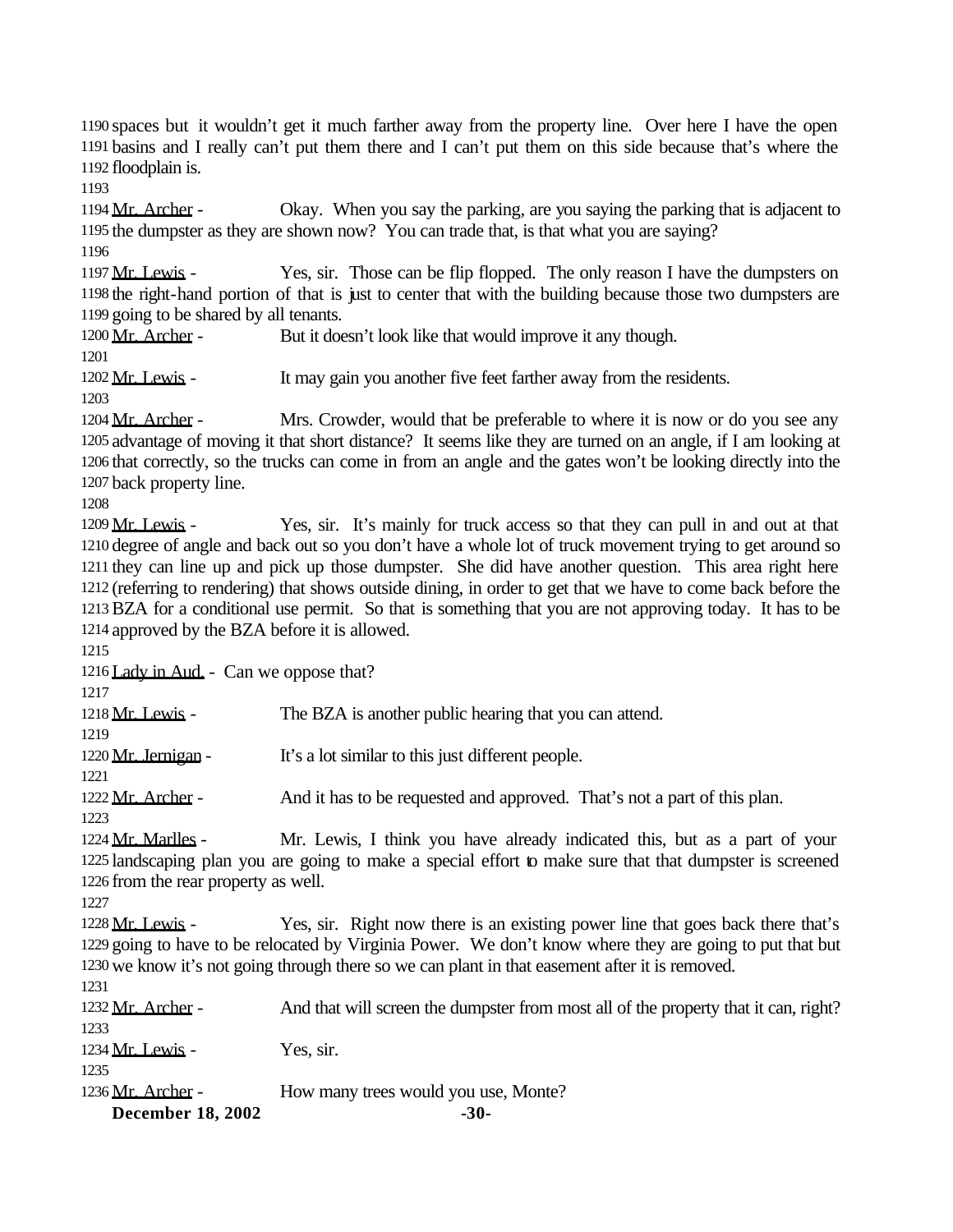Mr. Lewis - I would suggest something like a Leyland Cypress that stays green all year long and grows fast, you know, ten foot on center and they bush out and you can't see through them. And keep in mind we will have the white fence and the landscaping and the brick walls. But, like she said they are up higher so the six-foot fence from their second story is not going to do them any good looking to the top of those dumpsters.

1243 Mr. Archer - But the trees will help quite a bit I suppose. 1245 Mr. Lewis - Yes, sir, absolutely. 

1247 Mr. Taylor - It looks like to me the flip flopping as you said of the dumpsters with those three or four pads of parking areas, that would serve to get the dumpster over closer to the BMP and give you five or ten more feet from the property lines. I would recommend as we go into the landscaping phase to just meet with the neighbors. They have a lot of local neighbor issues and neighbor concerns. Mr. Vanarsdall is not here, he's enjoying the sun in Florida, but I think if he were here he would encourage a meeting with you and the neighbors to look over these changes and trees as we get to the landscaping plan and I think I would encourage that.

1255 Mr. Lewis - Absolutely, the landscape architect who will be working on this will be contacting them to go over it. And to let the people know, the County won't allow us to submit a landscape plan until we start a clearing but we can start our process of meeting with the neighbors to set up the landscape plan and have it designed and ready for submittal. We can do that. Unless the staff would allow us to send it in previous to clearing, we would be glad to do that. 

 Mrs. Crowder - I would very much like to settle the landscaping, that's key to us property owner and that's our backyards and virtually Roma's is in my backyard. And the landscaping and the evergreens would be key that they are tall and thick and it would obstruct all the view of any of Roma's and the outside dining because it is virtually in my backyard. So, if we can get that clear and make sure that they are evergreens and that they are going to get bushy and tall and thick before approving this that would be key to all of us homeowners.

1268 Mr. Archer - Mrs. Crowder, that's the next step in the process after this one. One of the amendments is that the landscape plan has to come back and has to be approved by the Commission. But, I guess what I wanted to ask you – Is everybody here that roughly backs up to this property? 

Mrs. Crowder - No.

1274 Mr. Archer - I just wanted to get a feel from you all because Mr. Lewis is willing to relocate the dumpster from one place to another. I don't live there, but the central location seems to me looks best here but would you rather have it flip flopped with those four parking spaces or leave it as it is since he is going to landscape it?

1279 Mrs. Crowder - The farthest from the property line would be best. And I do appreciate that effort. That is important and also I know…

1282 Mr. Archer - So, you would rather move it, is that what you are saying?

**December 18, 2002** -31-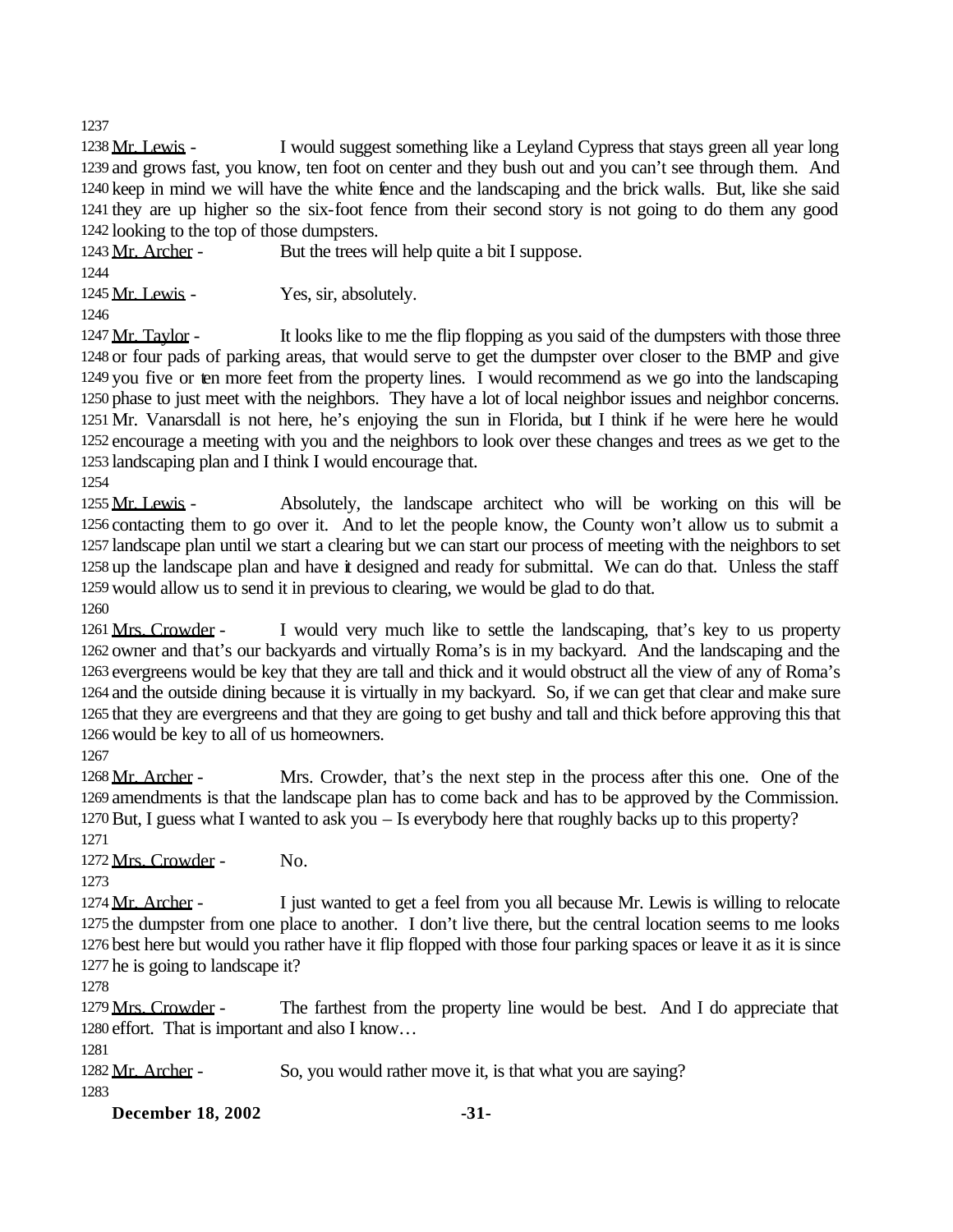| 1284 Mrs. Crowder -<br>1285 Mr. Archer -<br>1286                                         | Yes, absolutely.<br>Mr. Lewis, is that all right with you?                                                                                                                                                                                                                                               |
|------------------------------------------------------------------------------------------|----------------------------------------------------------------------------------------------------------------------------------------------------------------------------------------------------------------------------------------------------------------------------------------------------------|
| 1287 Mr. Lewis -<br>1288                                                                 | (Unintelligible. He was not at the microphone).                                                                                                                                                                                                                                                          |
| 1289 Mr. Archer -<br>1290 approach and so forth, wouldn't change?<br>1291                | We would keep the configuration just about the same as far as the angle of                                                                                                                                                                                                                               |
| 1292 Mr. Lewis -<br>1293 to flip flop it.<br>1294                                        | Are the Gibsons here because that's who property we are behind? I'll be glad                                                                                                                                                                                                                             |
| 1295 Mr. Archer -<br>1297                                                                | And we would be picking up a little bit more space from the property line by<br>1296 doing that. I don't know how much visual effect that would necessarily have but.                                                                                                                                    |
| 1298 Mrs. Crowder -<br>1301 the morning and we are hearing dumpsters.<br>1302            | Also, is there any way we can control the time of the pick up because I know<br>1299 we had an issue with the dumpsters and the trucks coming with businesses across the street or farther<br>1300 down on Staples Mill Road and it was awful. We had to call and say listen we are sleeping at seven in |
| 1303 Mr. Archer -<br>1304 what is it, Mike?<br>1305                                      | Well, the condition was a part of the zoning case that has been approved and                                                                                                                                                                                                                             |
| 1306 Mr. Jernigan -<br>1307                                                              | Seven to eight.                                                                                                                                                                                                                                                                                          |
| 1308 Mr. Archer -<br>1310 coming right at nine o'clock but no earlier than that.<br>1311 | Seven to eight on the during the week and beginning at nine o'clock on<br>1309 Saturday morning, not earlier than is what we are saying. It doesn't necessarily mean that they are                                                                                                                       |
| 1312 Mrs. Crowder -<br>1315                                                              | Well, that's too early I know for my residents and I have people who work<br>1313 mid-night shifts and have to sleep and I know for sure that there are three of them that sleep at least until<br>1314 ten and one that works midnights and that would be very disturbing to them.                      |
| 1316 Mr. Archer -<br>1317 change that now?<br>1318                                       | Mr. Secretary, since it's been approved as a part of the zoning case can we                                                                                                                                                                                                                              |
| 1319 Mr. Marlles -<br>1321                                                               | Mr. Archer, if the applicant is willing to add a condition, we can put a condition<br>1320 on the plan as long as it is not less restrictive than the proffered condition.                                                                                                                               |
| 1322 Mr. Archer -<br>1323                                                                | All right. Mr. Lewis, can you speak to that?                                                                                                                                                                                                                                                             |
| 1324 <u>Mr. Lewis</u> -<br>1325 up, nine o'clock?<br>1326                                | Yes, sir. I don't have any problems with removing it. What time do you wake                                                                                                                                                                                                                              |
| 1327 Mrs. Crowder -<br>1328                                                              | One o'clock. And my friend who is a nurse sleeps days, morning.                                                                                                                                                                                                                                          |
| 1329 <u>Mr. Lewis</u> -                                                                  | Would nine o'clock be acceptable to y'all?                                                                                                                                                                                                                                                               |

| <b>December 18, 2002</b> | $-32-$ |
|--------------------------|--------|
|--------------------------|--------|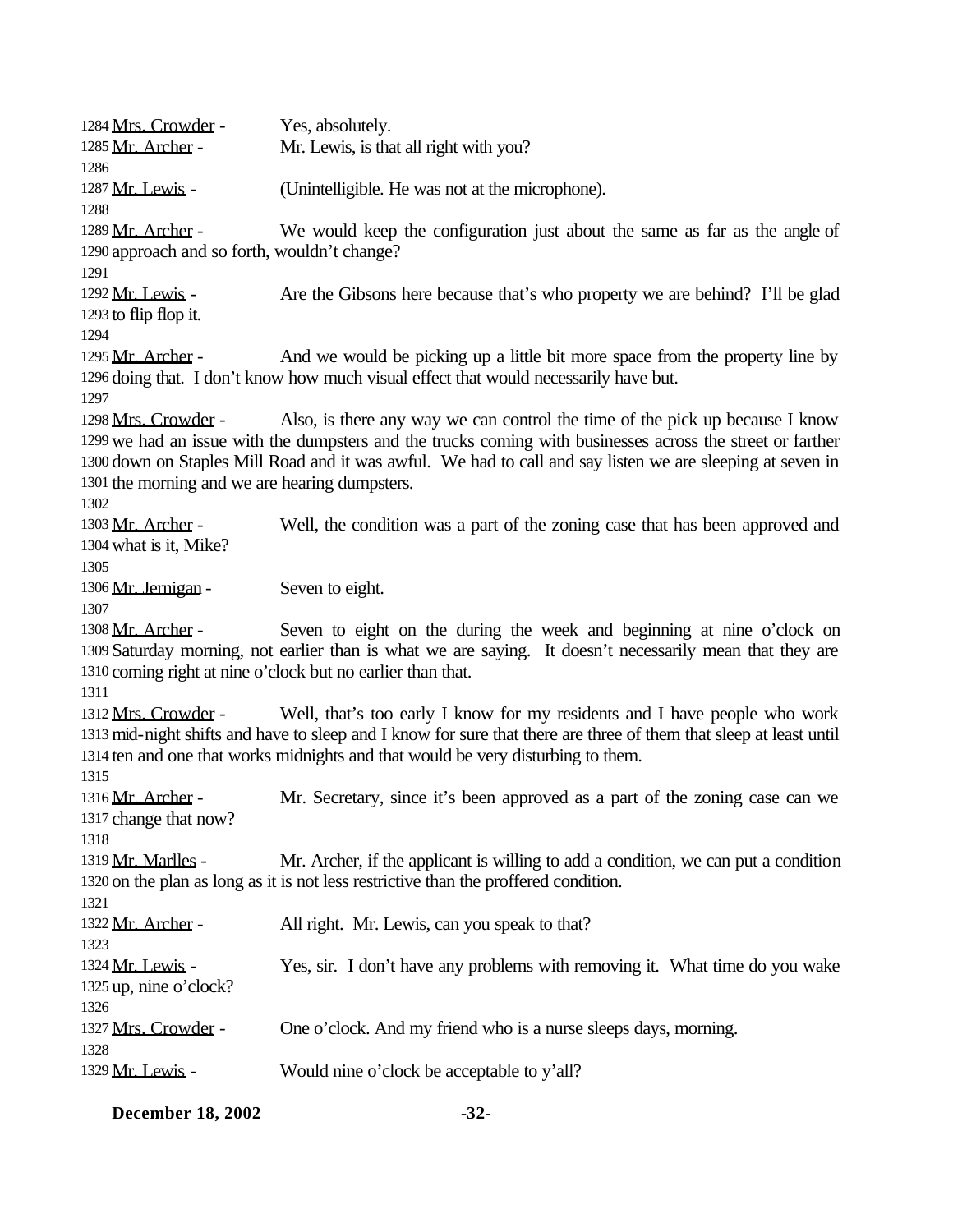#### **NO RESPONSE WAS PICKED UP ON THE RECORDER**

 1332 Mr. Lewis - Okay, I have no problems with making a condition that no trash pickup before nine o'clock, Monday through Friday and Saturday and there is no pick up on Sunday at all. Mrs. Crowder - I would like to know the hours of operations of these businesses. 1337 Mr. Lewis - That I don't know, I know we are held by the zoning of the property to certain hours. I have Larry Godsey here with me who is the architect. Larry, do you know the hours of Tony's proposed operation. 1341 Mr. Godsey- It's a normal business just like everything else in the neighborhood. 1343 Mr. Archer - Whatever is in B-2C or B-2. We are going to find it Mrs. Crowder. 1345 Mr. Cooper - Just for clarification on that as a part of a rezoning case a large list of business uses were prohibited. We could probably put those up on the screen if you feel it is necessary to look at them or I'll be more than happy to share them with the adjacent owners so that they can look at the list. But the intentions, I believe, at the time of rezoning was to prohibit business that would generally have late hours. So the intention was to keep the hours of a lesser time in the night. According, to the Code, Mr. McGarry just informed me that the normal business hours for B-2 are 6:00 a.m. to 12:00 a.m. That's without a provisional use permit which would allow up to 24 hours. 1353 Mr. Archer - But what was approved at the zoning case was.... 1355 Mr. Cooper - There is no proffered time restraints but just normal B-2 business hours would apply. 1358 Mr. Archer - Do you understand what that means, Mrs. Crowder? Mrs. Crowder - I don't know. It sounds like a little skirting to me but…. Mr. Archer - Well, no, it's not skirting. Actually, they are allowable time limits within each zoning classification and the business that is there, unless there is a proffer saying different, has the right to operate within that time frame of whatever the B-2 time frame is. So, that is what we are trying to say, we are not trying to skirt the issue. Mrs. Crowder - Okay. It's just different language for me. That's fine. Mr. Archer - I understand. Mrs. Crowder - One of the residents requested and wanted to know if the greenery could actually be on the other side of the white fence? 1373 Mr. Cooper - I would make the staff recommendation that condition No. 9 be amended to bring the landscape plan back to the Planning Commission for approval. Therefore, we could discuss these options at a further time perhaps with a community meeting and therefore we could just move forward today with the plan knowing that the landscape plan, including the fence, will not be approved

**December 18, 2002** -33-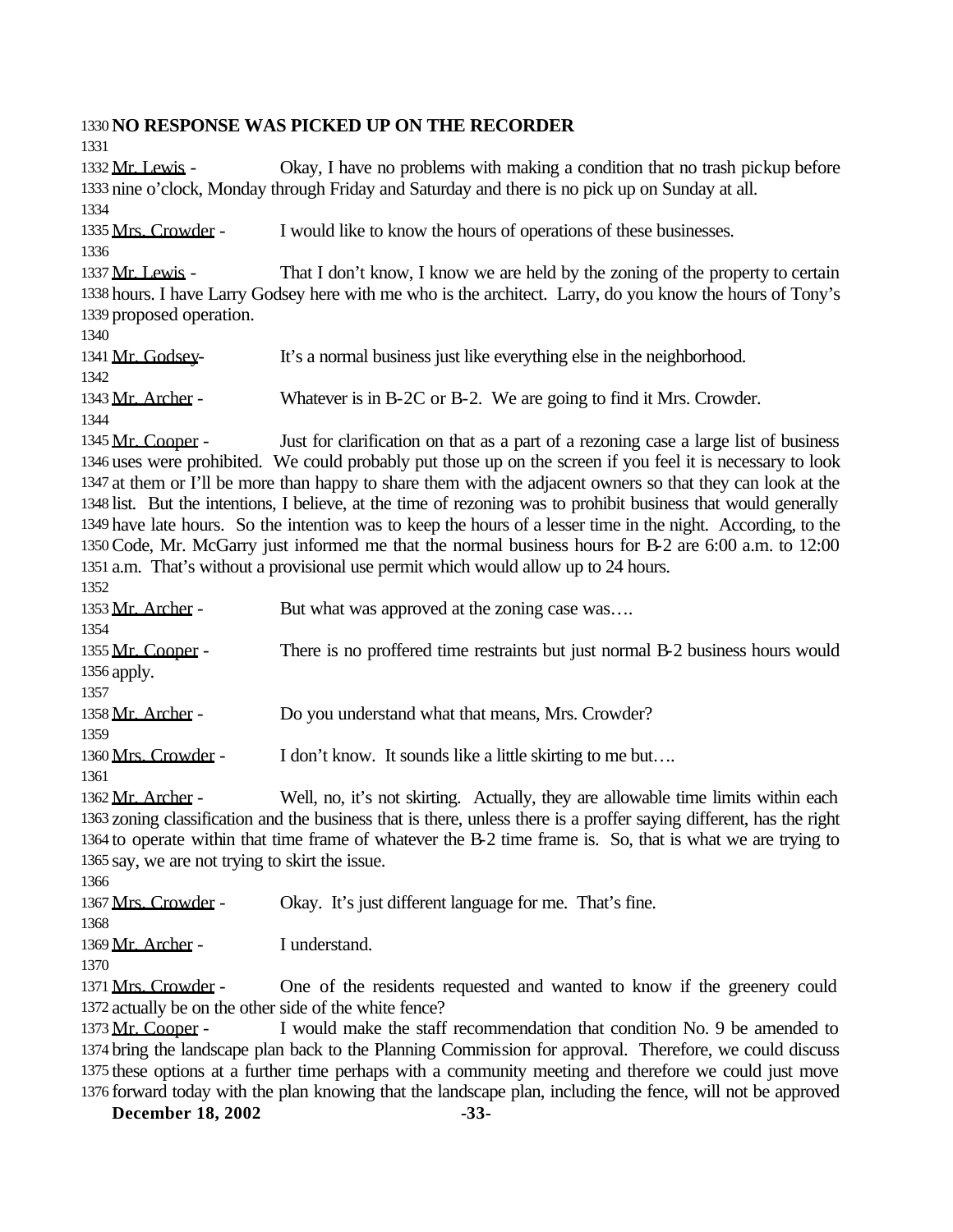today but will be approved under a separate landscape plan and it will be approved by the Planning Commission, and that will give the applicant time to meet with the neighbors and we can work all of these things out.

 Ms. Sclafani - So, if we oppose it today what does that mean, if we still oppose certain things what does that mean?

1384 Mr. Taylor - We will let the Secretary answer that one.

1386 Mr. Marlles - First of all I think the applicant has been very receptive to try to address your concerns today. Many of the issues really should have been resolved at the time of the rezoning request. But, the Commission with the plan of development, which is what we are dealing with, basically under the Code of Virginia if it meets the minimum requirements of the zoning ordinance which this plan does otherwise it wouldn't be here has to be approved by the Planning Commission. I think what Mr. Cooper is suggesting is really the best course because it allows for a separate process to work out the details in terms of the landscaping, the placement of the fence. It sounds like to me that's where your primary concern is. But, the Commission really is in a position where if this plan because it does meets the minimum requirements of the zoning ordinance, they really have to approve it. 

# **AT THIS POINT, THERE IS DISCUSSION GOING ON BETWEEN MR. COOPER AND SOME OF THE NEIGHBORS**

1399 Mrs. Ware - Ma'am, do you want to address the Commission? 1401 Mr. Archer - Ma'am, I think what I hear you are asking is if the buffer can be moved. Ms. Sclafani - Yes, sir. I'm renting out Mrs. Crowder's house. 1405 Mr. Taylor - Ma'am, if you would give us your name. 

1407 Ms. Sclafani - Excuse me. My name is Dee Sclafani and I am renting her residence at this time. My concern is how close it is to my backyard and asking if there is anyway that buffer can be moved farther back or whatever they can do.

1411 Mr. Archer - Mr. Lewis, can we handle that with No. 9 amended? Would you be willing to meet with them between now and the time when we bring back the landscape plan?

1414 Mr. Lewis - I can answer the question. We are providing more buffer in this area that's outside of the 30-foot buffer. My control, at this point, I can't move because we proffered that the building be setback a certain distance from Staples Mill and that it be no closer to the rear parking space and I've got to get fire trucks back there. That point is a hold point. I can't move that. And when we come around this curve, as you see right in here (referring to screen) I have provided more green area that was not proffered. And that was the area, right here, where the dumpsters were originally located.

 Ms. Sclafani - I was just wondering how much say so will we have at the time of the greenery? How much say so as a residence do we have in what can be put in there? I realize that there is a

**December 18, 2002** -34-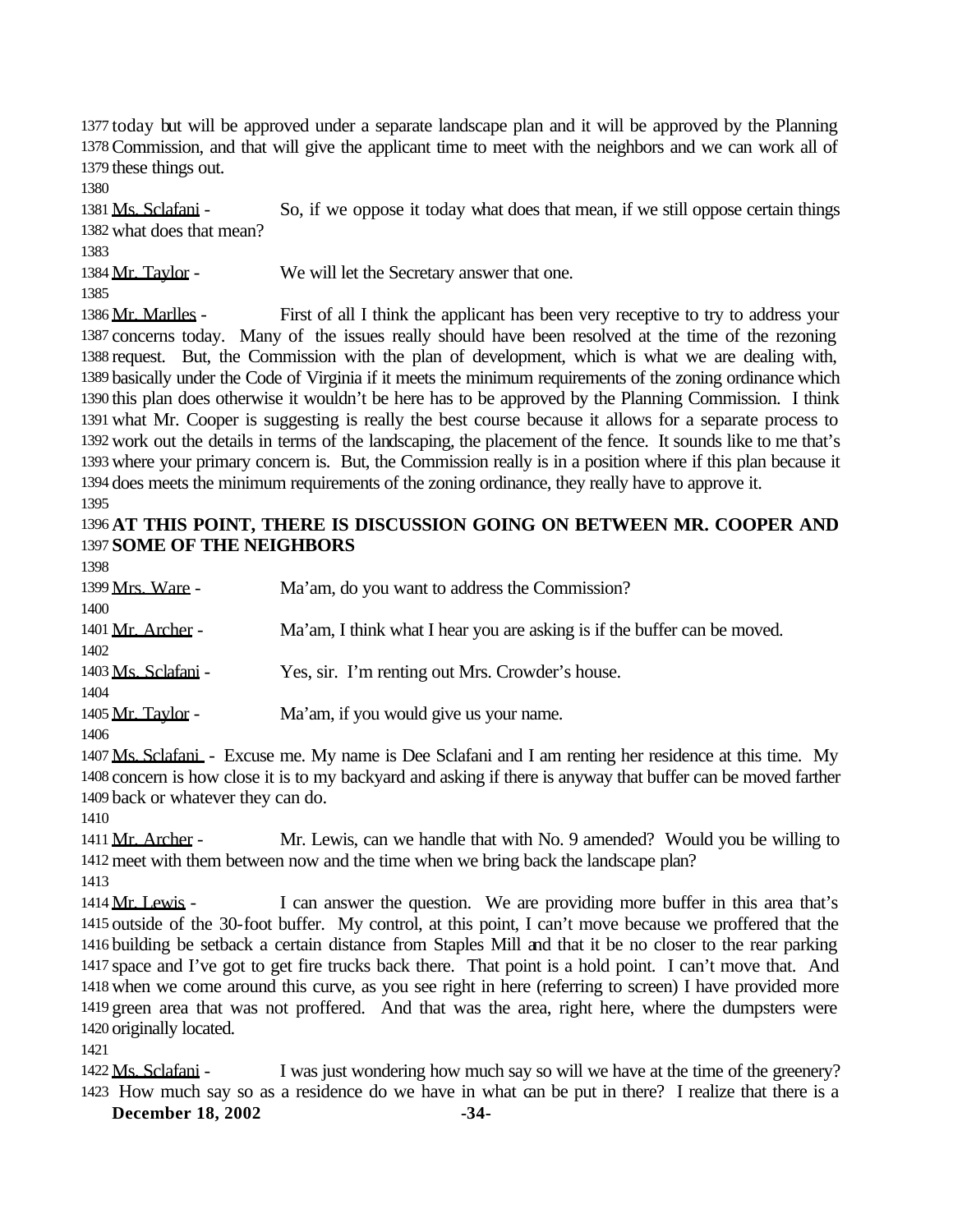minimum requirement that they have to meet. But this is so dear to our hearts that we are protected visually since our houses set up so high. This is very, very, important I can't stress that enough. How much say so will we have at that time?

1428 Mr. Archer - Ma'am, I think the best way to answer that is today we are approving the basic plans, but between now and final approval one of the conditions is that the landscape plan has to be submitted. And Mr. Lewis has indicated a willingness to meet with you and work that out before it comes back for that final approval. So, I think it would be premature at this point to say exactly what it is going to be without you all having a chance to look at what he is proposing and give your approval and then we can sail pretty smoothly the next time it comes back. But, I don't think he can answer that today without sitting down and talking with you all first and letting you all see what he proposes.

| Okay. Well I thank you very much.                                                |
|----------------------------------------------------------------------------------|
|                                                                                  |
| But you will get another shot at it.                                             |
|                                                                                  |
| Mrs. Crowder, can I ask you one thing?                                           |
|                                                                                  |
| Yes, sir.                                                                        |
|                                                                                  |
| You said if there was a possibility of putting the greenery on the other side of |
| 1445 the fence, on your property.                                                |
|                                                                                  |

1447 Mrs. Crowder - Yes.

1449 Mr. Jernigan - I doubt if that would happen because what happens there is the developer loses control because if you were to sell your property somebody may come in and cut those trees down and I don't think that is going to be an option unless they want to move the fence forward. If they want to bring the fence in closer to the development then they may be able to put greenery on the other side but they are not going to be able to put it on your property.

1455 Mr. Archer - And Mr. Lewis just said that might indicate a problem with the Fire Department.

 Mr. Taylor - I think all of those details will be best worked out with Mr. Lewis privately. We will bring that landscaping plan back to the Commission and you will have another opportunity like this to ask questions and we will leave it to him to work with you to see what ideas he can come up with and what alternative might be capable of being pursued. I think that is fair and he is willing to do. So, I would just ask that you accept that and we will go on from here.

1464 Mrs. Crowder - Okay, we will accept that. Thank you.

1466 Mr. Archer - Thank you for your participation, Mrs. Crowder. Well, okay we need to do two things and one is, and I don't know how to do this, but maybe we will annotate the plan about flip flopping the dumpster with the parking spaces or do we need a condition to do that? 

1470 Mr. Cooper - We will just make an annotation on the plan.

**December 18, 2002** -35-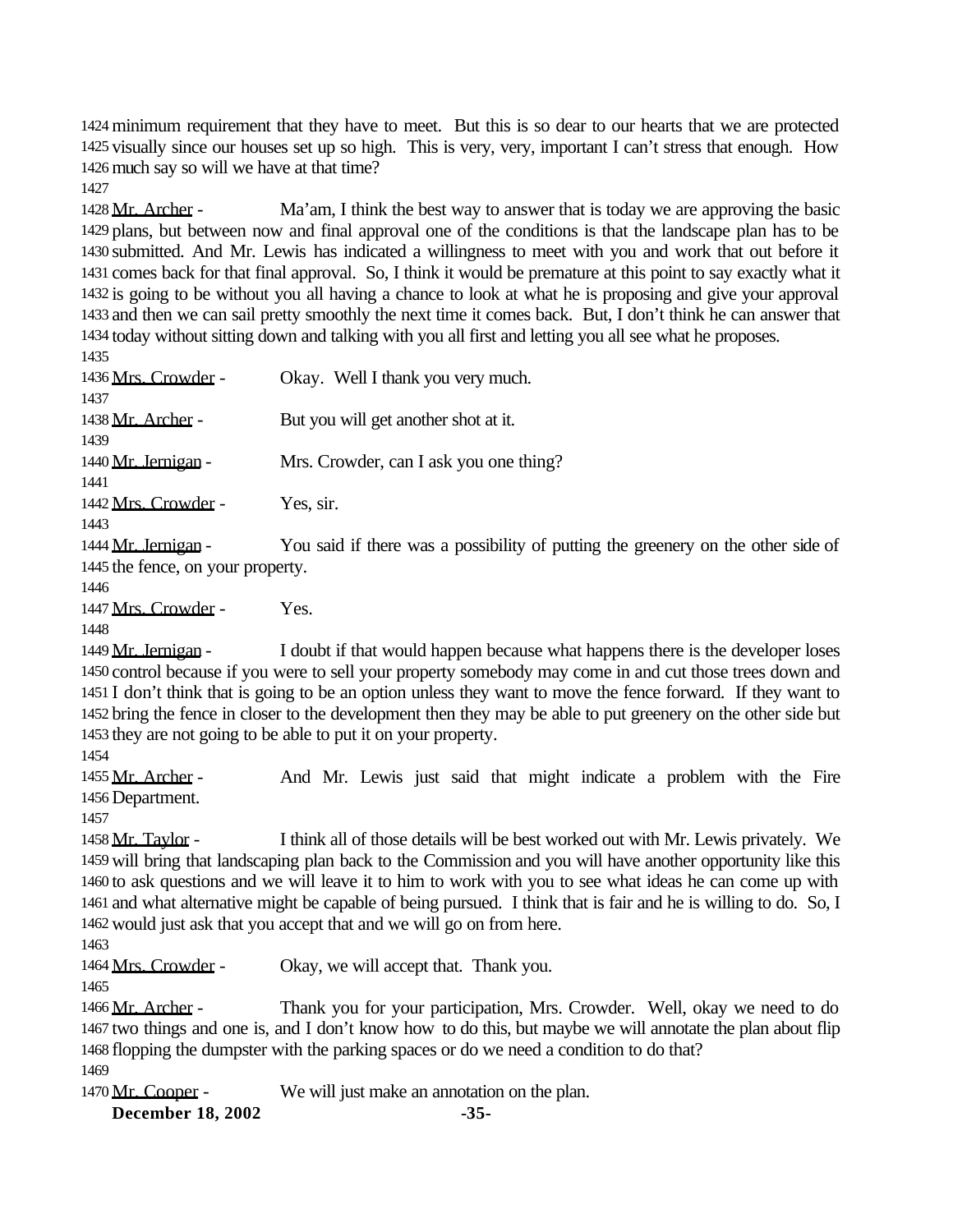Mr. Archer - Okay. And what about a condition for trash pickup to begin at 9 o'clock. Do we need a condition to do that?

| 1474              |                                                       |
|-------------------|-------------------------------------------------------|
| 1475 Mr. Cooper-  | Yes, we can add a condition stating that trash pickup |
| 1476              |                                                       |
| 1477 Mr. Archer - | That pickup will be no earlier than 9:00 a.m.         |
| 1478              |                                                       |
| 1479 Mr. Cooper - | Correct. Monday through Saturday.                     |
| 1480              |                                                       |
| 1481 Mr. Taylor - | Will that be condition No. 39?                        |
| 1482              |                                                       |
| 1483 Mr. Cooper - | Yes. Mr. Archer, we will add No. 9 amended as well.   |
| 1484              |                                                       |
|                   |                                                       |

 Mr. Archer - Okay. Well, No. 9 amended does show there. Well, okay. Thanks for your participation, Mrs. Crowder and the rest of you. With that, Mr. Chairman, I will move approval of POD-87-02, The Shops at Staples Mill subject to the annotations on the plan including the new annotation that will be added today, the standard conditions for developments of this type and condition No. 9 amended and additional conditions Nos. 23 through 39 and No. 39 being a new condition indicating that trash pickup shall be no earlier than 9:00 a.m.

Mr. Jernigan - Second.

 Mr. Taylor - The motion was made by Mr. Archer and seconded by Mr. Jernigan. All in favor say aye…all opposed say nay. The motion carries.

 The Planning Commission approved POD-87-02, The Shoppes @ Staples Mill – Staples Mill Road (U.S. Route 33) subject to the standard conditions attached to these minutes for developments of this type, the annotations on the plan and the following additional conditions:

 9. **AMENDED** - A detailed landscaping plan shall be submitted to the Planning Office for review and Planning Commission approval prior to the issuance of any occupancy permits.

 23. The easements for drainage and utilities as shown on approved plans shall be granted to the County in a form acceptable to the County Attorney prior to any occupancy permits being issued. The easement plats and any other required information shall be submitted to the County

Real Property Agent at least sixty (60) days prior to requesting occupancy permits.

 24. The entrances and drainage facilities on U.S. 33 shall be approved by the Virginia Department of Transportation and the County.

 25. A notice of completion form, certifying that the requirements of the Virginia Department of Transportation entrances permit have been completed, shall be submitted to the Planning Office

prior to any occupancy permits being issued.

 26. The developer shall provide fire hydrants as required by the Department of Public Utilities and Division of Fire.

27. Outside storage shall not be permitted.

 28. The proffers approved as a part of zoning case C-41C-02 shall be incorporated in this approval.

**December 18, 2002 -36-**29. All exterior lighting fixtures shall be designed and arranged so the source of light is not visible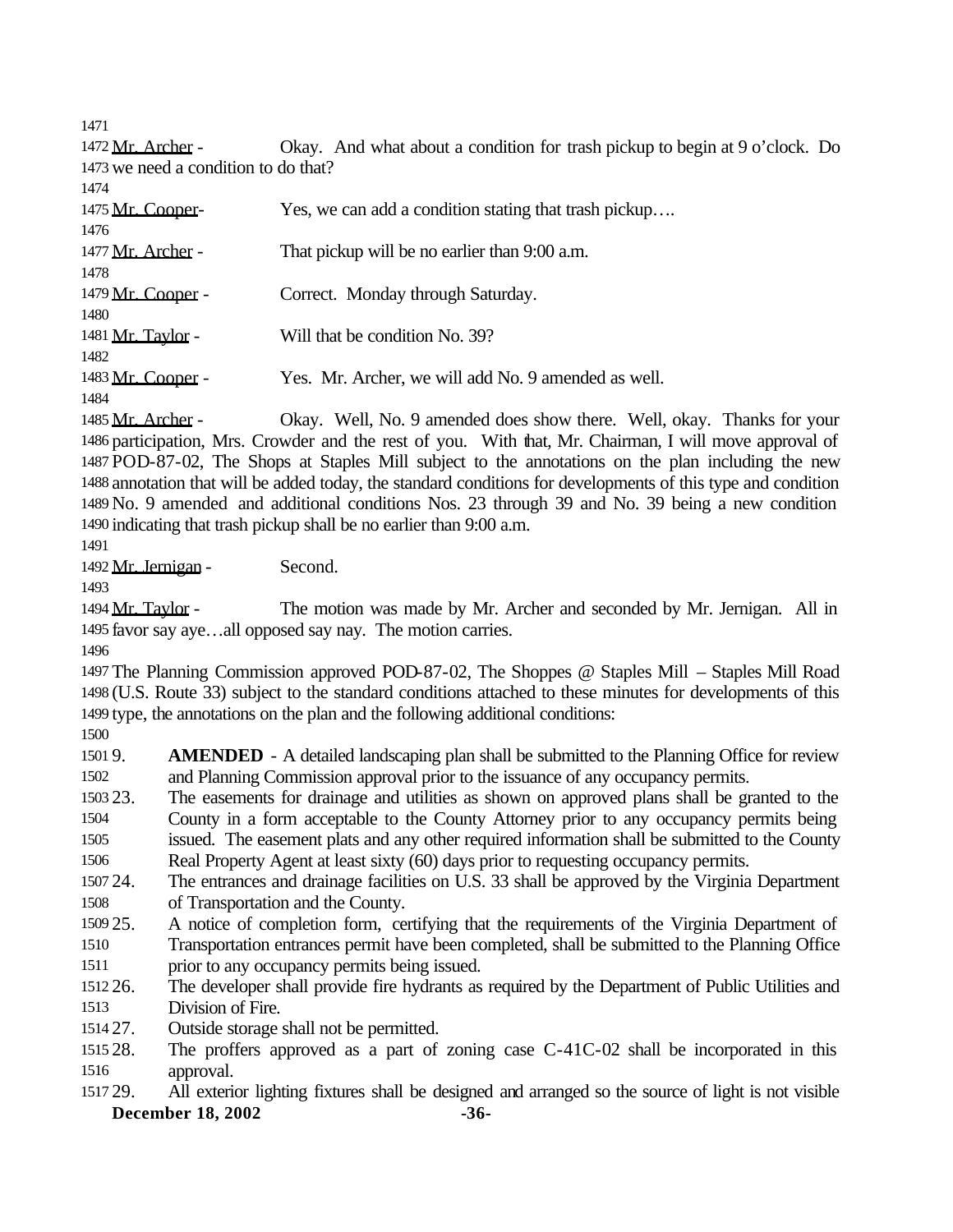from the roadways or adjacent residential properties. The lighting shall be low intensity, residential in character, and the height or standards shall not exceed 15 feet.

 30. The developer shall install an adequate restaurant ventilating and exhaust system to minimize smoke, odors, and grease vapors. The plans and specifications shall be included with the building permit application for review and approval. If, in the opinion of the County, the type system provided is not effective, the Commission retains the rights to review and direct the type of system to be used.

 31. Any necessary off-site drainage and/or water and sewer easements must be obtained in a form acceptable to the County Attorney prior to final approval of the construction plans.

 32. Deviations from County standards for pavement, curb or curb and gutter design shall be approved by the County Engineer prior to final approval of the construction plans by the Department of Public Works.

 33. Storm water retention, based on the 50-10 concept, shall be incorporated into the drainage plans.

 34. Insurance Services Office (ISO) calculations must be included with the plans and contracts and must be approved by the Department of Public Utilities prior to the issuance of a building permit.

 35. Approval of the construction plans by the Department of Public Works does not establish the curb and gutter elevations along the Virginia Department of Transportation maintained right-of- way. The elevations will be set by the contractor and approved by the Virginia Department of Transportation.

 36. Evidence of a joint ingress/egress and maintenance agreement must be submitted to the Planning Office and approved prior to issuance of a certificate of occupancy for this development.

- 37. The location of all existing and proposed utility and mechanical equipment (including HVAC units, electric meters, junction and accessory boxes, transformers, and generators) shall be identified on the landscape plans. All equipment shall be screened by such measures as determined appropriate by the Director of Planning or the Planning Commission at the time of plan approval**.**
- 38. The applicant shall use best efforts prior to a certificate of occupancy to have the 20-foot alley along the north property line vacated.
- 39. Trash pick up shall be no earlier than 9:00 a.m. Monday through Saturday with no trash pick up on Sunday.
- 

### **PLAN OF DEVELOPMENT**

POD-88-02 Grove Park Square – Nuckols Road (POD-7-99 and POD-1-97 Revised) **McKinney & Company for Highwoods Realty Limited Partnership:** Request for approval of a plan of development, as required by Chapter 24, Section 24-106 of the Henrico County Code, to construct 10, one-story, office/service buildings totaling 65,259 square foot. The 6.51-acre site is located along the south line of Nuckols Road, approximately 530 feet east of Shady Grove Road on parcel 744-775-9229 and part of parcel 744-775-3543. The zoning is O/SC, Office/Service District (Conditional). County water and sewer. **(Three Chopt)**

**December 18, 2002** -37-1555 Mr. Taylor - Is there anyone in the audience in opposition to POD-88-02, Grove Park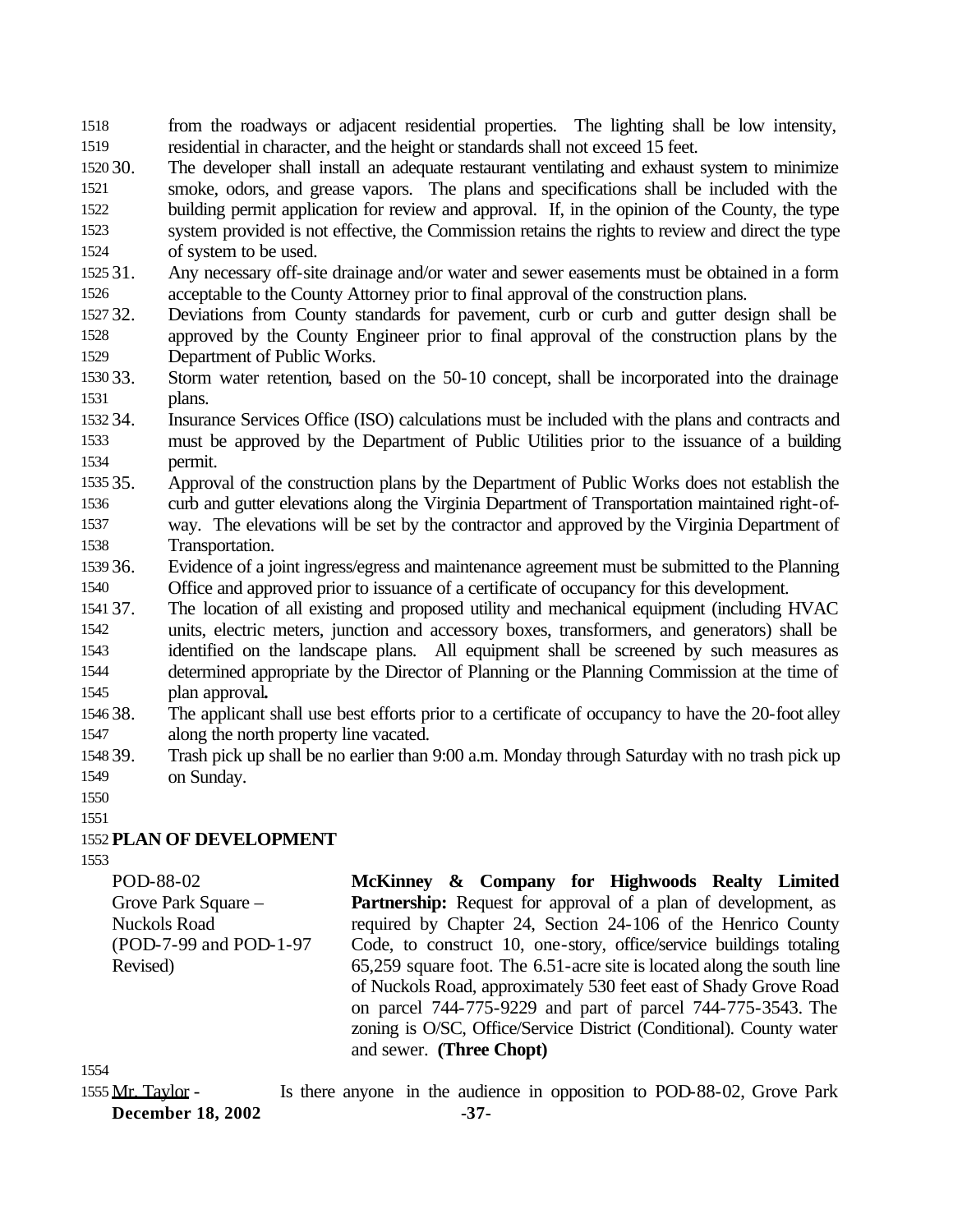Square? No opposition. Mr. Wilhite.

1558 Mr. Wilhite - Mr. Chairman, on page 4 of your addendum there is a revised recommendation for approval. Also in your addendum packet there was a revised plan included that addressed most of staff's comments. We do also have a rendering here, which I want to put up on the screen. The revised site plan included in your packet address most of the staff's comments. It altered the drive aisles in front of buildings "K" and "I" which was shown originally as one way. At the recommendation of the traffic engineer, that has been changed to two way. Also they adjusted the buildings along the southern property line, the five buildings that are shown there at the bottom of your plan, to make sure that they were going to be outside of the required 50-foot buffer. There was an intrusion with stoops to the rear door as well as the overhangs to the roof has been adjusted with the revised plan. It also, per the staff's recommendation, changed the system of sidewalks within the development to provide better pedestrian connections.

We have been contacted by the adjacent developer, the property to the south, which is the Towns of Shady Grove a townhouse development. They have been concerned about the 50-foot buffer along the southern property line and the type of landscaping that will go in there. Staff has recommended, as an annotation on the plan, that the grading be tighten there and the tree save in that area be maximized as much as possible. The applicant has agreed to do that. With that I can answer any questions that you have but staff can recommend approval of the revised plans with the annotations shown on that and the additional conditions on your agenda.

1578 Mrs. Ware - Mr. Wilhite, there are already two office parks located, one on either side of this new development.

 Mr. Wilhite - On the, what appears on the left side of the plan, is Phase 1 of Shady Grove, which is one large building that's office/service. The office building on the right-hand side or to the east is The Virginia Press Association.

1585 Mrs. Ware - But, you are showing that all of this is going to connect.

 Mr. Wilhite- Yes. There would be interconnections. There is a shared access point between this development and the Virginia Press Association that is already existing. They would also be able to access this property through the Phase I of Shady Grove.

 Mrs. Ware - So, they access the Press Association through what will be this new development.

1594 Mr. Wilhite - Yes. That entrance was built with the Virginia Press Association and it will stub to allow for access to this portion of the property.

Mrs. Ware - It just look like a convoluted way to get from point A to point B.

 Mr. Taylor - Are there any other comments for Mr. Wilhite? Okay. I'll move approval of POD-88-02, Grove Park Square on Nuckols Road, subject to the annotations on the plan, the standard conditions for developments of this type and additional conditions Nos. 23 through 35 and the comments in the addendum.

**December 18, 2002 -38-**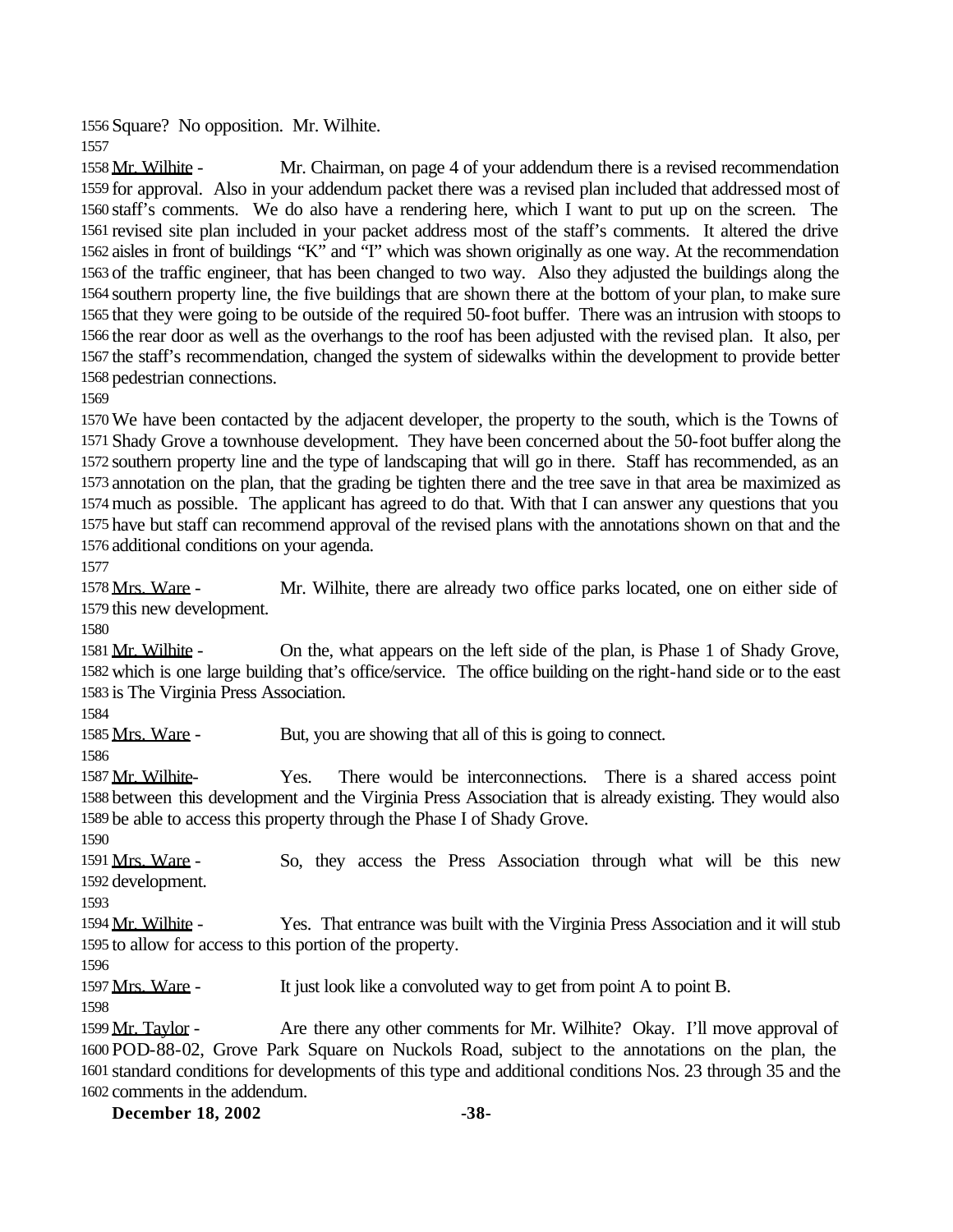Mr. Jernigan - Second.

1606 Mr. Taylor - The motion was made by Mr. Taylor and seconded by Mr. Jernigan. All in favor say aye…all opposed say nay. The motion carries.

 The Planning Commission approved POD-88-02, Grove Park Square – Nuckols Road (POD-87-99 and POD-1-97 Revised) subject to the standard conditions attached to these minutes for developments of this type, the annotations on the plan and the following additional conditions:

 23. The right-of-way for widening of Nuckols Road as shown on approved plans shall be dedicated to the County prior to any occupancy permits being issued. The right-of-way dedication plat and any other required information shall be submitted to the County Real Property Agent at least sixty (60) days prior to requesting occupancy permits.

 24. The easements for drainage and utilities as shown on approved plans shall be granted to the County in a form acceptable to the County Attorney prior to any occupancy permits being issued. The easement plats and any other required information shall be submitted to the County

Real Property Agent at least sixty (60) days prior to requesting occupancy permits.

 25. The developer shall provide fire hydrants as required by the Department of Public Utilities and Division of Fire.

26. A standard concrete sidewalk shall be provided along the south side of Nuckols Road.

27. Outside storage shall not be permitted.

 28. The proffers approved as a part of zoning case C-30C-89 shall be incorporated in this approval.

 29. The certification of building permits, occupancy permits and change of occupancy permits for individual units shall be based on the number of parking spaces required for the proposed uses and the amount of parking available according to approved plans.

 30. Any necessary off-site drainage and/or water and sewer easements must be obtained in a form acceptable to the County Attorney prior to final approval of the construction plans.

- 31. Deviations from County standards for pavement, curb or curb and gutter design shall be approved by the County Engineer prior to final approval of the construction plans by the Department of Public Works.
- 32. Insurance Services Office (ISO) calculations must be included with the plans and contracts and must be approved by the Department of Public Utilities prior to the issuance of a building permit.

 33. Approval of the construction plans by the Department of Public Works does not establish the curb and gutter elevations along the Henrico County maintained right-of-way. The elevations will be set by Henrico County.

 34. Evidence of a joint ingress/egress and maintenance agreement must be submitted to the Planning Office and approved prior to issuance of a certificate of occupancy for this development.

 35. The location of all existing and proposed utility and mechanical equipment (including HVAC units, electric meters, junction and accessory boxes, transformers, and generators) shall be identified on the landscape plans. All equipment shall be screened by such measures as determined appropriate by the Director of Planning or the Planning Commission at the time of plan approval**.**

**December 18, 2002** -39-Mr. Marlles - Mr. Chairman, that concludes all of the cases but we still have the minutes for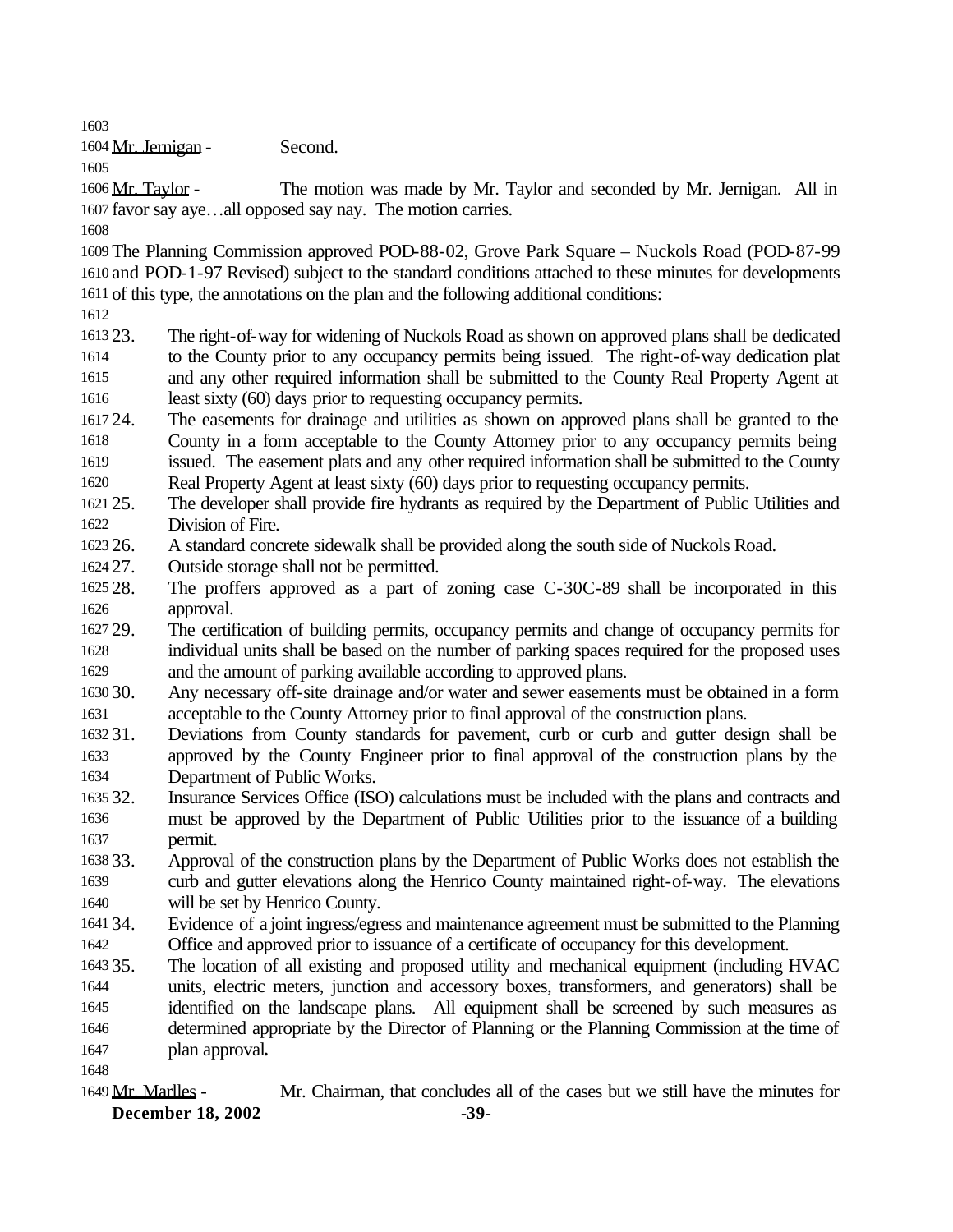the November 2002 meeting.

 Mr. Taylor - Do I hear a motion to approve the minutes for the November 2002 meeting? 

 Mr. Archer - Mr. Chairman, I have a couple of corrections. Page 24, line 898, I think I was trying to say "CPTED" but it came out "CPD." On page 26, line 958 the same correction and on page 28, line 1053 insert the word "need" after "we do a motion" it should be "we do need a motion" is what I think I was trying to say there. That's all I have.

1659 Mr. Taylor - Thank you, Mr. Archer. Are there any other corrections to the minutes? Then I will move that the minutes be approved.

Mr. Jernigan - Second.

 Mr. Taylor - The motion was made by Mr. Taylor and seconded by Mr. Jernigan. All in favor say aye…all opposed say nay. The motion carries.

 The Planning Commission approved the minutes of the November 20, 2002, Planning Commission meeting with the corrections.

# **RESOLUTION TO SET A WORK SESSION DATE ON THE CHESAPEAKE BAY ACT AMENDMENT**

 Mr. Marlles - Mr. Chairman, there is one additional item that does not appear on the agenda. Staff is recommending a resolution for the Commission to set a date for a work session and a public hearing to consider proposed amendments to the Chesapeake Bay Act that were approved by the General Assembly earlier this year. Localities under this change in the Chesapeake Bay Act have until March 1, 2003, to adopt changes to the zoning and subdivision regulations of the County in order to come into compliance with that act. We would like to request that we have a work session with the assistance of Public Works to explain those changes to the Commission at your first meeting in January. We are also asking the Commission to schedule a public hearing at your second meeting in January. And if the Commission is agreeable, we do have a resolution which Mrs. Ware has agreed to read into the record.

| 1683                 |                                                                                 |
|----------------------|---------------------------------------------------------------------------------|
| 1684 Mr. Archer -    | Mr. Secretary, when you say the first meeting in January, do you mean the first |
| 1685 zoning meeting? |                                                                                 |
| 1686                 |                                                                                 |
| 1687 Mr. Marlles -   | It would be the first zoning meeting, yes, sir, Mr. Archer.                     |
| 1688                 |                                                                                 |
| 1689 Mr. Taylor -    | Then that would be a work session at the January What is that date?             |
| 1690                 |                                                                                 |
| 1691 Mr. Marlles -   | It would be prior to your January 9, 2003 meeting.                              |
| 1692                 |                                                                                 |
| 1693 Mrs. Ware -     | Aren't we also having a work session on Pump Church?                            |
| 1694                 |                                                                                 |
| 1695 Mr. Marlles -   | Mrs. Ware, I think that is going to end up being later in February.             |
| 1696                 |                                                                                 |
|                      |                                                                                 |

**December 18, 2002** -40-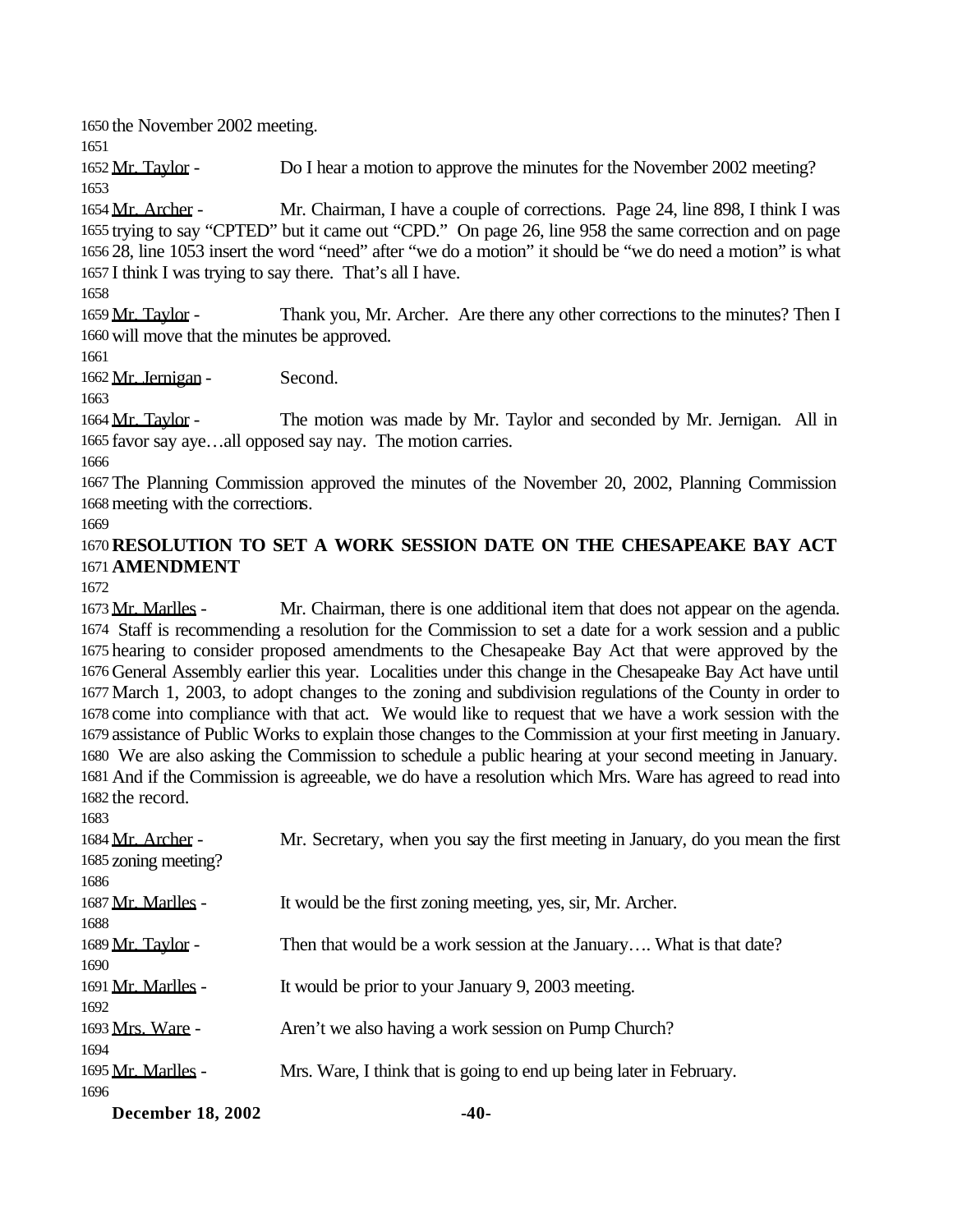1697 Mr. Archer - So, we have on that night, we will have election of officers, a work session. I guess we can do all of that, it shouldn't take that long. Do you think we should meet earlier or come at our regular time? 1701 Mr. Marlles - I'm not sure what the agenda is going to be like that night. If we can have some flexibility, I mean, if we have a heavy agenda we may do the dinner route and do it before hand. 1704 Mr. Archer - But, if not, we can do it at our regular time. 1706 Mr. Marlles - Yes. 1708 Mr. Archer - How long do you anticipate the work session to last? 1710 Mr. Marlles - I think probably about a half an hour, Mr. Archer. Many of the changes are housekeeping in nature but there is at least one significant change that would involve the Planning 1712 Commission that I think we need a little time to discuss. 1714 Mr. Archer - Okay. That's fine with me. 1716 Mr. Jernigan - Mr. Secretary, being that this is on the Chesapeake Bay Act, and it's coming from the State, we can't change anything can we? 1719 Mr. Marlles - The Chesapeake Bay staff has provided a model ordinance which the staff has considered in drafting the amendments, but basically we have to comply. It's a mandate. 1722 Mr. Jernigan - That's what I thought. 1724 Mr. Taylor - I'll move.... Mr. Marlles - Mr. Chairman, before we move on this Mrs. Ware need to read the resolution. Mrs. Ware - Whereas, on December 10, 2001 the Chesapeake Bay Local Assistance Board adopted changes to 9 VAC 10-20 et seq, Chesapeake Bay Preservation Area Designation and Management Regulations, and; Whereas, local governments in Tidewater Virginia are now required to review and amend their local Chesapeake Bay regulation programs to assure compliance with the revised Regulations, and; Whereas, appropriate amendments are required to be made to the County's Zoning Ordinance (Sec. 24) and Subdivision Ordinance (Sec. 19), within one year of the effective date of the adopted revised Regulations, March 1, 2003 and; Whereas, the purpose of the amendments are for the public necessity of protecting surface water and groundwater. Now, Therefore, Be It Resolved that the Henrico County Planning Commission requests the Director of Planning to have appropriate ordinance amendments prepared and scheduled for a public hearing at the earliest convenience. 1740 Mr. Marlles - And staff is recommending a work session on January 9, 2003. And that particular resolution calls for it as soon as possible which is most likely January 23, 2003.

1743 Mr. Jernigan - Are you going to set a time now or are you going to wait?

**December 18, 2002** -41-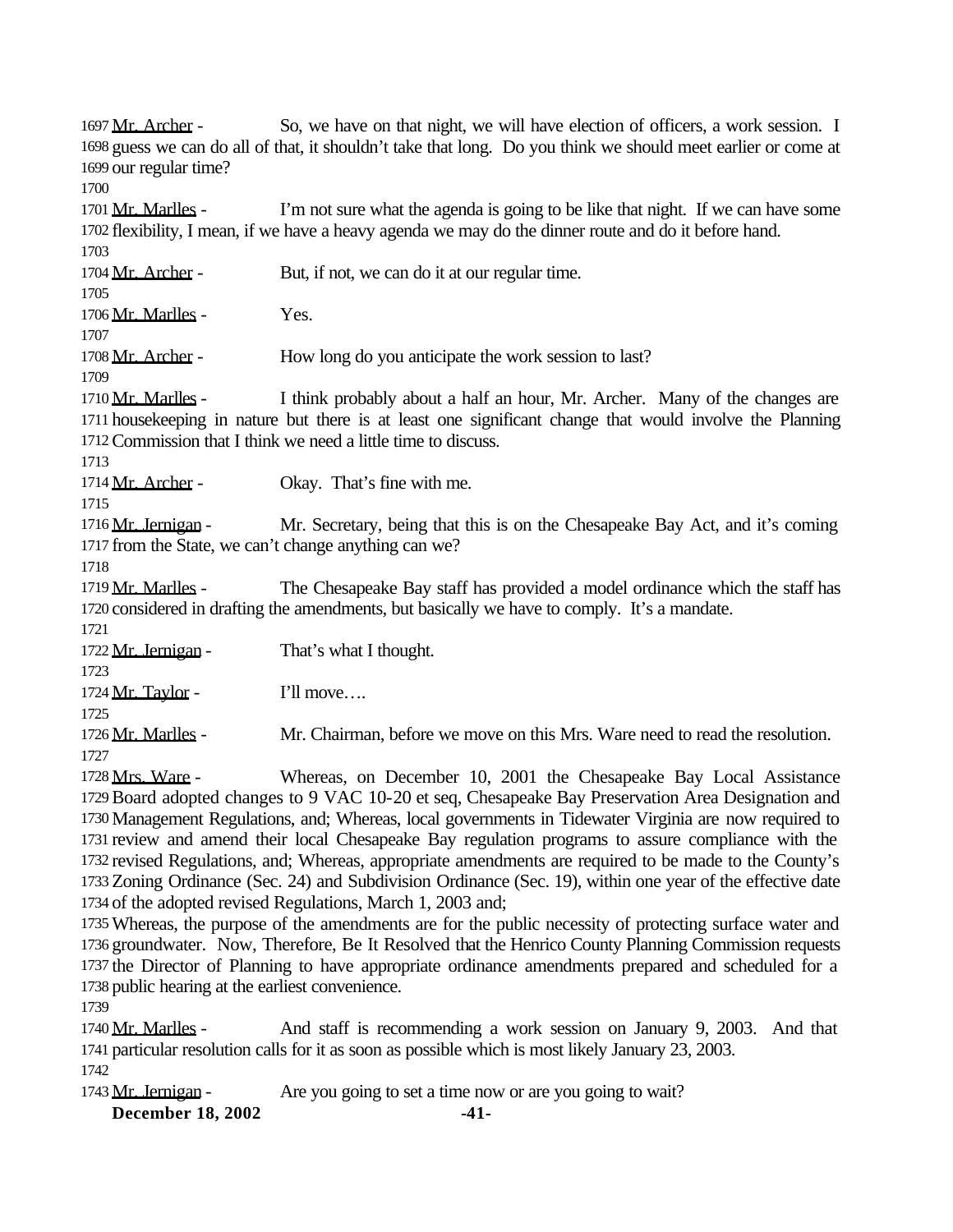Mr. Marlles - For the public hearing I would like to wait and have the flexibility. I expect it to 1746 be on the  $23<sup>rd</sup>$  but it may slip into February depending on a lot of factors. But, I don't think the resolution needs to tie it down. All the Commission needs to do at this time is just approve the resolution.

| 1749                        |                                                                                                                                                                                                     |
|-----------------------------|-----------------------------------------------------------------------------------------------------------------------------------------------------------------------------------------------------|
| 1750 Mr. Jernigan-          | Six o'clock work session.                                                                                                                                                                           |
| 1751 Mr. Marlles -          | It depends on the agenda.                                                                                                                                                                           |
| 1752                        |                                                                                                                                                                                                     |
| 1753 Mr. Archer -           | Do we need a motion for the resolution?                                                                                                                                                             |
| 1754                        |                                                                                                                                                                                                     |
| 1755 Mr. Marlles -          | Yes.                                                                                                                                                                                                |
| 1756                        |                                                                                                                                                                                                     |
| 1757 Mr. Archer -           | Whereas, Mrs. Ware has read this resolution I move that it be approved by the                                                                                                                       |
| 1758 Commission.            |                                                                                                                                                                                                     |
| 1759                        |                                                                                                                                                                                                     |
| 1760 Mr. Jernigan -         | Second.                                                                                                                                                                                             |
| 1761                        |                                                                                                                                                                                                     |
| $1700$ M $\mu$ T $-1$ $\mu$ | $\mathbf{T1}$ , and the contract of the $\mathbf{M}$ , $\mathbf{M}$ , $\mathbf{A}$ and $\mathbf{A}$ and $\mathbf{A}$ and $\mathbf{A}$ and $\mathbf{M}$ , $\mathbf{I}$ , $\mathbf{M}$ , $\mathbf{I}$ |

1762 Mr. Taylor - The motion was made by Mr. Archer and seconded by Mr. Jernigan to approve the motion for a work session on January 9, 2003, for the Chesapeake Bay amendments. All in favor say aye…all opposed say nay. There being no opposition, the work session is plan for January 9, 2003. And we will see what the menu is.

1767 Mr. Thornton - Mr. Chairman, as you know this is my last tenure with you for a while perhaps, and I just would like to say for the record, that although it took me awhile to get this venue here, I want to say to the staff two things. Number one, I want to wish to each of them and their respective families the very best for the holiday season and of course to this austere Commission. And, also, second for the fine job that the staff has done and that they continue to do over the years. I would just like to say for myself that this has been extremely edifying for me to have been a part of this and I do feel now more of a total person having had this experience. I also want to thank each of you for the fine job you have done as stewards for every planning and comments we have made over these 12 months and I hope will attest to the type of County we have and also our future challenges that Planning Commissions all over will have, but particularly we are concerned about Henrico County, particularly, since Mr. Jernigan and I kind of represent what I frequently call the eastern corridor. And as each of you know, that's really the future of Henrico County because it is my suspicion we are not going to annex Goochland so therefore the future of Henrico then is toward the east.

 So, if is very significant that the Planning Commission and that the staff continue to show vision as they come to conclusions on the difficult plans that they have in trying to get continence with the development community and also with the homeowners. So, it's a challenge and I know that you are up to that. And I want to compliment you, Mr. Chairman, and how you have used your stewardship for this time. And I just wanted to go on the record how I felt about being apart of this board this past year. It really has been edifying.

1788 Mr. Taylor - Mr. Thornton, we are delighted that it was edifying or has been edifying and we have been delighted to have you share our experiences with us and sharing our trials and tribulations and watching the process at work because this is where the case that you rule on start and this is the forum

**December 18, 2002** -42-